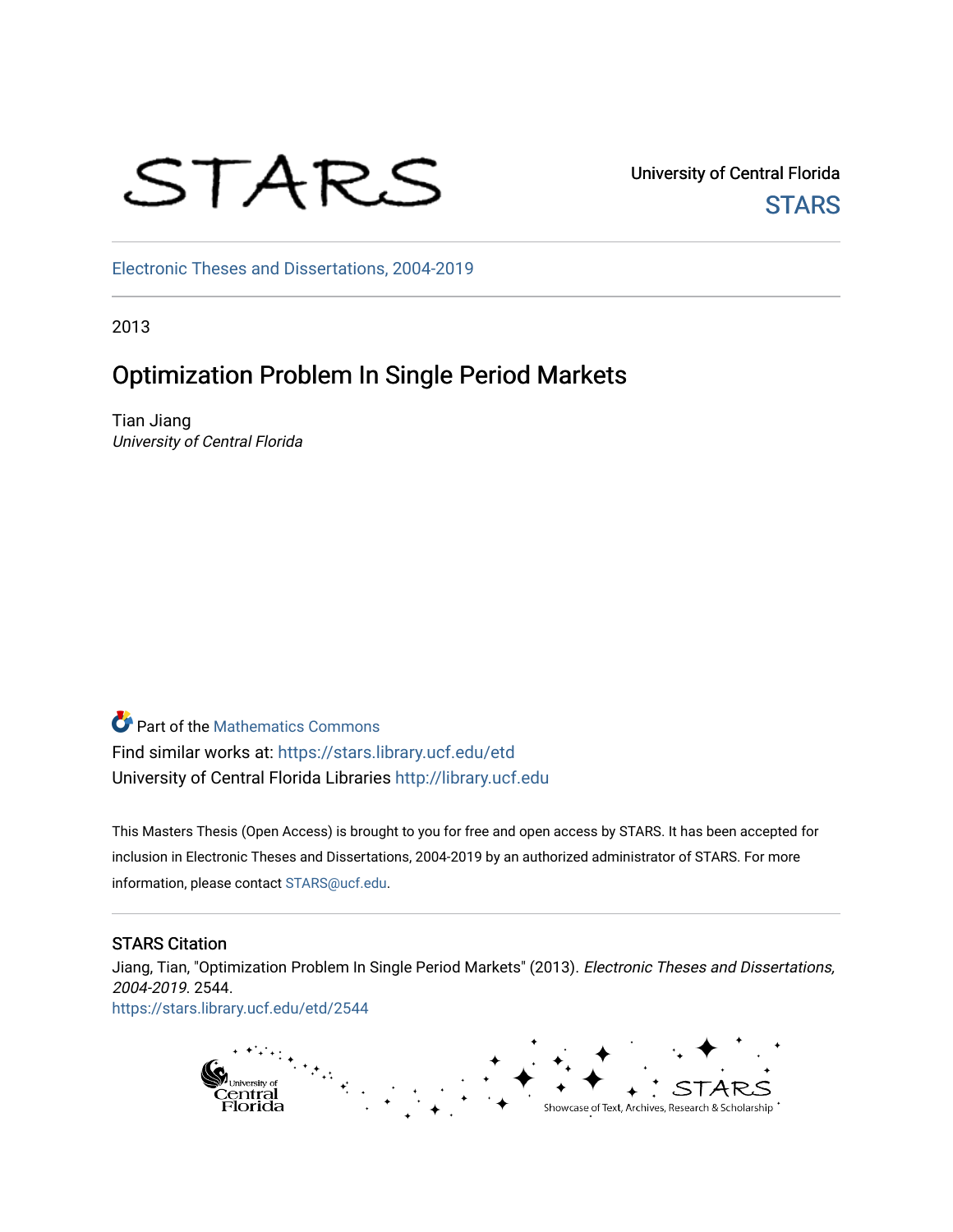#### OPTIMIZATION PROBLEM IN SINGLE PERIOD MARKETS

by

#### TIAN JIANG B.A. Dongbei University of Finance and Economics, 2010

A thesis submitted in partial fulfilment of the requirements for the degree of Master of Science in the Department of Mathematics in the College of Sciences at the University of Central Florida Orlando, Florida

> Spring Term 2013

Major Professor: Jiongmin Yong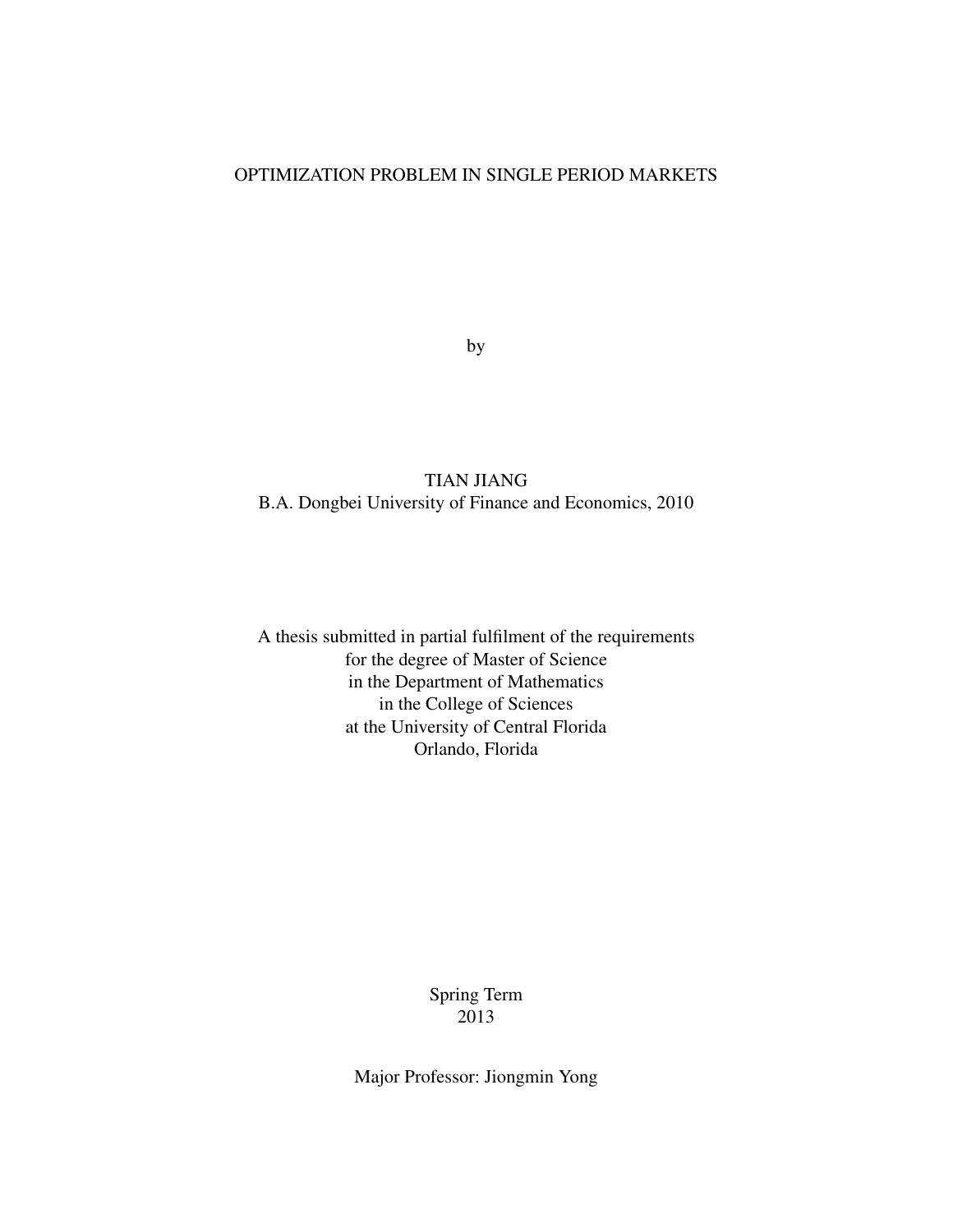$\circled{c}$  2013<br>Tian Jiang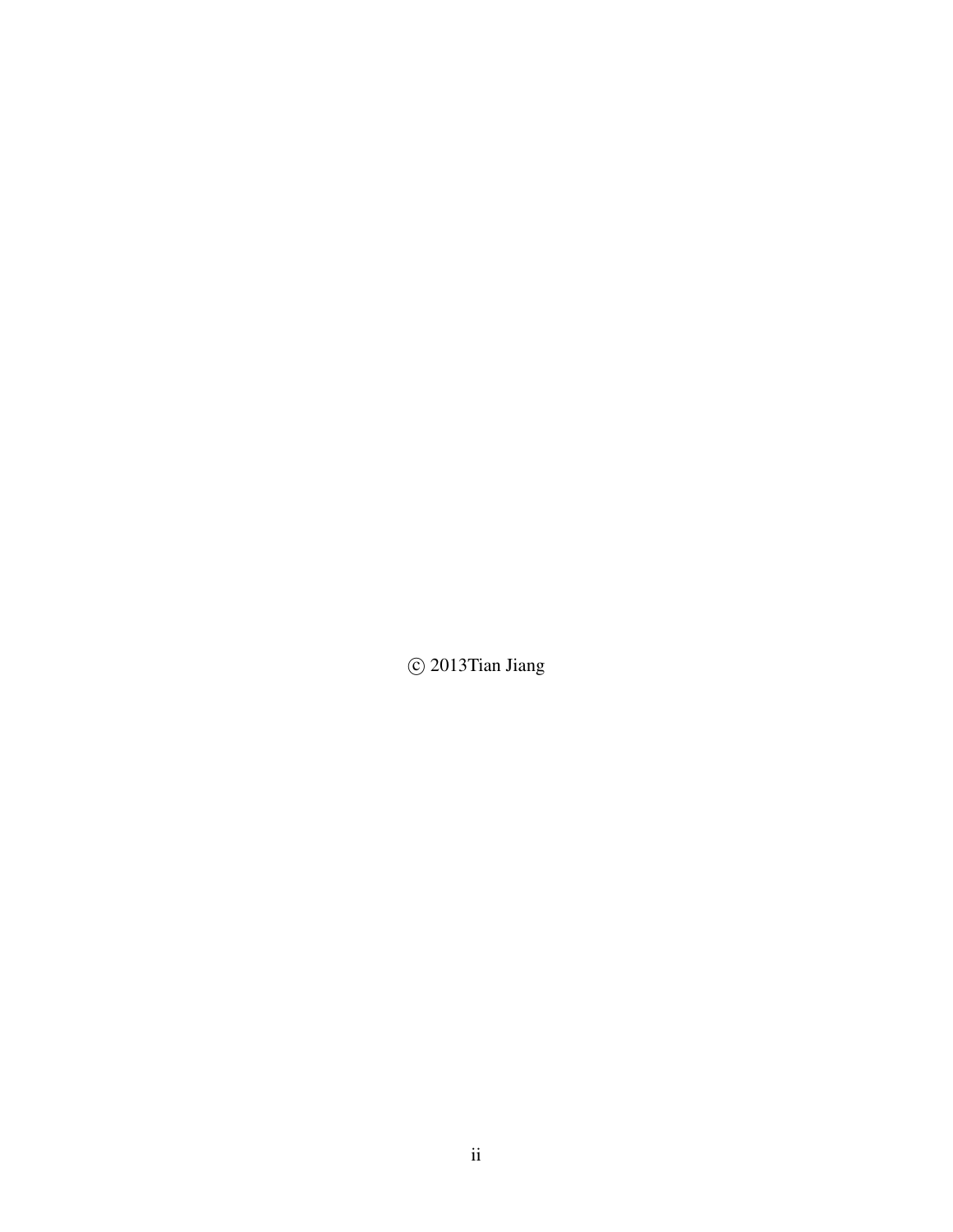### **ABSTRACT**

There had been a number of researches that investigated on the security market without transaction costs. The focus of this research is in the area that when the security market with transaction costs is fair and in such fair market how one chooses a suitable portfolio to optimize the financial goal. The research approach adopted in this thesis includes linear algebra and elementary probability. The thesis provides evidence that we can maximize expected utility function to achieve our goal (maximize expected return under certain risk tolerance). The main conclusions drawn from this study are under certain conditions the security market is arbitrage-free, and we can always find an optimal portfolio maximizing certain expected utility function.

Keywords: portfolio optimization, arbitrage-free, transaction costs, utility function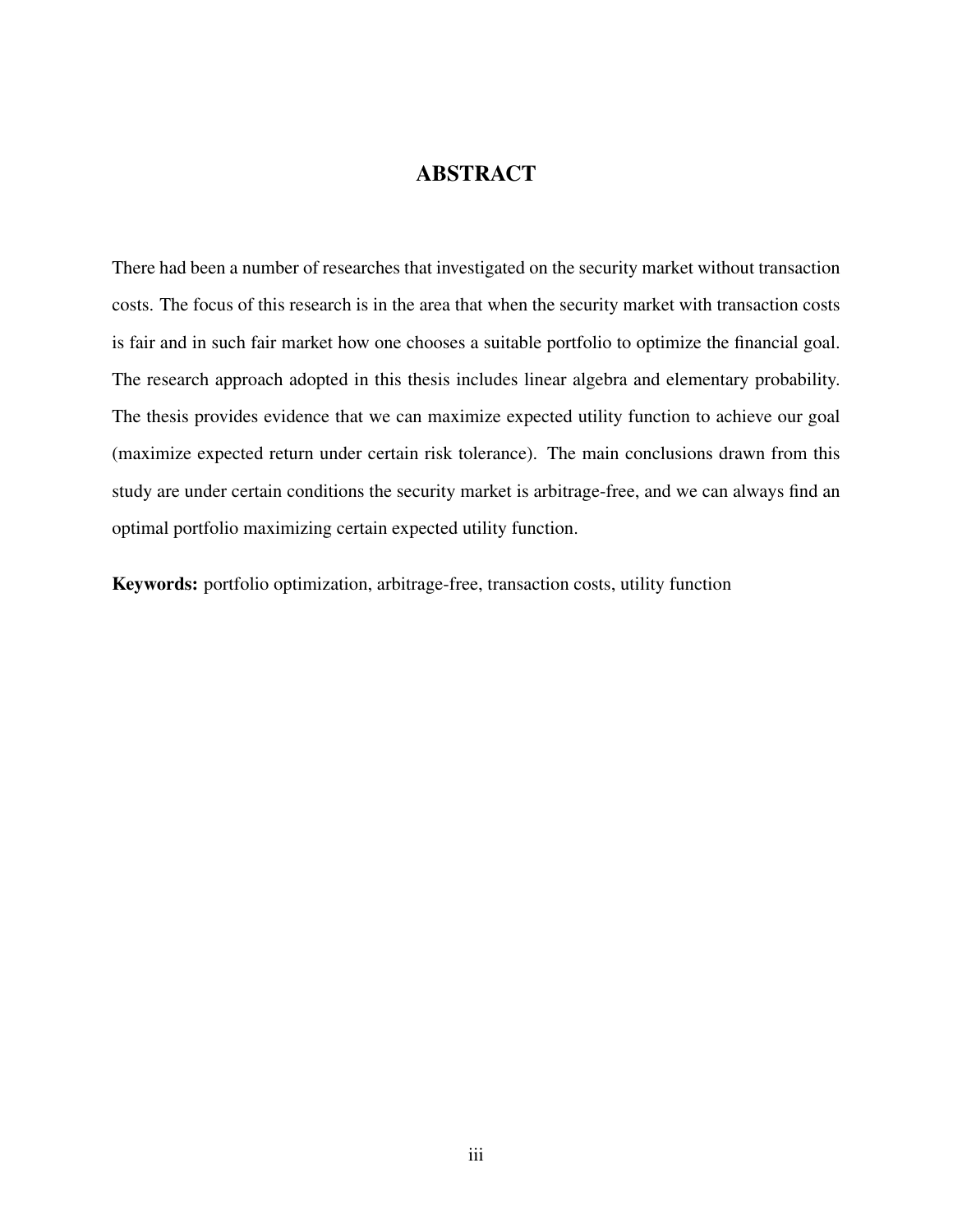This thesis is dedicated to my parents Minglong Jiang and Ying Huang, for giving birth to me and supporting me spiritually throughout my life.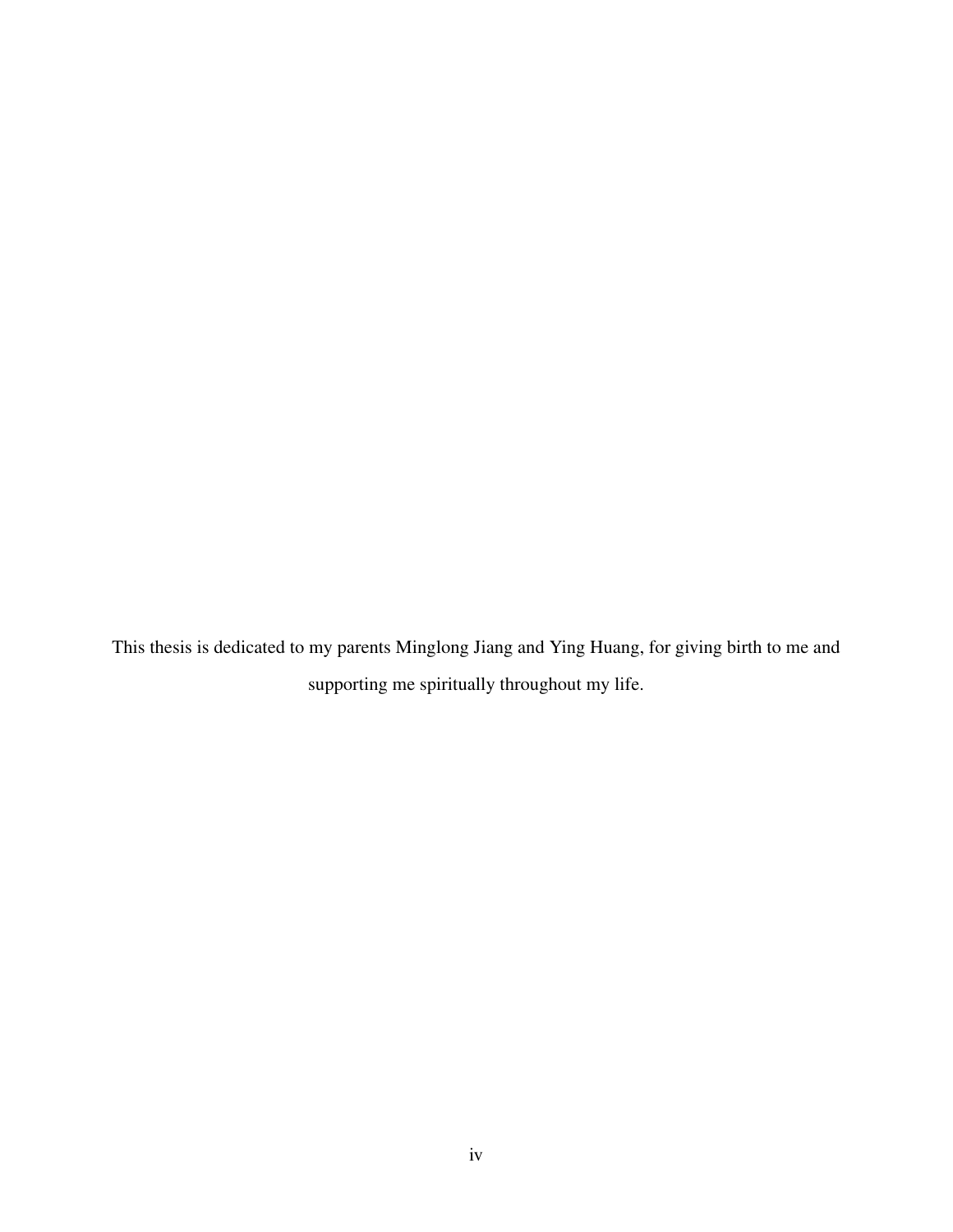## ACKNOWLEDGMENTS

Foremost, I am taking this opportunity to express my greatest gratitude and regards to my advisor Prof. Jiongmin Yong for his patience, motivation, enthusiasm and immense knowledge. His guidance helped me in all the time of writing my thesis. Without his help, this thesis cannot be completed. I would like to thank the rest of my thesis committee, Prof. Yuanwei Qi, Prof. Zhisheng Shuai, for their helpful suggestions and comments. I am grateful that Prof. Yuanchang Wang and Jingrui Sun gave me a lot of help when I was writing this thesis. In particular, I would like to show my gratitude to Prof. Xin Li for all his help and support.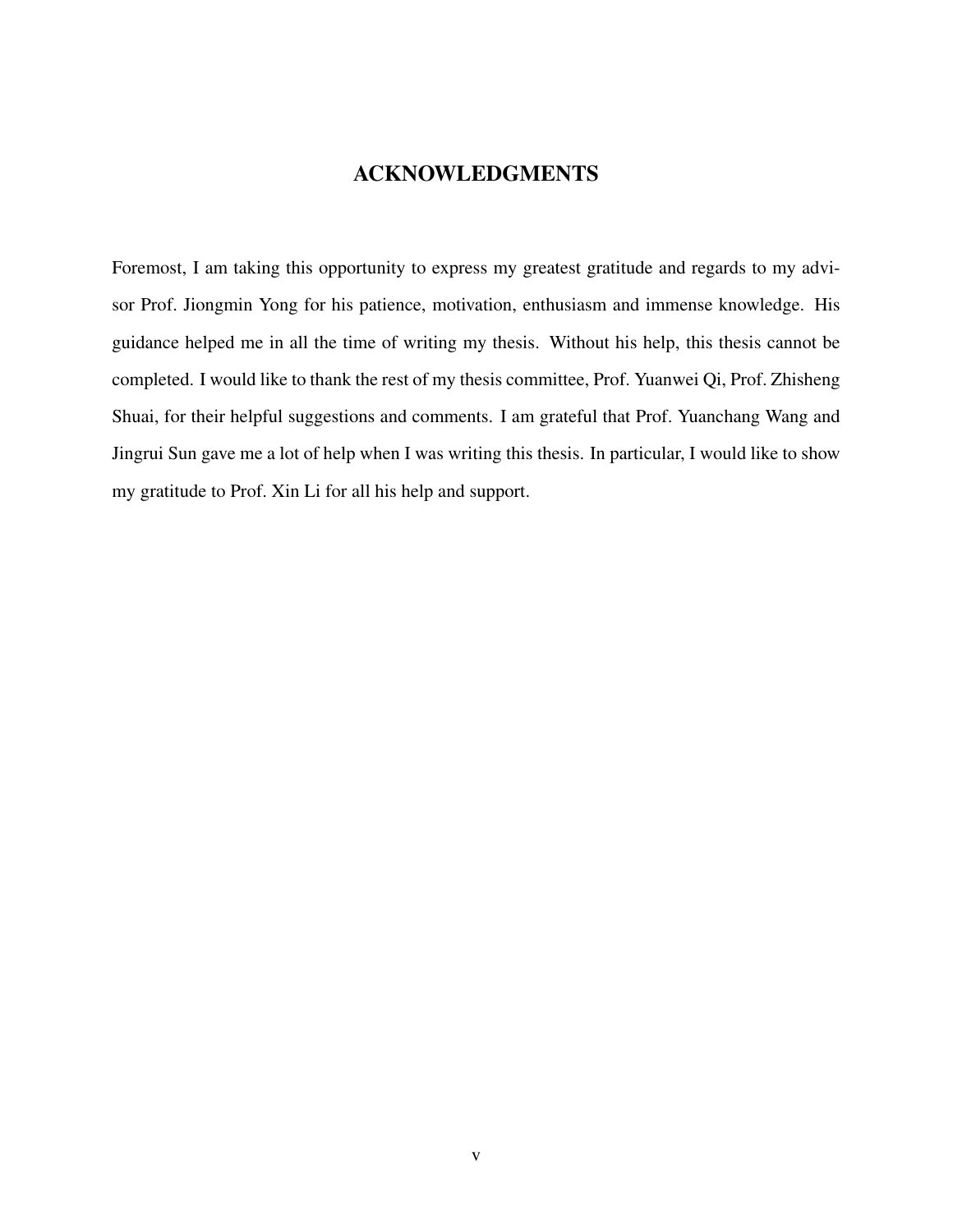# TABLE OF CONTENTS

| CHAPTER 2: FAIRNESS OF THE MARKET WITH TRANSACTION COSTS 11  |    |
|--------------------------------------------------------------|----|
|                                                              |    |
|                                                              |    |
|                                                              |    |
| CHAPTER 3: OPTIMIZATION PROBLEMS IN SINGLE PERIOD MARKETS 21 |    |
|                                                              |    |
| Optimization Problems with Transaction Costs for One Stock   | 24 |
|                                                              |    |
|                                                              |    |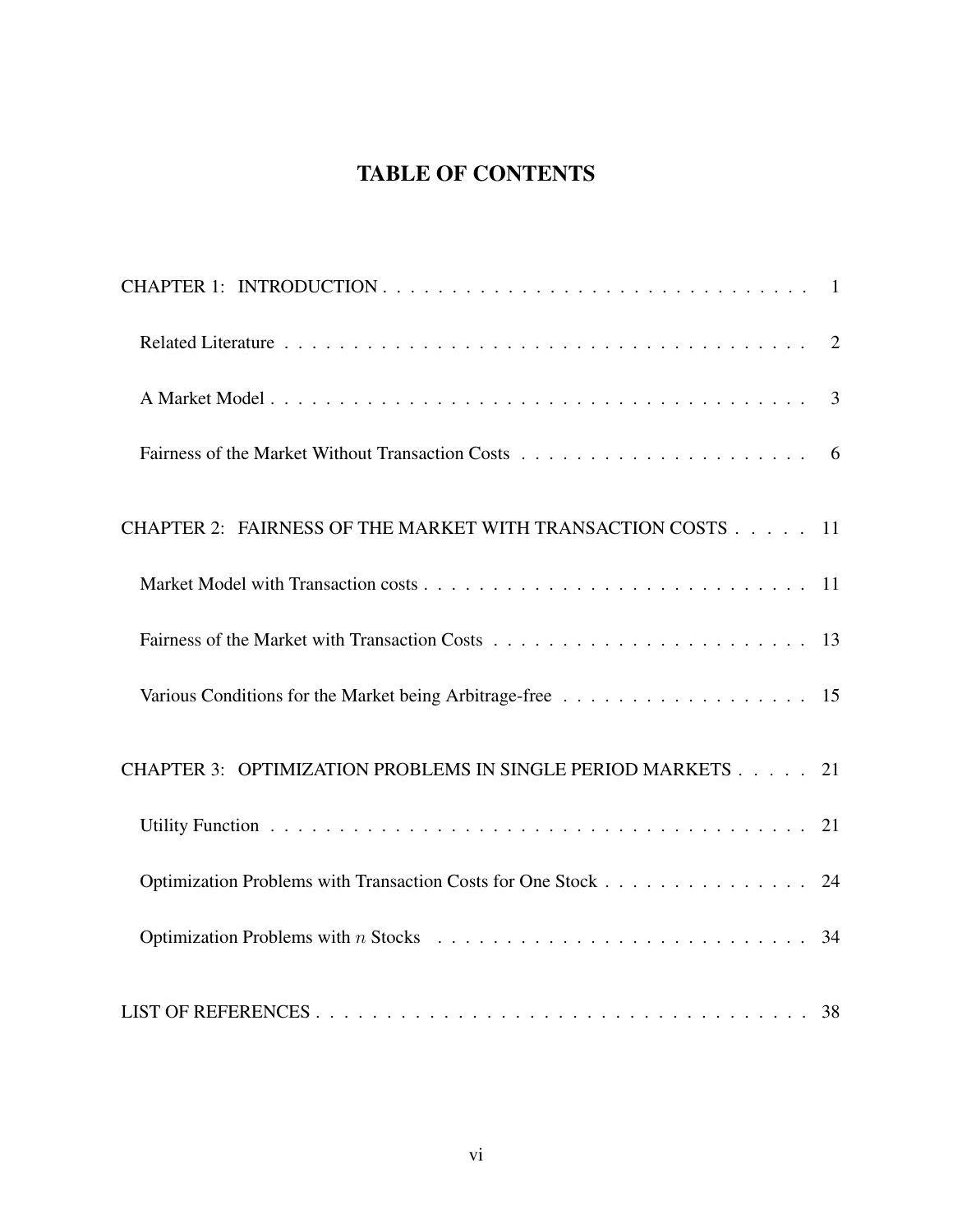## CHAPTER 1: INTRODUCTION

<span id="page-7-0"></span>Suppose a person has an initial wealth, denoted by  $V(0)$ , a certain dollar amount, at the current moment  $t = 0$ . At a future time  $t = 1$ , the initial wealth will become  $V(1)$ . We now look at how the amount  $V(1)$  will be.

(i) Leave the initial wealth  $V(0)$  at home. By doing this, the amount will stay the same, i.e.,

$$
V(1) = V(0).
$$

(ii) Deposit the initial wealth  $V(0)$  in a bank. Suppose the interest rate for this period of time is r. Then, at the end of this period, we have

$$
V(1) = V(0)(1+r).
$$

(iii) Buy certain shares of a stock. Since the stock market is uncertain, we cannot predict the exact price of this stock at  $t = 1$ . To illustrate, let us assume there are just three possible outcomes: the stock price goes up  $a\%$ , stays the same and drops down  $b\%$ . Then the amount  $V(1)$  will be:

$$
V(1) = \begin{cases} V(0)(1 + a\%), & \text{if the stock price goes up } a\%, \\ V(0), & \text{if the stock price stays the same,} \\ V(0)(1 - b\%), & \text{if the stock price drops down } b\% . \end{cases}
$$

(iv) Deposit a portion,  $\lambda V(0)$ , into a bank and use the rest  $(1 - \lambda)V(0)$  to buy a stock. Where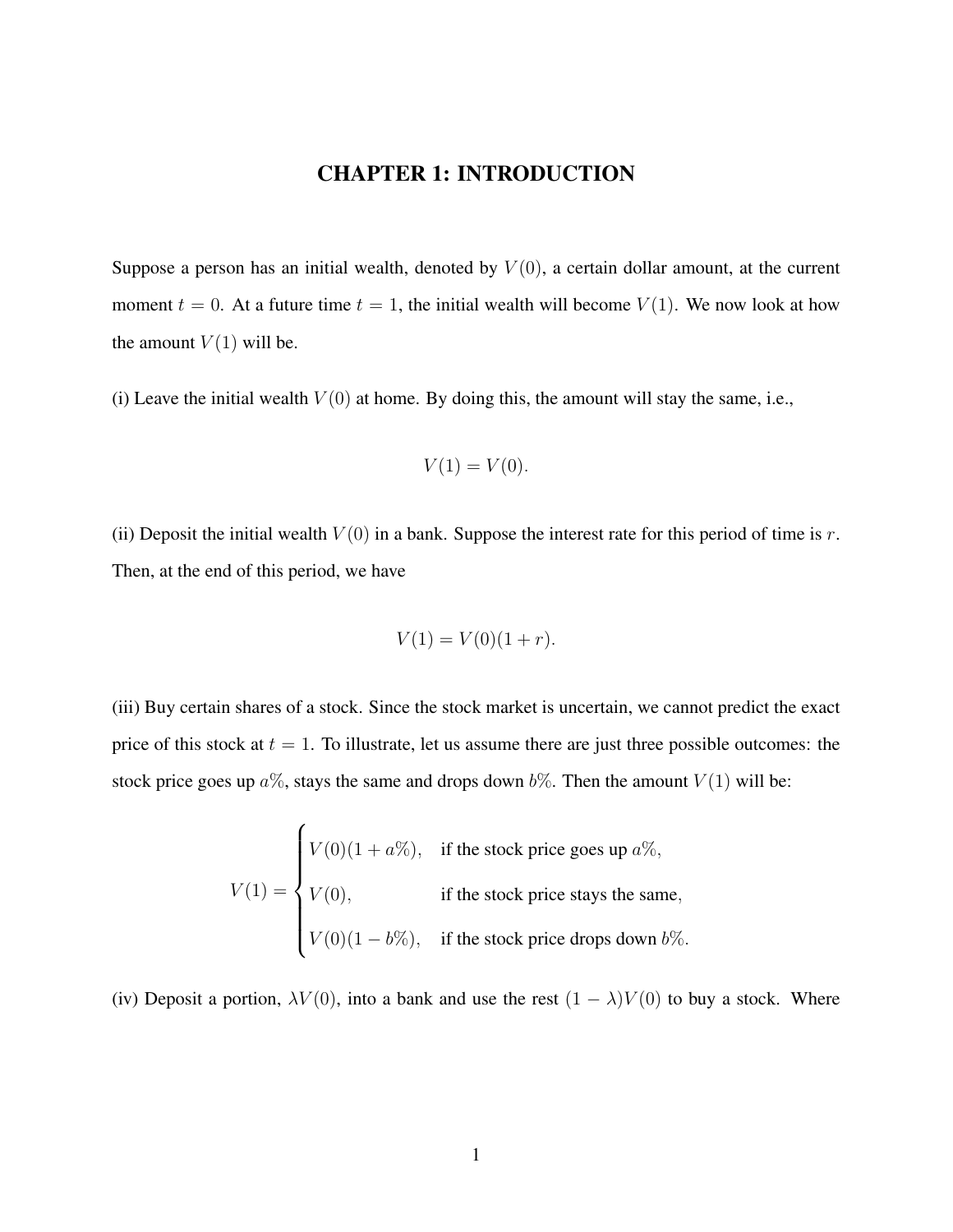$\lambda \in [0, 1]$ . Then the possible V(1) will be

$$
V(1) = \begin{cases} \lambda V(0)(1+r) + (1-\lambda)V(0)(1+a\%), & \text{if the stock price goes up } a\%, \\ \lambda V(0)(1+r) + (1-\lambda)V(0), & \text{if the stock price stays the same,} \\ \lambda V(0)(1+r) + (1-\lambda)V(0)(1-b\%), & \text{if the stock price drops down } b\%.\end{cases}
$$

In real financial market, there are thousands of stocks, and people can buy or short these stocks. Also, the prices are uncertain in the future. A natural question is if it is possible to choose a portfolio so that the future wealth  $V(1)$  will be greater than that if he initial amount  $V(0)$  is just deposited in the bank? How one can measure and control the risk?

#### <span id="page-8-0"></span>Related Literature

A large literature studies portfolio selection in the absence of transaction costs (for example, Pliska (1997)). Constantinides (1986) considered a single risky asset with transaction costs. Later, many treatments have been presented for problems with proportional costs. Optimal portfolio selection given transaction costs is a complex problem. Even with only two assets, solving for optimal strategy in a continuous time model involves a free boundary problem (for example, Davis and Norman (1990) and Liu and Loewenstein (2002)). When there are more securities, the multi-asset continuous time model has been solved only in the extreme case of uncorrelated returns and constant absolute risk aversion (Liu (2004)) or with numerical or heuristic approximations (Leland (2000) or Donohue and Yip (2003)). Most of them applied mean-variance theory which was originated by Markowitz (1952), in which the variance is included in the program objective. Some studies state that maximizing the expected return and at the same time taking care of minimizing the risk can be approximately achieved by maximizing the expected utility for some proper utility function. In Yong's lecture note (2007), the optimal portfolio is determined by using utility function in the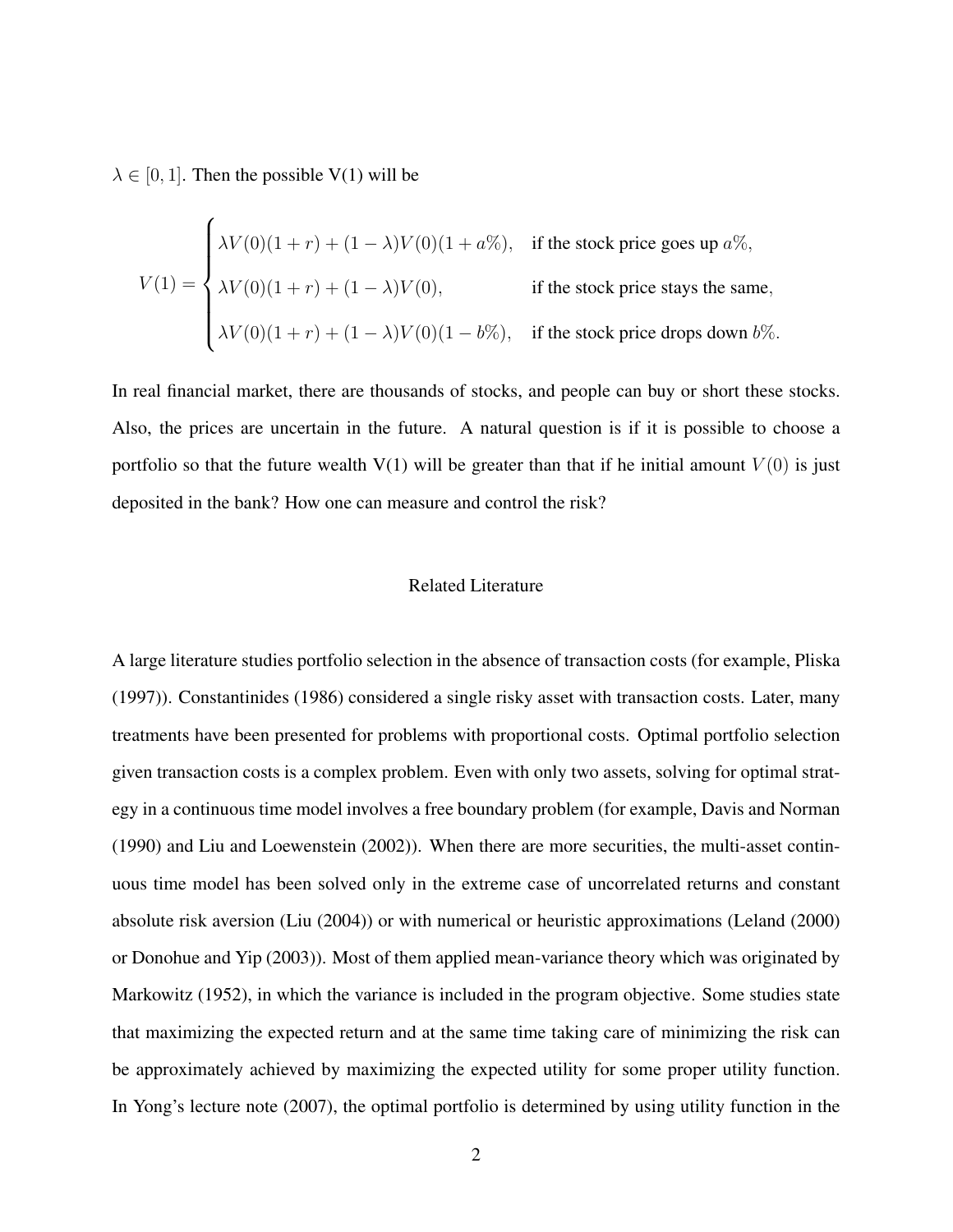market with proportional costs. Under certain constraint (transaction costs are large enough), the existence of optimal solution is proved. In this article, fairness of the market with transaction costs is studied, which was not discussed in the literature. And we study the optimization problems with both proportional and fixed costs in a more comfortable condition, and also try to find out the exact optimal portfolio through maximizing the expected utility function under such comfortable condition.

#### <span id="page-9-0"></span>A Market Model

Consider two moments:  $t = 0, 1$ . At  $t = 0$ , one could expect to have  $m > 1$  possible situations at time  $t = 1$ . We call them events, denoted by  $\omega_1, \omega_2, ..., \omega_m$ , and define

$$
\Omega \doteq \{\omega_1, \omega_2, ..., \omega_m\},\
$$

which is the set of all possible situations at  $t = 1$ . At  $t = 0$  we cannot tell which event will happen at  $t = 1$ . A standard approach is to use probability to describe and measure the possibilities of these events. We introduce a function:  $P : \Omega \to (0, 1)$ , having the following property:

$$
\sum_{j=1}^{m} P(\omega_j) = 1.
$$

We call P a probability on  $\Omega$ . Suppose there is a bank account with the interest rate r, we denote

$$
B(1) = 1 + r,
$$

which represents the bank account price at  $t = 1$ , if the bank account price at  $t = 0$  is normalized to  $B(0) = 1$ . Thus, if  $z_0$  dollars is deposited at time  $t = 0$ , then  $z_0B(1)$  dollars will be received at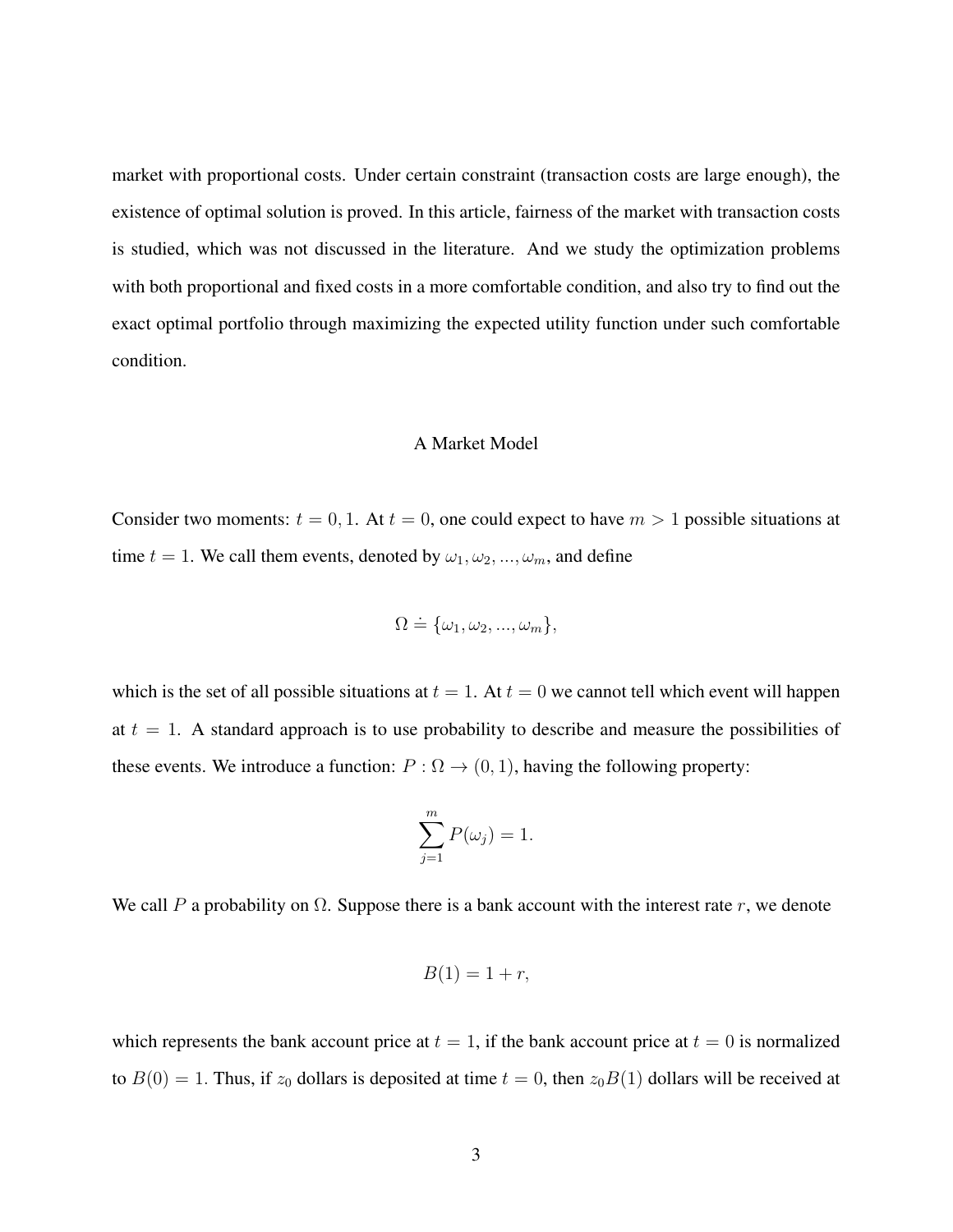time  $t = 1$ . There are two important features of the amount deposited in the bank: (i) The interest rate r is known at  $t = 0$ , so the amount at  $t = 1$  is known at  $t = 0$ . (ii) The interest rate  $r > 0$ , so the amount received at  $t = 1$  will be greater than the initial amount deposited at  $t = 0$ . These two can be referred to as deterministic and riskless. Next, suppose there are n stocks in the market, whose prices are certain at current time  $t = 0$ . We denote

$$
S(0) \equiv (S_1(0), S_2(0), ..., S_n(0))^T \in \mathbb{R}^n,
$$
\n(1.1)

where  $S_i(0)$  is the price of the *i*-th stock at  $t = 0$ . Viewing at time  $t = 0$ , the price of *i*-th stock at  $t = 1$  is a random variable, and it depends on which event will actually happen. Thus the price of the *i*-th stock at  $t = 1$  should be:

$$
S_i(1) \equiv (S_i(1,\omega_1), S_i(1,\omega_2), ..., S_i(1,\omega_m))^T \in \mathbb{R}^m,
$$
\n(1.2)

where  $S_i(1, \omega_j)$  is the price of *i*-th stock at  $t = 1$  if event  $\omega_j$  happens. We denote:

$$
S(1) \equiv (S_1(1), S_2(1), ..., S_n(1))
$$
  
\n
$$
\equiv (S(1, \omega_1), S(1, \omega_2), ..., S(1, \omega_m))^T
$$
  
\n
$$
\equiv \begin{pmatrix} S_1(1, \omega_1) & S_2(1, \omega_1) & \cdots & S_n(1, \omega_1) \\ S_1(1, \omega_2) & S_2(1, \omega_2) & \cdots & S_n(1, \omega_2) \\ \vdots & \vdots & \ddots & \vdots \\ S_1(1, \omega_m) & S_2(1, \omega_m) & \cdots & S_n(1, \omega_m) \end{pmatrix} \in \mathbb{R}^{m \times n},
$$
 (1.3)

where  $S(1, \omega_j)$  is the prices of these stocks if event  $\omega_j$  happens. Now, we suppose an investor who enters the market with  $z_0$  dollars deposited in the bank and  $z_i$  shares of the *i*-th stock at  $t = 0$ .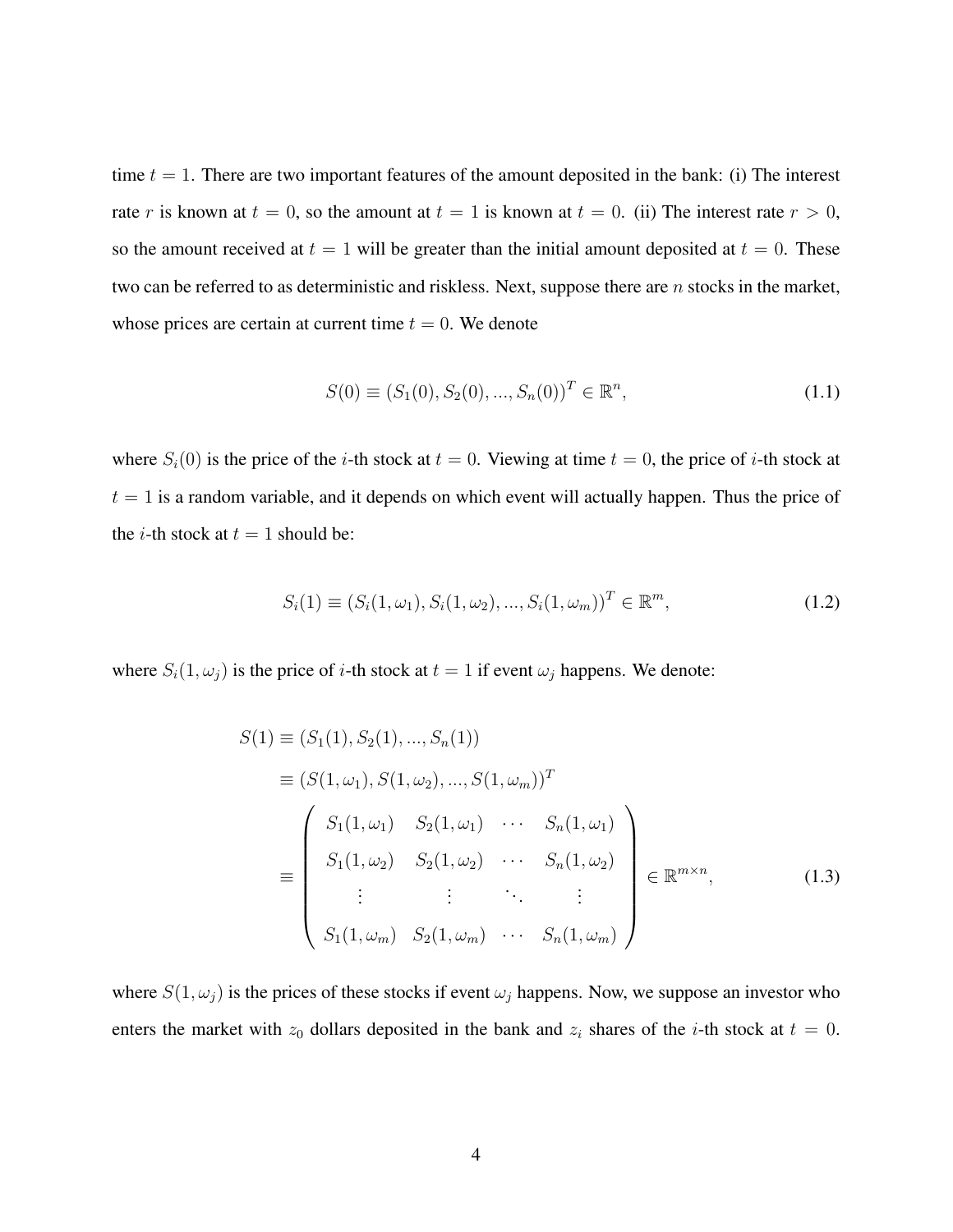Then he has a initial wealth:

$$
V(0) = V_0 = z_0 + \sum_{i=1}^{n} z_i S_i(0) = z_0 + S(0)^T z,
$$
\n(1.4)

where  $z = (z_1, z_2, ..., z_n)^T \in \mathbb{R}^n$ . We call  $Z \equiv (z_0, z_1, z_2, ..., z_n)^T \in \mathbb{R}^{n+1}$  a portfolio. Suppose this investor holds such a portfolio between  $t = 0$  and  $t = 1$ . Then, viewing at  $t = 0$ , the total wealth at  $t = 1$  will be:

$$
V(1,\omega,z) \stackrel{\Delta}{=} z_0 B(1) + \sum_{i=1}^n z_i S_i(1,\omega), \quad \omega \in \Omega,
$$
\n(1.5)

which is a random variable. Also, using  $(1.4)$ ,  $(1.5)$  can be rewritten as:

$$
V(1, \omega, V_0, z) = [V_0 - S(0)^T z] B(1) + \sum_{i=1}^n z_i S_i(1, \omega).
$$
 (1.6)

Using  $(1.1)$ – $(1.3)$  we may write  $(1.6)$  as follows:

<span id="page-11-0"></span>
$$
V(1, V_0, z) = \begin{pmatrix} V(1, \omega_1, V_0, z) \\ \vdots \\ V(1, \omega_m, V_0, z) \end{pmatrix}
$$
  
= 
$$
[V_0 - S(0)^T z] B(1) \mathbf{1} + S(1) z
$$
  
= 
$$
V_0 B(1) \mathbf{1} + [S(1) - B(1) \mathbf{1} S(0)^T] z,
$$
 (1.7)

where  $\mathbf{1} = (1, 1, ..., 1)^T \in \mathbb{R}^m$ . In what follows, we call  $\{(\Omega, P), S(0), S(1), r\}$  a market without transaction costs, denoted by  $M_0$ .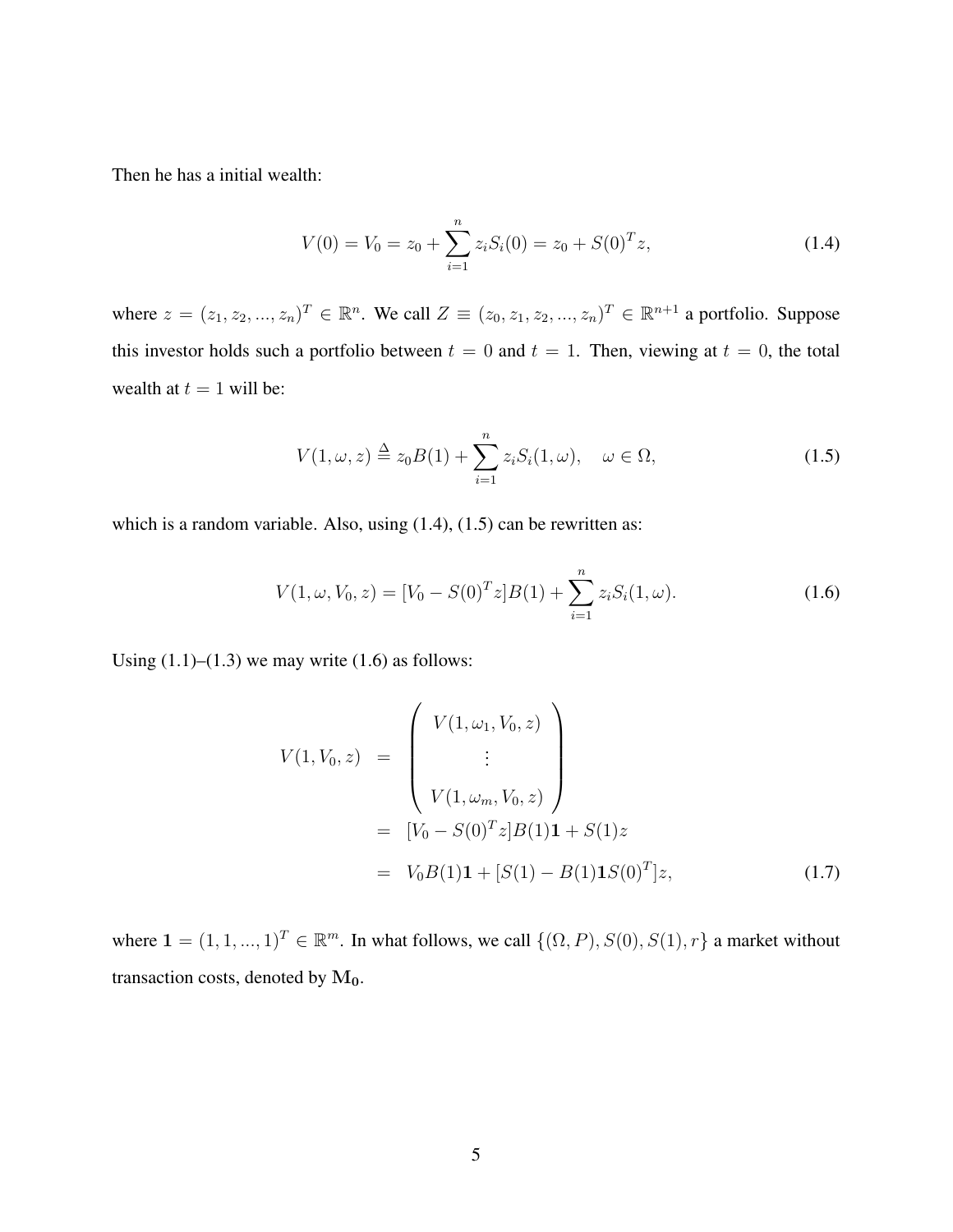#### <span id="page-12-0"></span>Fairness of the Market Without Transaction Costs

Intuitively, a market is not fair if someone could make a risk-free profit with zero initial wealth. In another word, if some one comes to the market with nothing at hand, by borrowing some money at  $t = 0$  and investing it, at  $t = 1$ , he/she could get some positive amount after paying back the borrowed amount together with the interest, no matter what event happens, then the market is not fair. Therefore, a market is fair, if the above described thing does not exist. To rigorously study the fairness of the market, we now introduce some relevant notations.

**Definition 1.1.** *Let*  $M_0 \equiv \{(\Omega, P), S(0), S(1), r\}$  *be given.* 

*(i) The law of one price holds for the market*  $M_0$  *if any pairs*  $(V_0, z), (\overline{V_0}, \overline{z}) \in \mathbb{R} \times \mathbb{R}^n$  *of initial wealth and portfolio satisfying:*

$$
V(1, \omega, V_0, z) = V(1, \omega, \overline{V_0}, \overline{z}), \quad \forall \omega \in \Omega,
$$
\n(1.8)

*must lead to*  $V_0 = \overline{V_0}$ *.* 

*(ii)* Portfolio  $\overline{z} \in \mathbb{R}^n$  is said to be dominant over portfolio  $z \in \mathbb{R}^n$  if for some initial wealth  $V_0 \in \mathbb{R}$ ,

$$
V(1, \omega, V_0, \overline{z}) > V(1, \omega, V_0, z), \quad \forall \omega \in \Omega.
$$
 (1.9)

*When the above*  $\overline{z}$  *and*  $z$  *exist, we say that the market*  $M_0$  *admits dominant strategies. Otherwise, we say that the market has no dominant strategies.*

(*iii*) Portfolio  $z \in \mathbb{R}^n$  is called an arbitrage opportunity in  $\mathbf{M_0}$  if the following holds:

$$
\begin{cases}\nV(1,\omega,0,z) \ge 0, & \forall \omega \in \Omega, \\
V(1,\omega_j,0,z) > 0, & \text{for some } \omega_j \in \Omega.\n\end{cases}
$$
\n(1.10)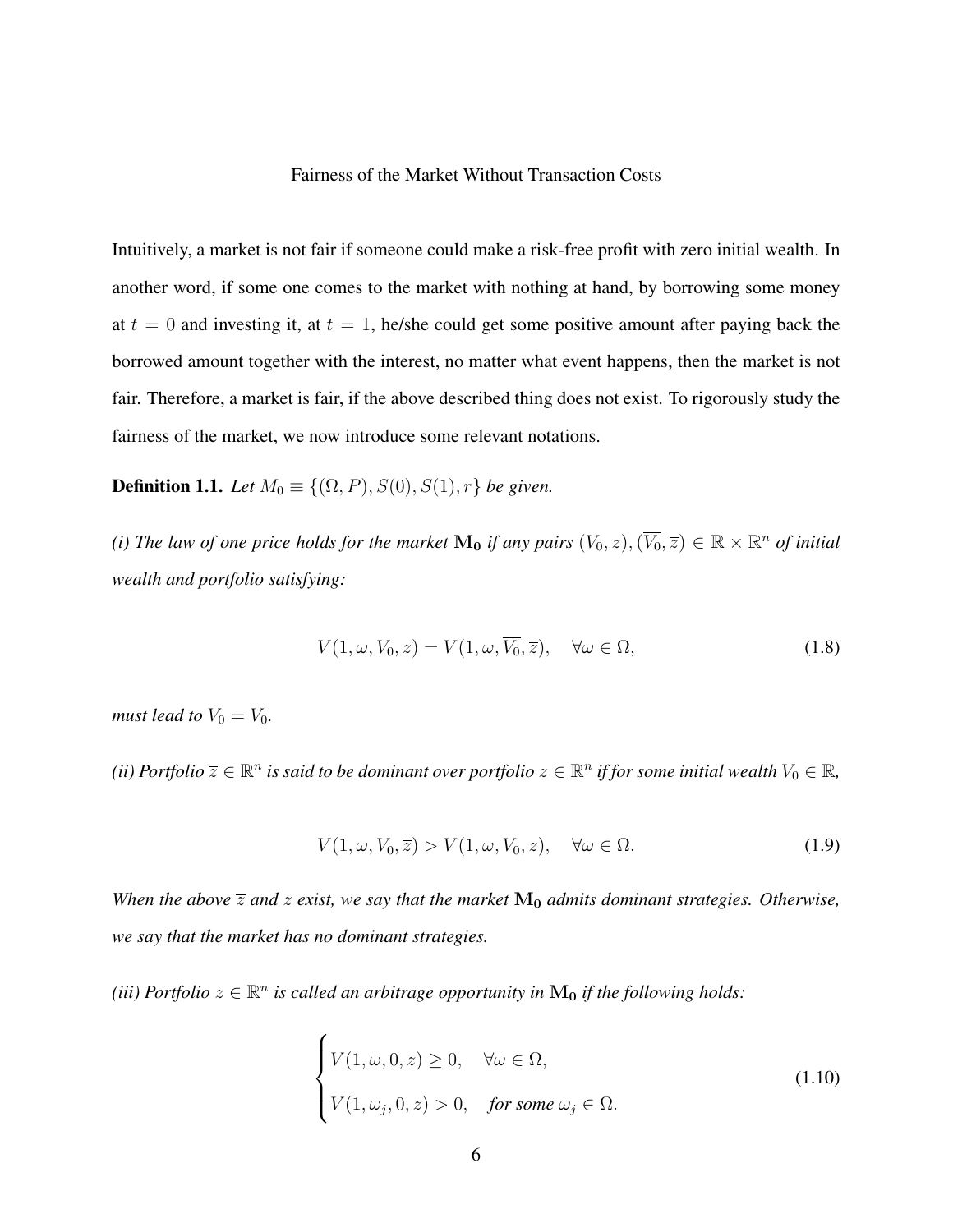*When the above z exists, we say that*  $M_0$  *admits arbitrage opportunities. Otherwise, we say that the market is arbitrage-free, or has no arbitrage.*

We also have some criteria helping us to determine whether the market has law of one price, dominant trading strategy or arbitrage opportunities. (The theorem below is cited from [[1](#page-44-1)]).

**Theorem 1.2.** Let market  $M_0$  be given.

(*i*) Law of one price holds for  $M_0$  if and only if there exists a vector  $\mu \in \mathbb{R}^m$  such that:

<span id="page-13-0"></span>
$$
\mathbf{1}^T \mu = 1,\tag{1.11}
$$

<span id="page-13-1"></span>*and*

*.*

$$
B(1)S(0) = [S(1)]^T \mu.
$$
\n(1.12)

(ii) Market  $M_0$  has no dominant strategies if and only if there exists a  $\mu\in\overline{\R_+^m}$ , such that: [\(1.11\)](#page-13-0)– [\(1.12\)](#page-13-1) *hold, where*

$$
\overline{\mathbb{R}_+^m} \stackrel{\Delta}{=} \{x \in \mathbb{R}^m | x \equiv (x_1, x_2, ..., x_m)^T, x_i \ge 0, 1 \le i \le m\}.
$$

(*iii*) Market  $\mathbf{M_0}$  is arbitrage-free if and only if there exists a  $\mu \in \mathbb{R}_+^m$ , such that: [\(1.11\)](#page-13-0)–[\(1.12\)](#page-13-1) *hold, where*

<span id="page-13-2"></span>
$$
\mathbb{R}^m_+ \stackrel{\Delta}{=} \{x \in \mathbb{R}^m | x \equiv (x_1, x_2, ..., x_m)^T, x_i > 0, 1 \le i \le m\}.
$$

It is not hard to see that any  $\mu \in \overline{\mathbb{R}^m_+}$  satisfying [\(1.11\)](#page-13-0) defines a probability measure. Let us denote  $\mu(\cdot)$  by the following:

$$
\mu(\omega_j) = \mu_j \tag{1.13}
$$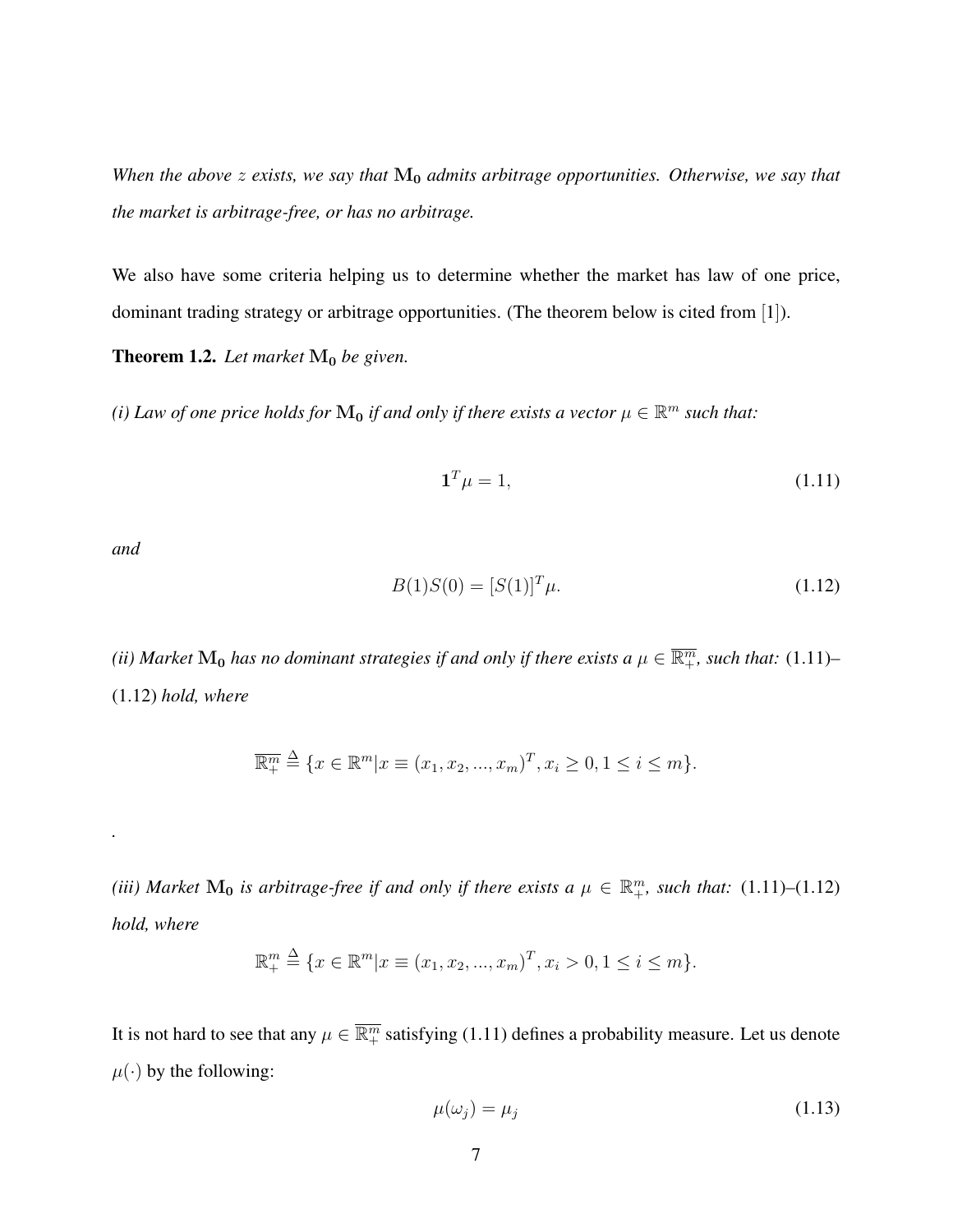Note that for any  $\mu \in \mathbb{R}^m_+$  satisfying [\(1.11\)](#page-13-0) the induced probability  $\mu(\cdot)$  defined by [\(1.13\)](#page-13-2) is equivalent to  $P(\cdot)$ , in the sense that  $\mu(\omega_i) = 0$  if and only if  $P(\omega_i) = 0$ .

From the above theorem, we can easily get the following results which gives the relationship among the law of one price, dominant trading strategies and arbitrage opportunities: (The proposition below is cited from [[1](#page-44-1)]).

Proposition 1.3. For market  $M_0$ , the following implications hold:

 $\epsilon$ 

*Market*  $M_0$  *is arbitrage-free*  $\Rightarrow$  *market*  $M_0$  *has no dominant strategies*  $\Rightarrow$  *the law of one price holds for*  $M_0$ *.* 

Here, we should notice that the converse of the above proposition is not true. The following are some examples show that the converse does not hold:

Example 1.4. Let

$$
\begin{cases}\nm = 2, n = 1, r = 1, \\
S_1(0) = 10, S_1(1, \omega_1) = 12, S_1(1, \omega_2) = 10.\n\end{cases}
$$

 $B(1)S(0) = 20$ , and  $[S(1)]^T = (12, 10)$ . Then from [\(1.11\)](#page-13-0) and [\(1.12\)](#page-13-1), we get:

$$
\begin{cases} \mu_1 + \mu_2 = 1 \\ 12\mu_1 + 10\mu_2 = 20 \end{cases}
$$

It is clear that  $\mu = (5, -4)$ , and  $\mu \in \mathbb{R}^2$  but  $\mu \notin \overline{\mathbb{R}^2_+}$ . According to Theorem 1.2, we know that in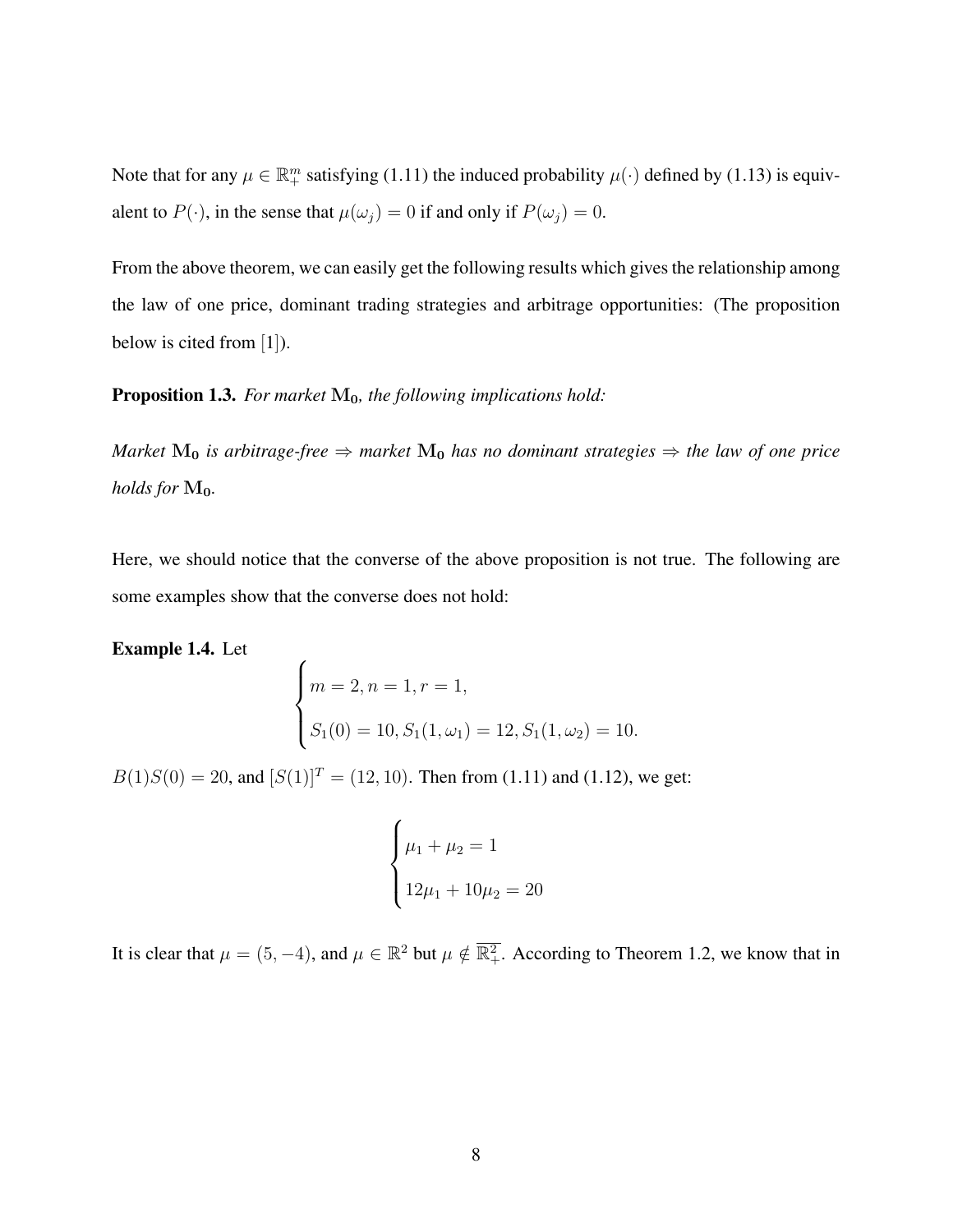this market law of one price holds, but it has dominant strategies. In fact, we note that (by [\(1.7\)](#page-11-0)):

$$
V(1, \omega, V_0, z_1) = V_0 B(1) + z_1 [S_1(1, \omega) - S_1(0)B(1)]
$$
  
= 
$$
2V_0 + Z_1 [S_1(1, \omega) - 20] = \begin{cases} 2V_0 - 8z_1, & \omega = \omega_1 \\ 2V_0 - 10z_1, & \omega = \omega_2 \end{cases}
$$

Therefore, if we choose portfolio  $z_1 < 0$ ,  $z_1$  is always a dominant strategy over portfolio 0. From the above, we can have a market where law of one price holds, admitting dominant strategies.

Example 1.5. Let

$$
\begin{cases} m = 2, n = 1, r = 1, \\ S_1(0) = 10, S_1(1, \omega_1) = 20, S_1(1, \omega_2) = 10. \end{cases}
$$

Then from  $(1.11)$  and  $(1.12)$ , we get:

 $\overline{ }$ 

$$
\begin{cases} \mu_1 + \mu_2 = 1 \\ 20\mu_1 + 10\mu_2 = 20 \end{cases}
$$

It is clear that  $\mu = (1,0)$ , and  $\mu \in \overline{\mathbb{R}^2_+}$  but  $\mu \notin \mathbb{R}^2_+$ . According to theorem 1.2, we know that in the market has no dominant trading strategies, but has arbitrage opportunities. In fact, we note that (by [\(1.7\)](#page-11-0)):

$$
V(1, \omega, 0, z_1) = z_1[S_1(1, \omega) - S_1(0)B(1)]
$$
  
=  $z_1[S_1(1, \omega) - 20] =\begin{cases} 0, & \omega = \omega_1 \\ -10z_1, & \omega = \omega_2 \end{cases}$ 

Hence, any  $z_1 < 0$  is an arbitrage opportunity, but there are not dominant trading strategies.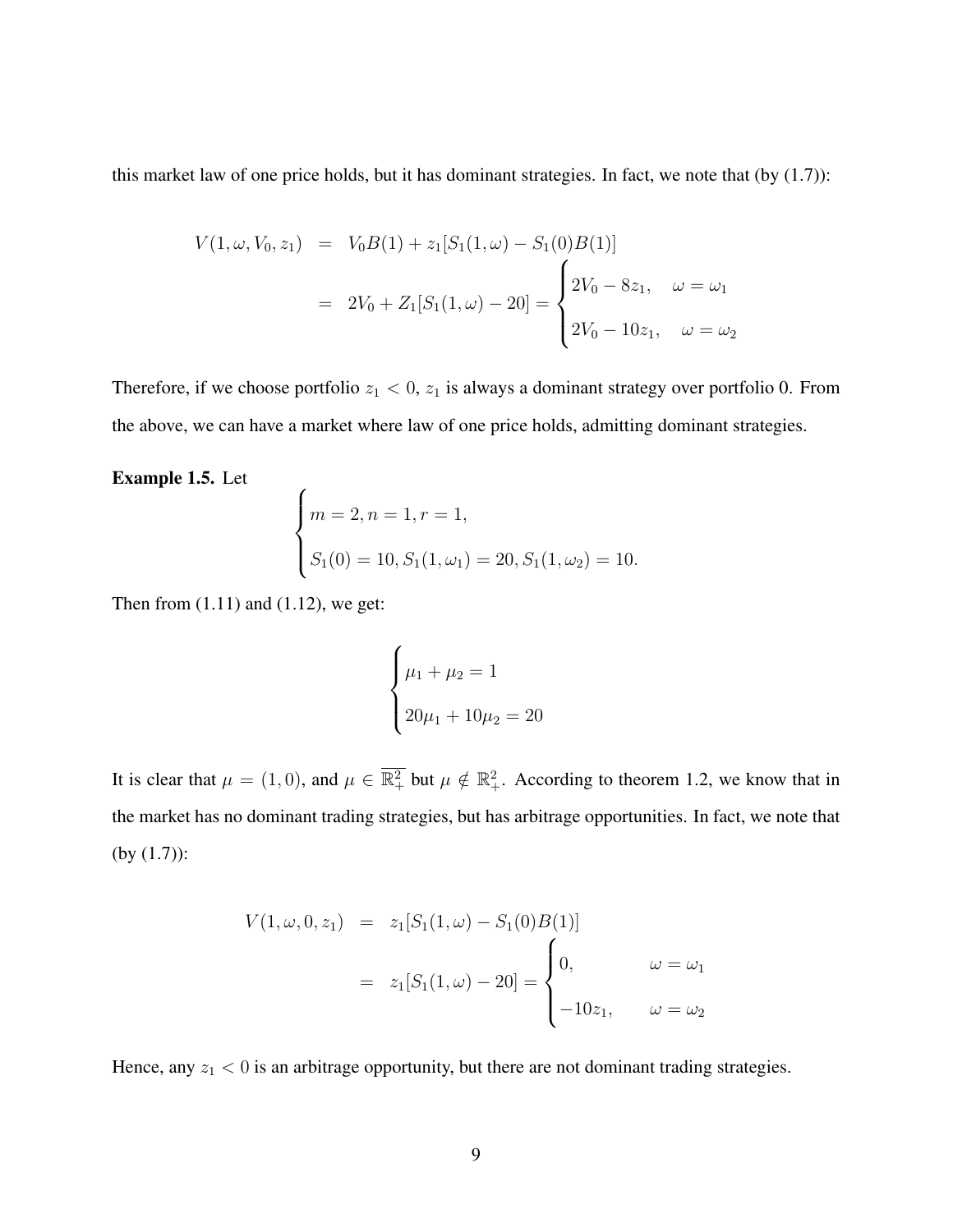To be complete, we present the following example which shows that the law of one price might fail in  $M_0$ .

Example 1.6. Let

$$
\begin{cases} m = 2, n = 1, r = 1, \\ S_1(0) = 10, S_1(1, \omega_1) = S_1(1, \omega_2) = 12. \end{cases}
$$

Then for initial wealth  $V_0 \in \mathbb{R}$  and  $z_1 \in \mathbb{R}$ , we have:

$$
V(1, \omega, V_0, z_1) = B(1)[V_0 - S_1(0)z_1] + S_1(1, \omega)z_1
$$
  
= 
$$
2V_0 + [12 - 20]z_1 = 2V_0 - 8z_1.
$$

Consequently, by choosing

$$
z_1 = \frac{2V_0 - \lambda}{8}
$$

for any  $\lambda \in \mathbb{R}$  one has

$$
V(1, \omega, V_0, z_1) = \lambda,
$$

which is independent of  $V_0$ . This means that in this market, the law of one price fails.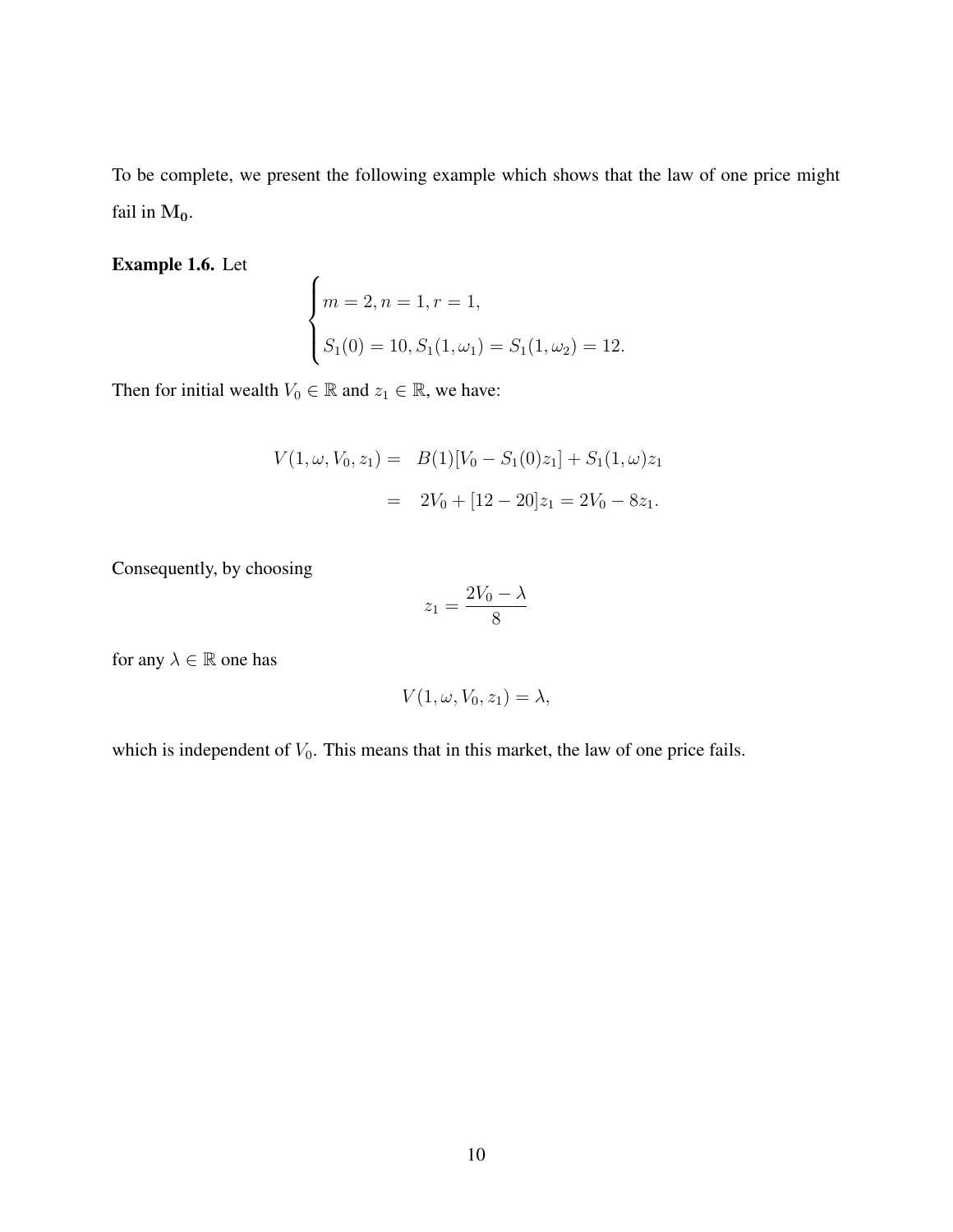# <span id="page-17-0"></span>CHAPTER 2: FAIRNESS OF THE MARKET WITH TRANSACTION COSTS

In reality, expenses, called transaction costs, incur when people buy or sell securities. Because the transaction costs are always positive, they diminish returns. If we do not take into account the transaction costs in real life, a seemingly profitable portfolio would cause serious loss when the transaction costs are high or we have a very big trading volume. So it is necessary to discuss a market with transaction costs. Here, we assume that a market just only have brokers commissions which include proportional transaction cost and fixed transaction cost (or entrance fee).

#### <span id="page-17-1"></span>Market Model with Transaction costs

Let a market M be given. Suppose an investor has an initial position  $(z_0, z) \in \mathbb{R} \times \mathbb{R}^n$ . The corresponding market value of the position is

$$
V_0(z_0, z) = z_0 + S(0)^T z,
$$
\n(2.1)

where  $z_0$  is the amount deposited in the bank, and  $z = (z_1, z_2, ... z_n)^T$  with  $z_i$  being the share number of the *i*-th stock. Viewing at  $t = 0$ , this portfolio in the future moment  $t = 1$  will have market value

$$
V(1, z_0, z) = z_0 B(1) \mathbf{1} + S(1) z \tag{2.2}
$$

If at  $t = 0$ , a transaction is made, so that the position becomes  $(\overline{z}_0, z+y)$ , where  $y = (y_1, y_2, ..., y_n)^T$ with  $y_i$  being the transacted share number of the *i*-th stock, then under self-financing condition <sup>[1](#page-17-2)</sup>,

<span id="page-17-2"></span> $<sup>1</sup>A$  portfolio is self-financing if there is no exogenous infusion or withdrawal of money; the purchase of a new asset</sup> must be financed by the sale of an old one.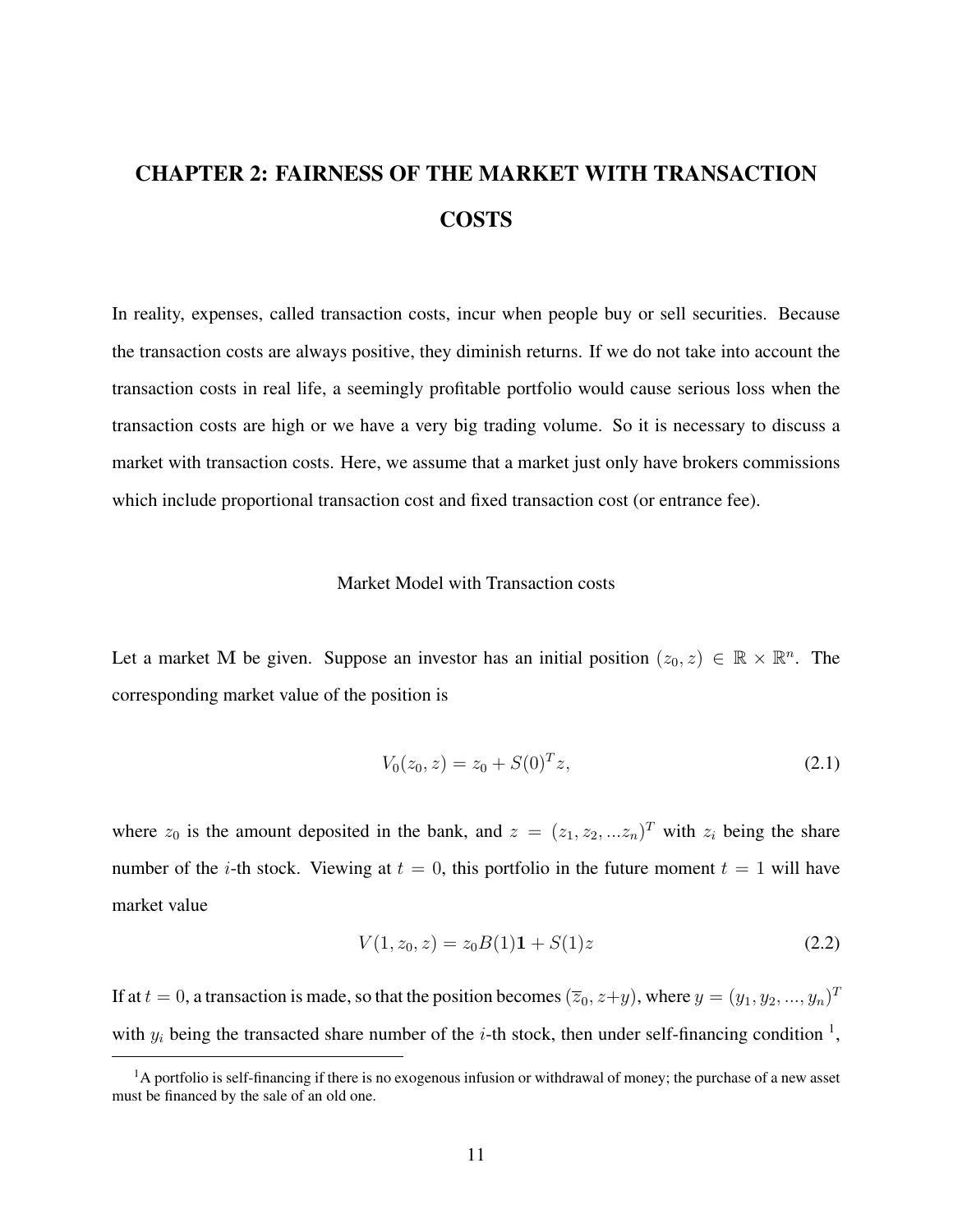it is necessary that

<span id="page-18-0"></span>
$$
\overline{z}_0 = z_0 - S(0)^T y - \sum_{i=1}^n (\lambda_i S_i(0) |y_i| + c_i \mathbf{1}_{\{y_i \neq 0\}}),
$$
\n(2.3)

where  $\lambda_i \in [0, 1)$  is the transaction cost rate for the *i*-th stock and  $c_i \in [0, \infty)$  is the fixed cost for the  $i$ -th stock when we have a transaction on this stock. We can rewrite  $(2.3)$ :

$$
\overline{z}_0 = z_0 - S(0)^T y - ||y||_{\lambda} - \langle c, \mathbf{1}_{\{y\}} \rangle, \qquad (2.4)
$$

where

$$
||y||_{\lambda} = \sum_{i=1}^{n} \lambda_i S_i(0) |y_i|, \quad c = \begin{pmatrix} c_1 \\ \vdots \\ c_n \end{pmatrix}, \quad \mathbf{1}_{\{y\}} = \begin{pmatrix} \mathbf{1}_{\{0\}^c}(y_1) \\ \vdots \\ \mathbf{1}_{\{0\}^c}(y_1) \end{pmatrix}, \quad \{0\}^c = \mathbb{R} \setminus \{0\}.
$$

Then the market value of this new portfolio at  $t = 1$  becomes:

<span id="page-18-1"></span>
$$
V(1, \bar{z}_0, z + y) = \bar{z}_0 B(1) \mathbf{1} + S(1)(z + y)
$$
  
=  $[z_0 - S(0)^T y - ||y||_{\lambda} - \langle c, \mathbf{1}_{\{y\}} \rangle] B(1) \mathbf{1} + S(1)(z + y)$  (2.5)

$$
\equiv V(1, z_0, z, y). \tag{2.6}
$$

Componentwise, we have

$$
V(1, \omega, \overline{z}_0, z + y) = [z_0 - S(0)^T y - ||y||_{\lambda} - \langle c, \mathbf{1}_{\{y\}} \rangle] B(1) + S(1, \omega)(z + y)
$$
(2.7)

$$
\equiv V(1, \omega, z_0, z, y), \qquad \forall \omega \in \Omega.
$$
 (2.8)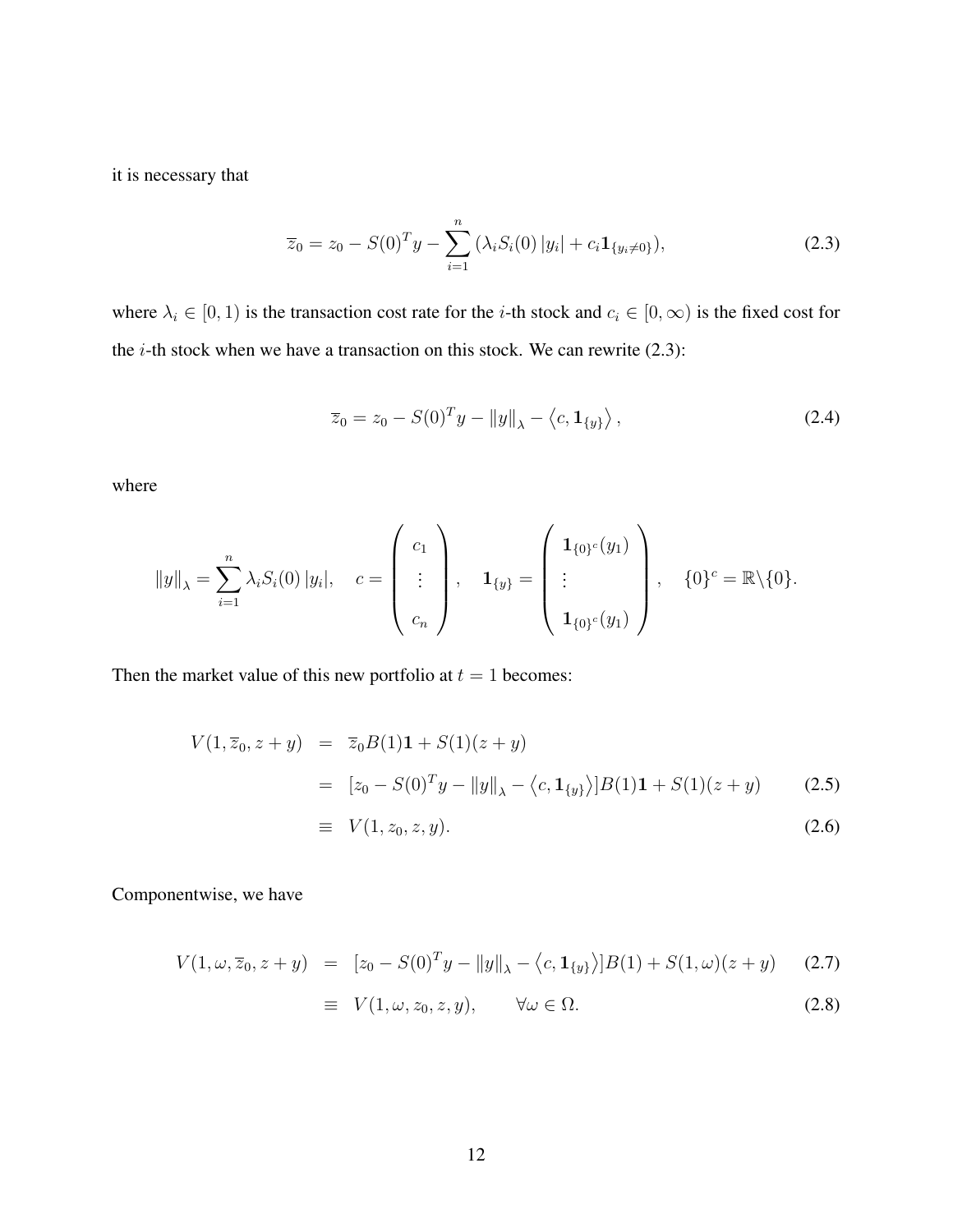Hereafter, we denote

$$
\mathbf{M}(\lambda, c) = \{\mathbf{M_0}, \lambda, c\}
$$
  

$$
\equiv \{(\Omega, P), S(0), S(1), r, \lambda, c\}
$$
 (2.9)

to be the market with transaction costs. Thus, by identifying  $M_0 = {M_0, 0, 0}$ , we have  $M(0, 0) =$  $\mathbf{M}_0$ .

#### <span id="page-19-0"></span>Fairness of the Market with Transaction Costs

The following proposition is from [\[1\]](#page-44-1).

Proposition 2.1. *In the market*  $M_0$ *, the following are equivalent:* 

 $(i)$  Market  $\mathbf{M}_0$  *admits dominant strategies.* 

*(ii)* There exists a portfolio  $z \in \mathbb{R}^n$ , such that

$$
V(1, \omega, 0, z) \equiv (-S(0)^T z)B(1) + \sum_{i=1}^n z_i S_i(1, \omega) > 0, \quad \forall \omega \in \Omega.
$$
 (2.10)

The above proposition tells us that if there exists a portfolio  $z \in \mathbb{R}$ , such that

$$
[\Delta S(\omega_j)]z \equiv [S(1,\omega_j) - S(0)^T B(1)]z
$$
  
=  $V(1,\omega_j, 0, z) > 0$ , for  $1 \le j \le m$ . (2.11)

where  $\Delta S(\omega_j) = S(1, \omega_j) - S(0)^T B(1)$ , then the market M<sub>0</sub> admits a dominant trading strategy. So if a market has dominant trading strategies, one, starting with zero initial wealth, can earn a positive profit by choosing this dominant strategy no matter which event will happen in the future.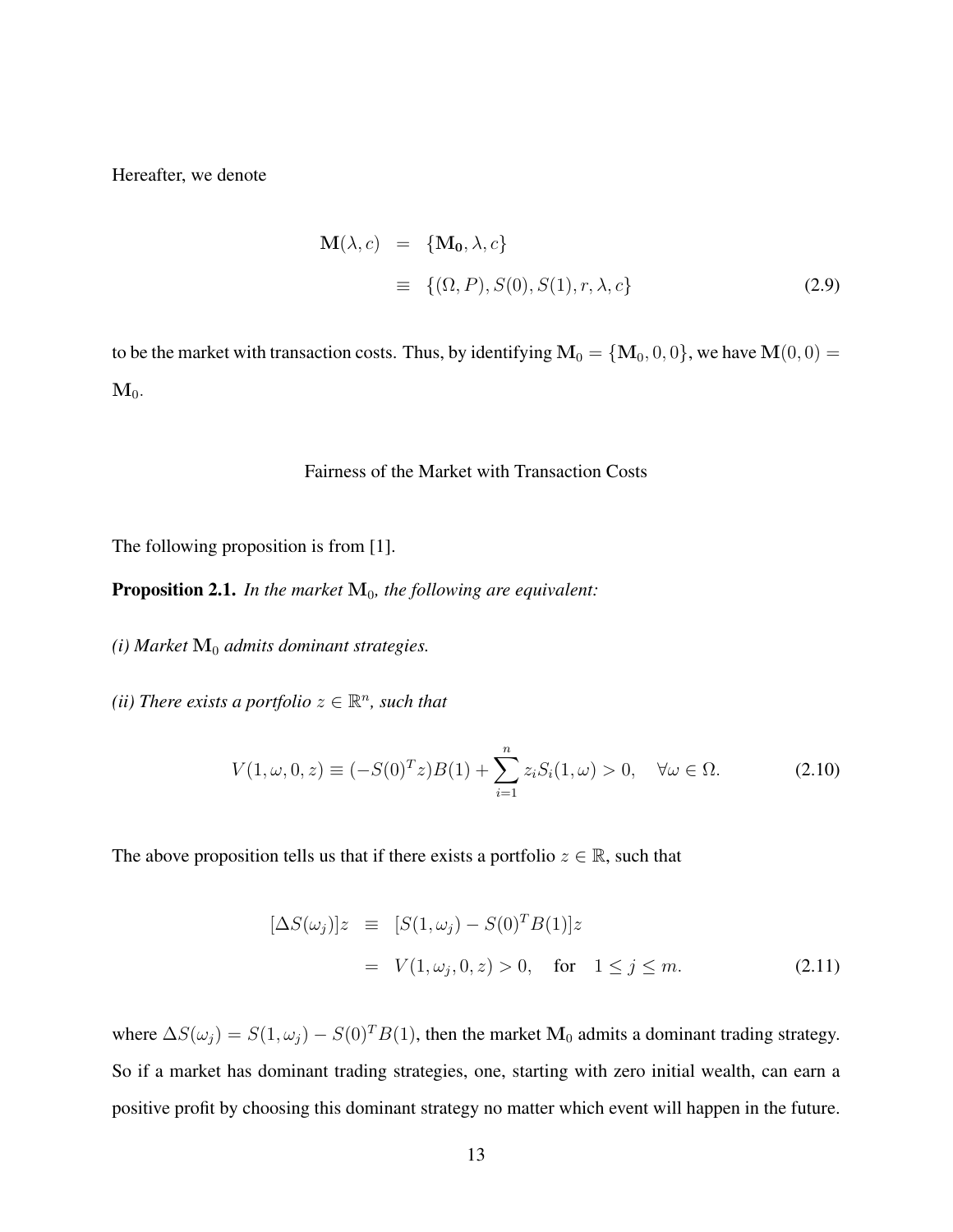This is risk-less.

Similarly, in the market  $M(\lambda, c)$ , if one, starting with zero initial wealth, can always earn a positive profit in the future without taking any risk, we say the market  $M(\lambda.c)$  admits dominant trading strategies. Mathematically, we have:

**Definition 2.2.** A portfolio  $y \in \mathbb{R}^n$  is said to be a dominant trading strategy in  $\mathbf{M}(\lambda, c)$ , if

<span id="page-20-2"></span><span id="page-20-0"></span>
$$
V(1, \omega_j, 0, 0, y) > 0, \quad \text{for all} \quad 1 \le j \le m. \tag{2.12}
$$

*When the above y exists, we say that the market*  $\mathbf{M}(\lambda, c)$  *admits dominant trading strategies. Otherwise, we say there is no dominant trading strategies in this market.*

From  $(2.5)$ , it is not hard to see  $(2.12)$  is equivalent to:

$$
[\Delta S(\omega_j)]y > [\|y\|_{\lambda} + \langle c, \mathbf{1}_{\{y\}} \rangle]B(1) \quad \text{for} \quad 1 \le j \le m. \tag{2.13}
$$

From Definition 1.1, we see that when the market  $M_0$  has arbitrage opportunities, one, starting with zero initial wealth, will not have any risk of losing money, and when some events happen, he/she will have a positive profit by choosing the arbitrage opportunity as his/her portfolio. Here, in the market  $M(\lambda, c)$ , we have the modified definition of arbitrage opportunity.

**Definition 2.3.** A portfolio  $y \in \mathbb{R}^n$  is said to be an arbitrage opportunity in  $\mathbf{M}(\lambda, c)$ , if

<span id="page-20-1"></span>
$$
\begin{cases}\nV(1,\omega,0,0,y) \ge 0, & \forall \omega \in \Omega, \\
V(1,\omega_j,0,0,y) > 0, & \text{for some } \omega_j \in \Omega.\n\end{cases}
$$
\n(2.14)

When the above y exists, we say that the market  $\mathbf{M}(\lambda, c)$  admits arbitrage opportunities. Other*wise, we say the market is arbitrage-free.*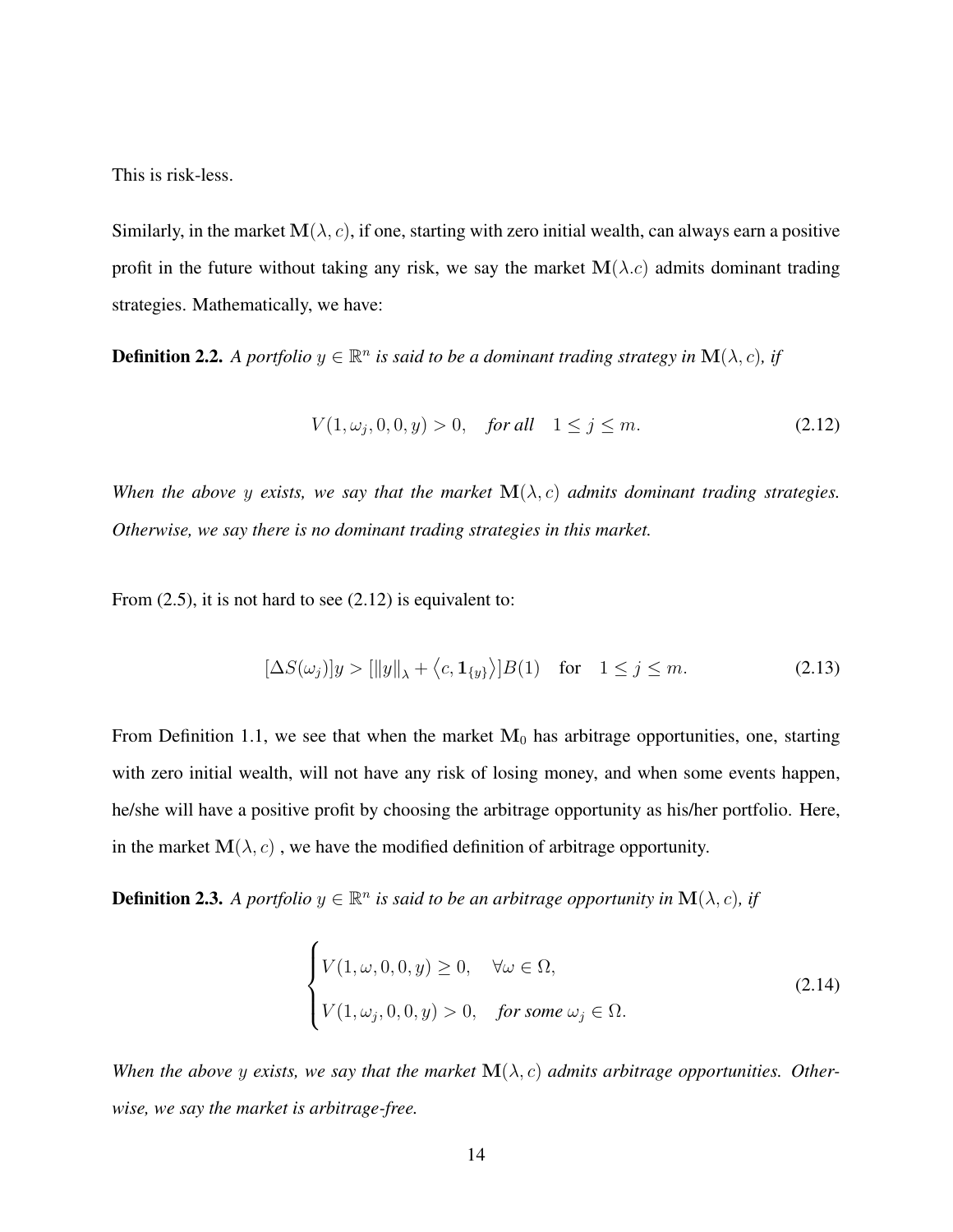From  $(2.5)$ , it is not hard to see that  $(2.14)$  is equivalent to:

$$
\begin{cases}\n[\Delta S(\omega)]y \geq [\|y\|_{\lambda} + \langle c, \mathbf{1}_{\{y\}} \rangle]B(1) & , \quad \forall \omega \in \Omega, \\
[\Delta S(\omega_j)]y > [\|y\|_{\lambda} + \langle c, \mathbf{1}_{\{y\}} \rangle]B(1) & , \quad \text{for some } \omega_j \in \Omega.\n\end{cases}
$$
\n(2.15)

We have the following result:

**Proposition 2.4.** *Suppose*  $M(\lambda, c)$  *has no dominant trading strategies (or is arbitrage-free), then the property remains in*  $M_0$ *.* 

*Proof.* Suppose a market  $\mathbf{M}(\lambda, c)$  admits a dominant trading strategy  $y \in \mathbb{R}^n$ . Then [\(2.13\)](#page-20-2) holds, which is the same as:

<span id="page-21-2"></span>
$$
[\Delta S(\omega_j)]y > [\|y\|_{\lambda} + \langle c, \mathbf{1}_{\{y\}}\rangle]B(1) > 0, \quad \text{for} \quad 1 \le j \le m. \tag{2.16}
$$

Clearly y is also a dominant trading strategy in  $M_0$ . The proof for the case of arbitrage-free is similar.  $\Box$ 

#### <span id="page-21-0"></span>Various Conditions for the Market being Arbitrage-free

**Proposition 2.5.** *In the market*  $\mathbf{M}(\lambda, c)$ *, suppose* 

<span id="page-21-1"></span>
$$
|E[\Delta S_i]| \le \lambda_i S_i(0)B(1), \quad \forall 1 \le i \le n. \tag{2.17}
$$

*Then*  $\mathbf{M}(\lambda, c, )$  *is arbitrage-free.* 

*Proof.* Suppose [\(2.17\)](#page-21-1) holds. If  $y \in \mathbb{R}^n$  is an arbitrage opportunity in  $M(\lambda, c)$ , then for each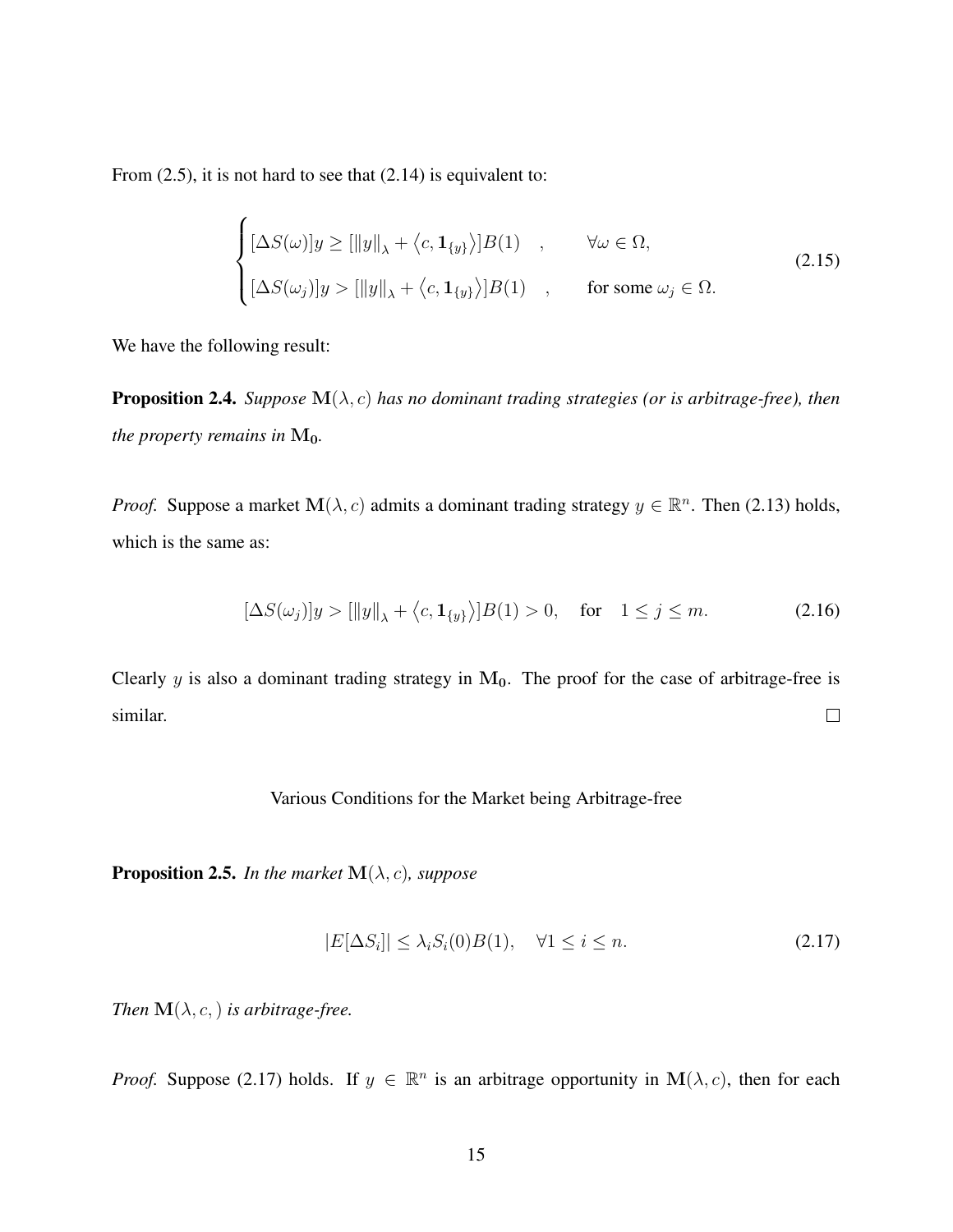$1 \leq j \leq m$ ,

<span id="page-22-0"></span>
$$
V(1, \omega_j, 0, 0, y) = \Delta S(\omega_j) y - \sum_{i=1}^n (\lambda_i S_i(0) |y_i| + c_i \mathbf{1}_{\{y_i \neq 0\}}) B(1)
$$
  
= 
$$
\sum_{i=1}^n (\Delta S_i(\omega_j) y_i - \lambda_i S_i(0) B(1) |y_i| - c_i \mathbf{1}_{\{y_i \neq 0\}} B(1)) \ge 0,
$$

and the strict inequality holds for some  $j_0$ . Thus,

$$
0 < E[V(1, 0, 0, y)]
$$
\n
$$
= \sum_{i=1}^{n} \{E[\Delta S_i]y_i - \lambda_i S_i(0)B(1)|y_i| - c_i \mathbf{1}_{\{y_i \neq 0\}} B(1)\}
$$
\n
$$
\leq \sum_{i=1}^{n} \{ |E[\Delta S_i]||y_i| - \lambda_i S_i(0)B(1)|y_i| - c_i \mathbf{1}_{\{y_i \neq 0\}} B(1) \}
$$
\n
$$
= \sum_{i=1}^{n} \{ [|E[\Delta S_i]| - \lambda_i S_i(0)B(1)]|y_i| - c_i \mathbf{1}_{\{y_i \neq 0\}} B(1) \} < 0,
$$

which is a contradiction. Thus,  $\mathbf{M}(\lambda, c)$  is arbitrage-free.

**Proposition 2.6.** Let  $c \in \mathbb{R}^n_+$ , suppose there exists  $a \overline{\omega} \in \Omega$  such that

$$
|\Delta S_i(\overline{\omega})| \le \lambda_i S_i(0)B(1), \quad \text{for each } i = 1, 2, \dots, n. \tag{2.18}
$$

*Then the market*  $\mathbf{M}(\lambda, c)$  *is arbitrage-free.* 

 $\Box$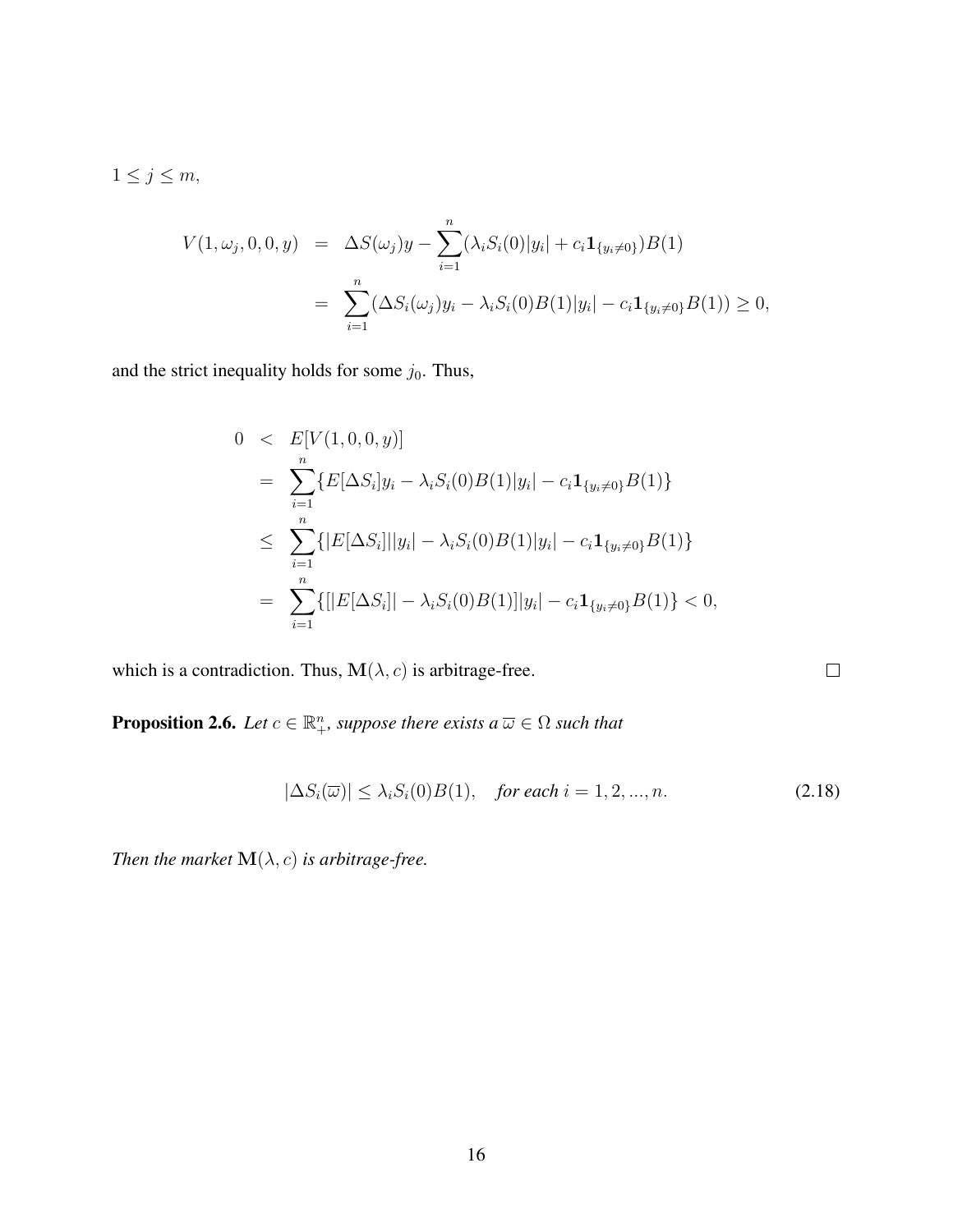*Proof.* Suppose [\(2.18\)](#page-22-0) holds for some  $\overline{\omega} \in \Omega$ . Then for any  $y \in \mathbb{R}^n$  we have:

<span id="page-23-0"></span>
$$
V(1, \overline{\omega}, 0, 0, y) = \sum_{i=1}^{n} \{ \Delta S_i(\overline{\omega}) y_i - \lambda_i S_i(0) B(1) |y_i| - c_i \mathbf{1}_{\{y_i \neq 0\}} B(1) \}
$$
  
\n
$$
\leq \sum_{i=1}^{n} \{ |\Delta S_i(\overline{\omega})| |y_i| - \lambda_i S_i(0) B(1) |y_i| - c_i \mathbf{1}_{\{y_i \neq 0\}} B(1) \}
$$
  
\n
$$
= \sum_{i=1}^{n} \{ [|\Delta S_i(\overline{\omega})| - \lambda_i S_i(0) B(1)] |y_i| - c_i \mathbf{1}_{\{y_i \neq 0\}} B(1) \} < 0.
$$

Thus there does not exist a  $y \in \mathbb{R}^n$ , that satisfies [\(2.16\)](#page-21-2). So the market  $\mathbf{M}(\lambda, c)$  is arbitrage-free.

 $\Box$ 

**Proposition 2.7.** In the market  $\mathbf{M}(\lambda, c)$ , if for every  $(\epsilon_1, \epsilon_2, ..., \epsilon_n) \in \{-1, 1\}^n$ , there exists an  $\overline{\omega}(\epsilon_1, \epsilon_2, ..., \epsilon_n) \in \Omega$ , such that:

$$
\max\{\epsilon_1 \Delta S_1(\overline{\omega}) - \lambda_1 S_1(0)B(1), \dots, \epsilon_n \Delta S_n(\overline{\omega}) - \lambda_n S_n(0)B(1)\} < 0 \tag{2.19}
$$

*Then the market*  $\mathbf{M}(\lambda, c)$  *is arbitrage-free.* 

*Proof.* For any  $y \in \mathbb{R}^n$ , by [\(2.19\)](#page-23-0), there exists an  $\overline{\omega} \in \Omega$ , such that

$$
V(1, \overline{\omega}, 0, 0, y) = \sum_{i=1}^{n} \{ \Delta S_i(\overline{\omega}) y_i - \lambda_i S_i(0) B(1) |y_i| - c_i \mathbf{1}_{\{y_i \neq 0\}} B(1) \}
$$
  
\n
$$
= \sum_{y_i > 0} \{ \Delta S_i(\overline{\omega}) y_i - \lambda_i S_i(0) B(1) y_i - c_i \mathbf{1}_{\{y_i \neq 0\}} B(1) \}
$$
  
\n
$$
+ \sum_{y_i < 0} \{ \Delta S_i(\overline{\omega}) y_i + \lambda_i S_i(0) B(1) y_i - c_i \mathbf{1}_{\{y_i \neq 0\}} B(1) \}
$$
  
\n
$$
< \sum_{y_i \neq 0} [|\Delta S_i(\overline{\omega})| - \lambda_i S_i(0) B(1)] |y_i| \leq 0.
$$

Thus the market  $\mathbf{M}(\lambda, c)$  is arbitrage-free.

 $\Box$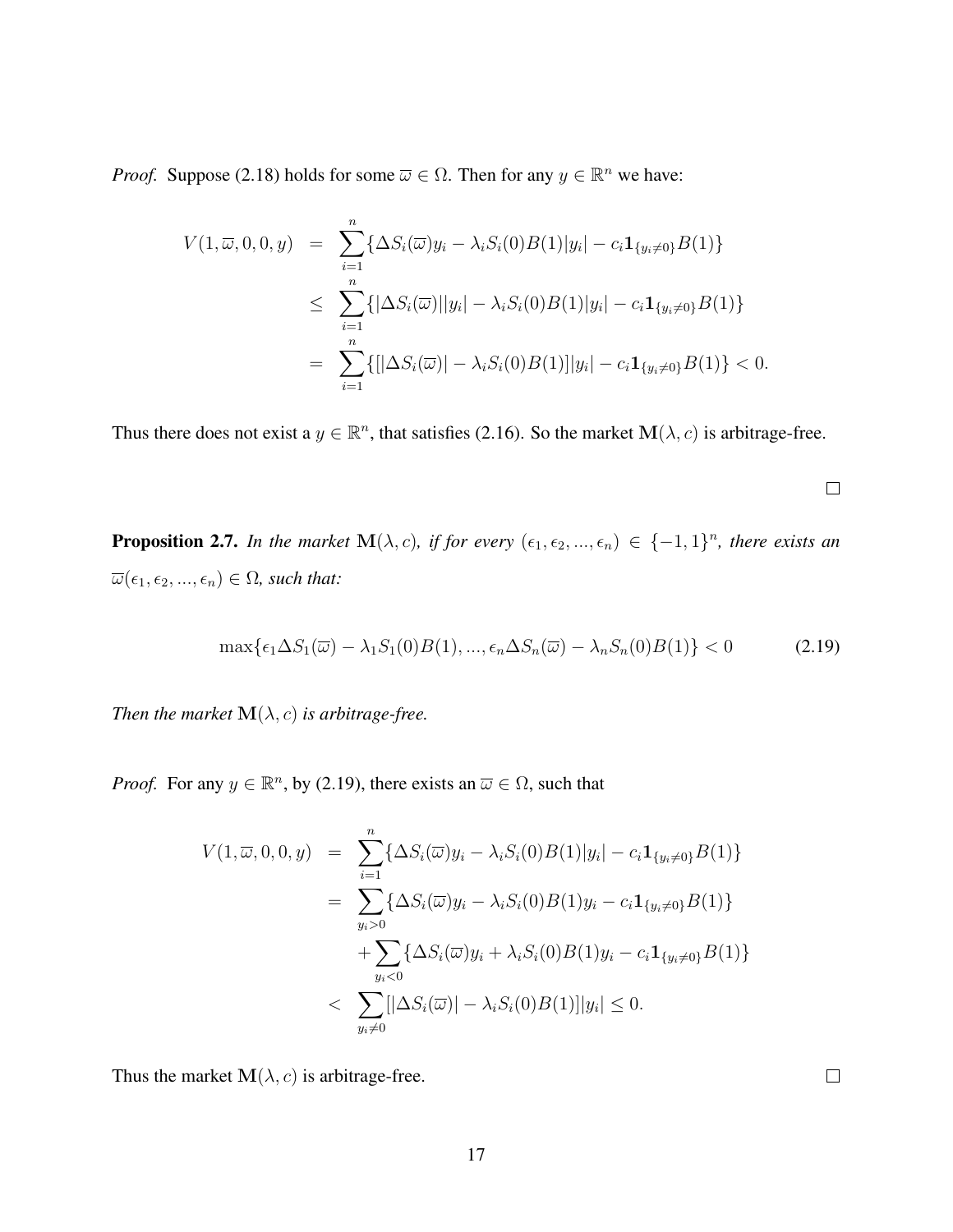**Proposition 2.8.** *If the market*  $\mathbf{M}(\lambda, c)$  *is arbitrage-free, then for each*  $i = 1, 2, ..., n$ *, there at least exists a*  $j = 1, 2, ..., m$  *depending on i*, *such that:* 

$$
\Delta S_i(\omega_j) < \lambda_i S_i(0)B(1) + c_i B(1). \tag{2.20}
$$

*Proof.* Suppose there exists a stock i, such that:

$$
\Delta S_i(\omega_j) \ge \lambda_i S_i(0)B(1) + c_i B(1), \quad \text{for} \quad 1 \le j \le m. \tag{2.21}
$$

Then taking  $y = (0, 0, ..., y_i, 0, ..., 0) \in \mathbb{R}^n$ , where  $y_i > 0$ . Because we have:

<span id="page-24-0"></span>
$$
V(1, \omega_j, 0, 0, y) = \sum_{i=1}^n {\{\Delta S_i(\omega_j)y_i - \lambda_i S_i(0)B(1)y_i - c_i \mathbf{1}_{\{y_i \neq 0\}} B(1)\}}
$$
  
=  $\Delta S_i(\omega_j)y_i - \lambda_i S_i(0)B(1)y_i - c_i B(1)$   
>  $\Delta S_i(\omega_j)y_i - \lambda_i S_i(0)B(1)y_i - c_i y_i B(1) > 0.$ 

Thus such  $y$  is an arbitrage opportunity, a contradiction.

**Theorem 2.9.** Let  $\lambda_i > 0$ ,  $c_i > 0$  for each  $i = 1, 2, ..., n$ . The market  $\mathbf{M}(\lambda, c)$  is arbitrage-free if *and only if*

$$
\sup_{\|\eta\|=1} \left[ \min_{1\le j\le m} \Delta S(\omega_j)\eta - \widehat{\lambda}^T \eta^+ B(1) \right] \le 0,
$$
\n(2.22)

 $\Box$ 

*where*

$$
\widehat{\lambda} = (\lambda_1 S_1(0), \lambda_2 S_2(0), ..., \lambda_n S_n(0))^T, \tag{2.23}
$$

*and*

$$
\eta^+ = (|\eta_1|, |\eta_2|, ..., |\eta_n|)^T, \quad \forall \eta = (\eta_1, \eta_2, ..., \eta_n) \in \mathbb{R}^n.
$$
 (2.24)

*Proof.* First of all, the market is arbitrage-free if and only if for any  $y \in \mathbb{R}^n \setminus \{0\}$ , there exists an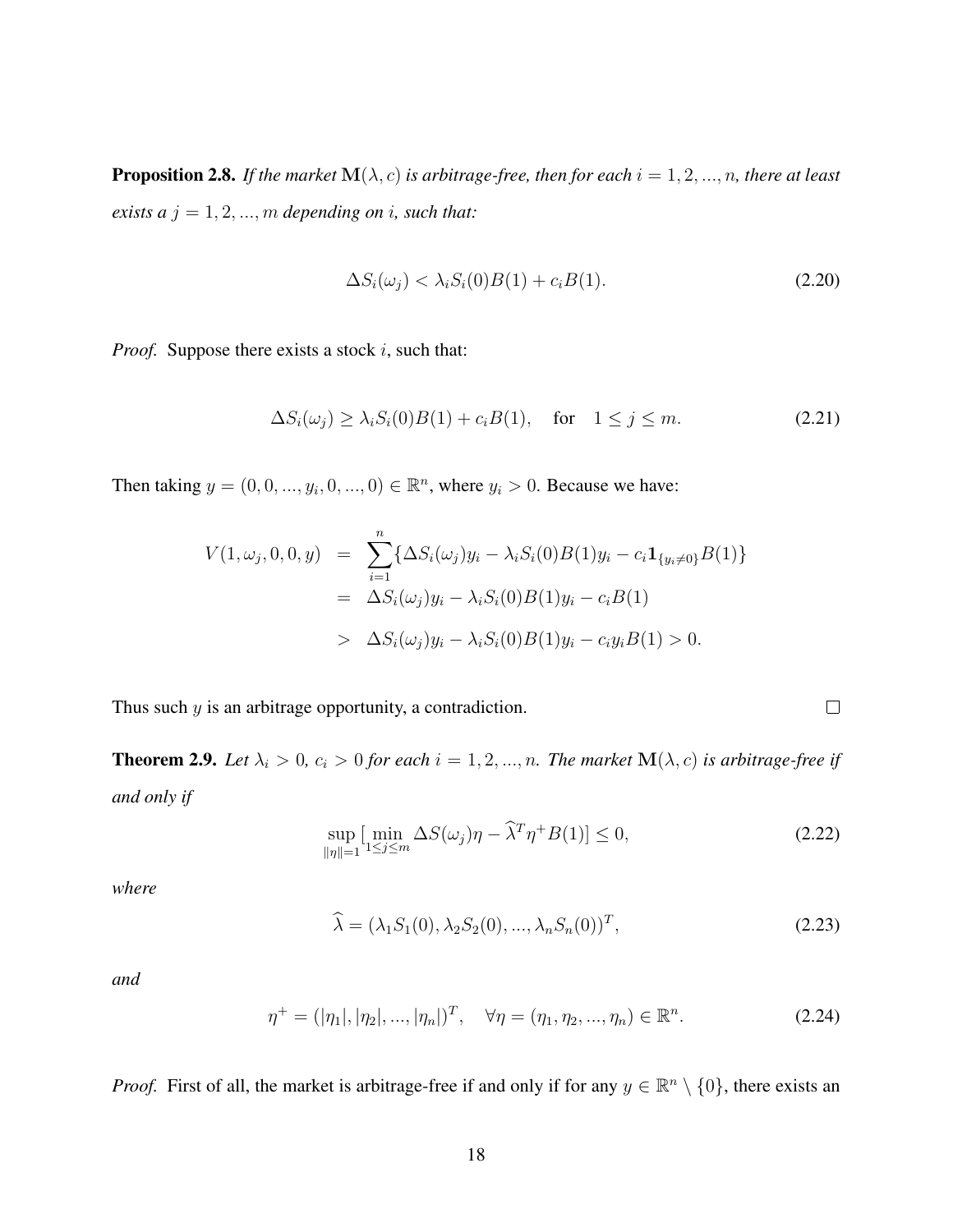$j \in \{1, 2, ..., m\}$ , depending on y such that

$$
[\Delta S(\omega_j)]y < \sum_{i=1}^n (\lambda_i S_i(0) |y_i| + c_i \mathbf{1}_{\{y \neq 0\}}) B(1).
$$
 (2.25)

Now for any  $y \in \mathbb{R}^n \setminus \{0\}$ ,  $\frac{y}{\|y\|}$  $\frac{y}{\|y\|} \in \partial B_1(0) \equiv \{ \eta \in \mathbb{R}^n \mid \|\eta\| = 1 \}.$  Thus by (2.20), we have some  $1 \leq j \leq m$ , such that:

$$
\begin{aligned}\n[\Delta S(\omega_j)]y &= \|y\| [\Delta S(\omega_j)] \frac{y}{\|y\|} &\leq \|y\| \lambda^T (\frac{y}{\|y\|})^+ B(1) \\
&= \|y\|_{\lambda} B(1) \\
&\leq (||y||_{\lambda} + \langle c, \mathbf{1}_{\{y\}} \rangle) B(1) \\
&\equiv \sum_{i=1}^n (\lambda_i S_i(0) |y_i| + c_i \mathbf{1}_{\{y \neq 0\}}) B(1).\n\end{aligned}
$$

Thus, the market is arbitrage-free.

Conversely, if the market is arbitrage-free, then for any  $\eta \in \mathbb{R}^n$  with  $\|\eta\| = 1$ , and  $\alpha > 0$ , we have  $j_\alpha \in \{1,2,....,m\},$  such that

$$
\alpha[\Delta S(\omega_j)]\eta < \alpha \widehat{\lambda}^T \eta^+ B(1) + c_i \mathbf{1}_{\{y \neq 0\}} B(1). \tag{2.26}
$$

Thus, dividing by  $\alpha$  and sending  $\alpha \to \infty$ , we may assume that  $j_{\alpha} = j$  (along a sequence, if necessary) and

$$
[\Delta S(\omega_{j_{\alpha}})]\eta \le \widehat{\lambda}^T \eta^+ B(1). \tag{2.27}
$$

Hence,

$$
\min_{1 \le j \le m} [\Delta S(\omega_j)] \le \widehat{\lambda}^T \eta^+ B(1), \quad \forall \eta \in \partial B_1(0). \tag{2.28}
$$

Then, [\(2.22\)](#page-24-0) follows.

 $\Box$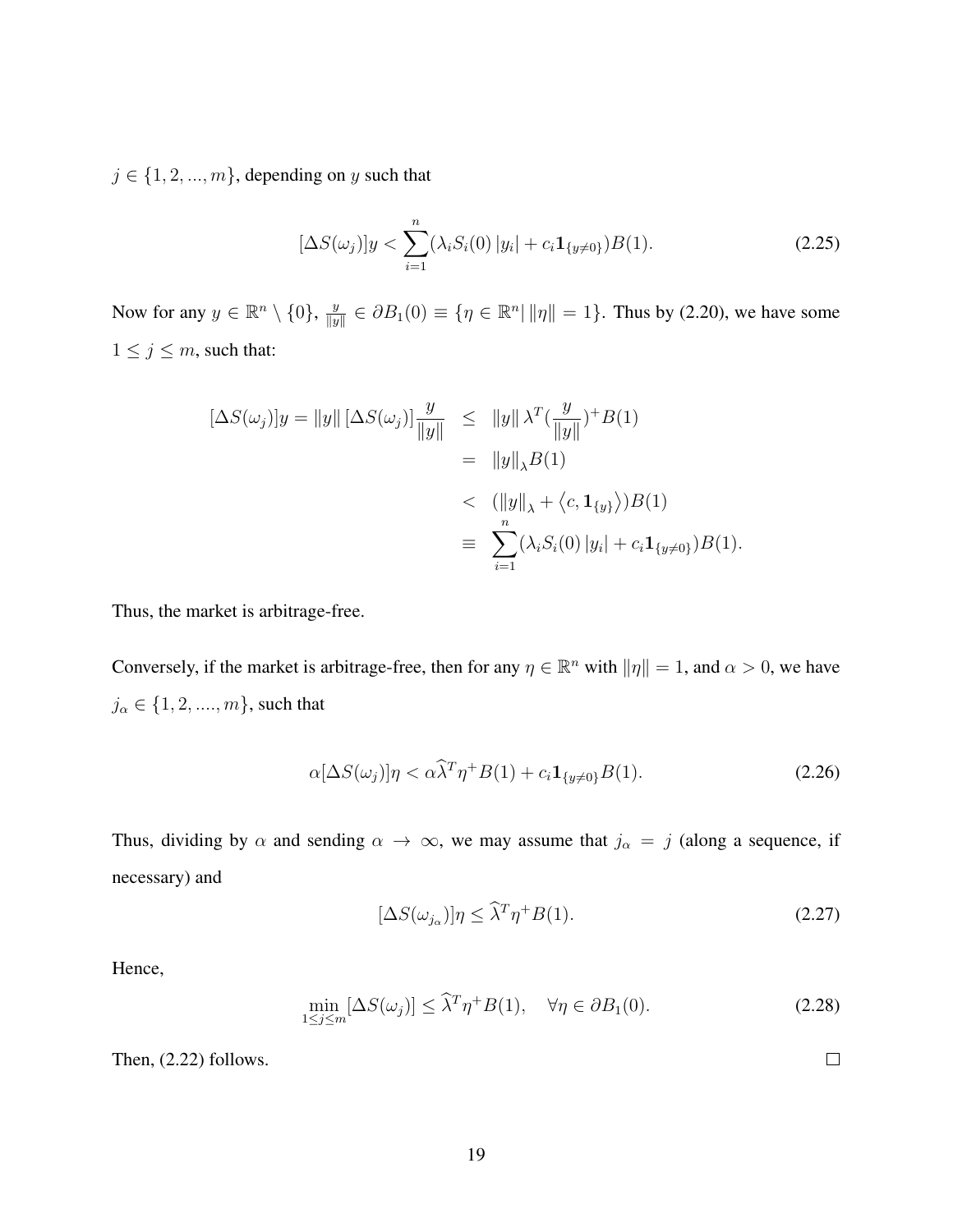Let us look at an interesting special case of the above theorem.

**Corollary 2.10.** When  $n = 1$  and  $m > 1$ , [\(2.22\)](#page-24-0) is equivalent to the following:

$$
\min\{\sigma_1\eta, \sigma_2\eta, ..., \sigma_m\eta\} \le \lambda S(0)B(1), \quad \eta = \pm 1,
$$
\n(2.29)

*where*

$$
\sigma_j = \Delta S(\omega_j), \quad 1 \le j \le m. \tag{2.30}
$$

*The above is equivalent to*

$$
\min\{\sigma_1, \sigma_2, ..., \sigma_m\} \le \lambda S(0)B(1), \quad \max\{\sigma_1, \sigma_2, ..., \sigma_m\} \ge -\lambda S(0)B(1). \tag{2.31}
$$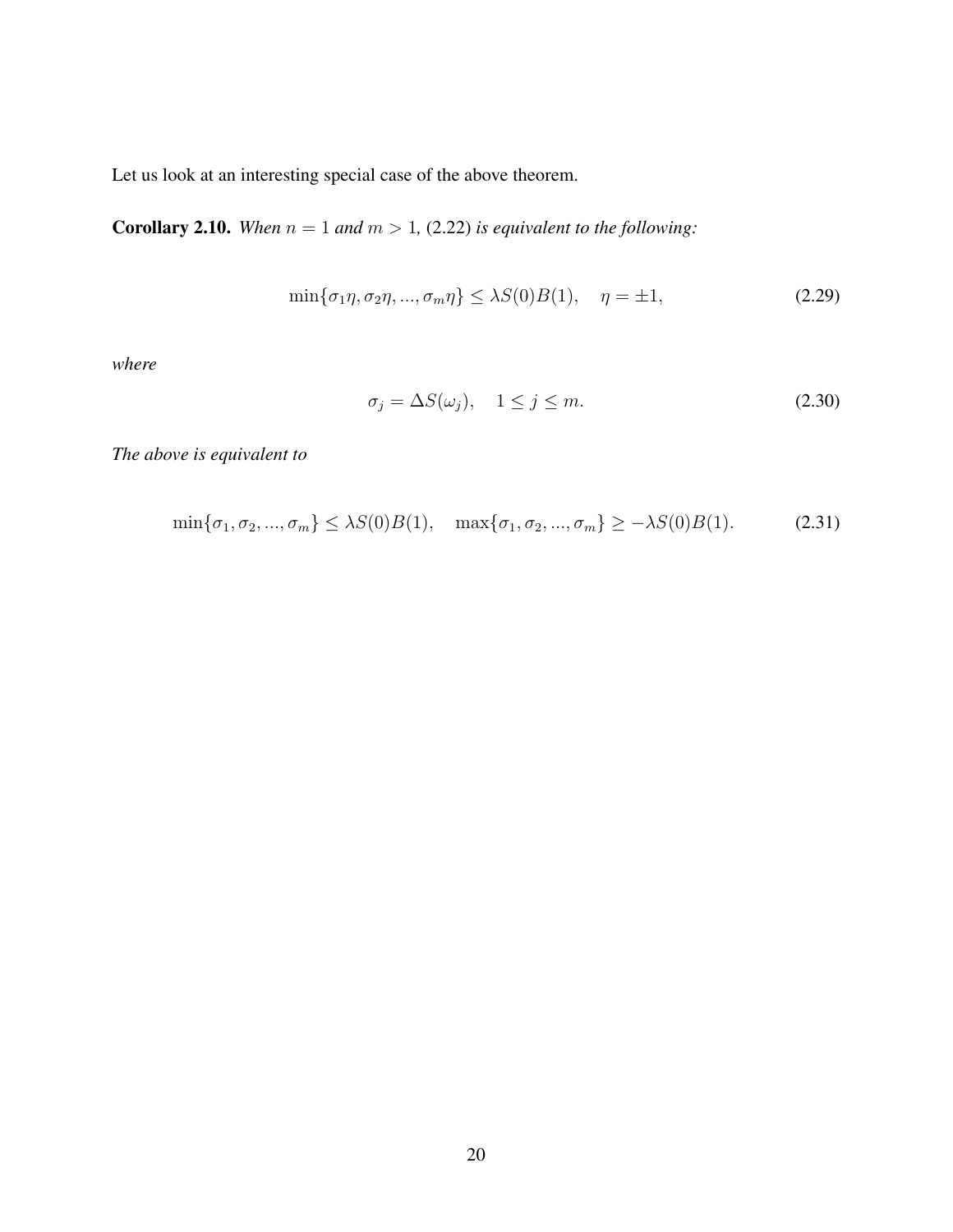# <span id="page-27-0"></span>CHAPTER 3: OPTIMIZATION PROBLEMS IN SINGLE PERIOD MARKETS

In a market  $\mathbf{M}(\lambda, c)$ , the return is defined to be the difference between the final wealth and the initial wealth. Since, viewing at current time at  $t = 0$ , the final wealth in the future at  $t = 1$  is uncertain, we need use expected return to measure the uncertain profit. People regard such kind of uncertainty as a risk. Risk is an uncertainty of gain-loss in some future time. Variance of the return rate is one of the common risk measurements.

When a rational person enters a security market, he/she always hopes to maximize the expected return and minimize the risk. We call this behavior risk aversion. Risk aversion is the reluctance of a person to accept a bargain with an uncertain payoff rather than another bargain with a more certain, but possibly lower, expected payoff. For example, a person who is very risk-averse would like to deposit his/her money into the bank with a risk-less but low interest rate, rather than buy some stocks with high expected return, but embedded a chance of losing value. Our goal of choosing portfolio is to maximize the expected return with a risk tolerance level, or minimize the risk for a given expected return level. These two problems are dual each other in some sense.

#### <span id="page-27-1"></span>Utility Function

We now introduce a function  $u(\cdot)$  as follows

(i) strictly increasing:

$$
u(x) > u(y), \quad \forall x, y \in \mathcal{D}(u), \quad x > y,
$$
\n
$$
(3.1)
$$

where,  $u : \mathcal{D}(u) \subseteq \mathbb{R} \longrightarrow \mathbb{R}, \mathcal{D}(u)$  is an interval of form  $(a, \infty)$ , for some  $a \in \mathbb{R}$ , called the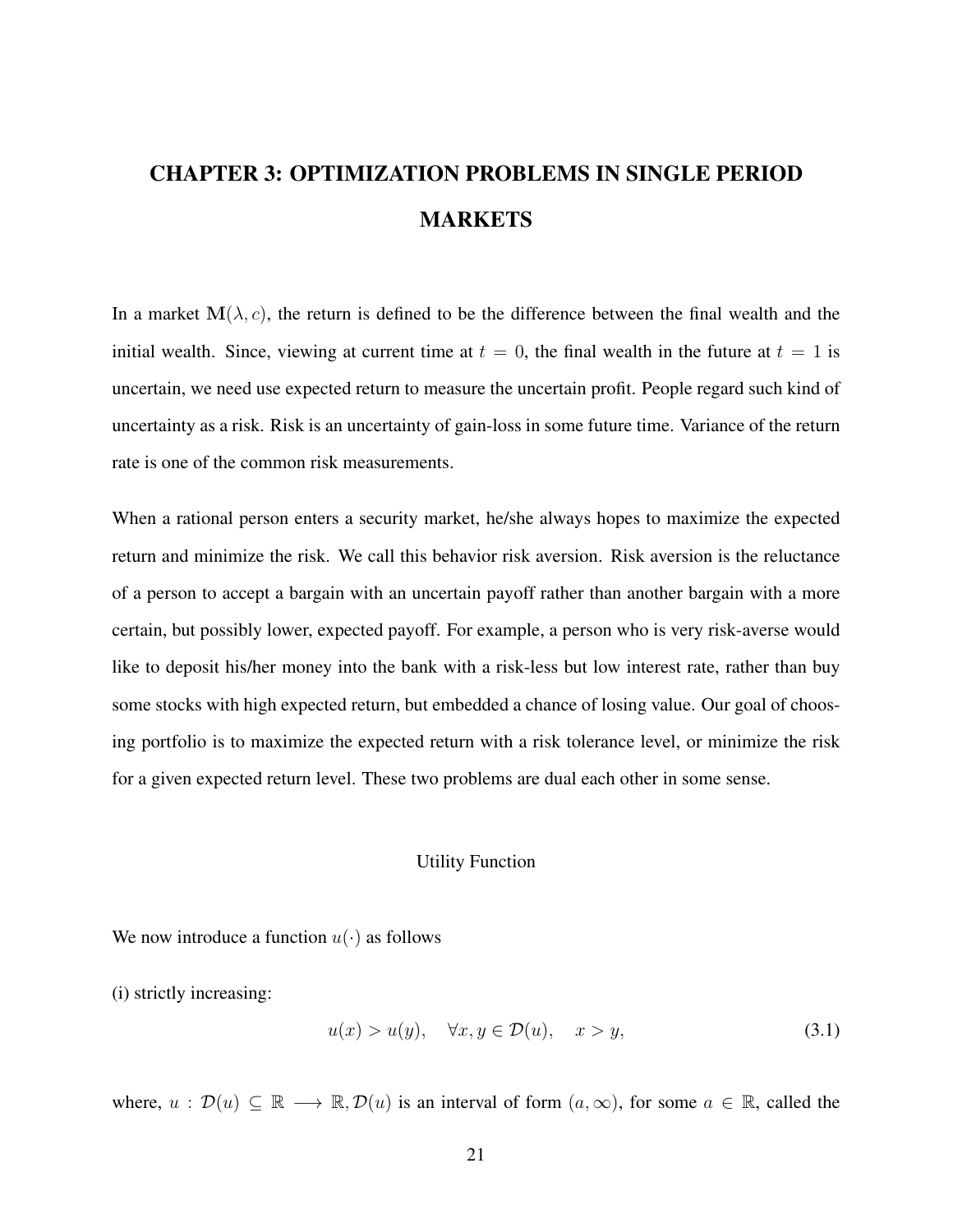domain of u.

(ii) marginal decrease:

$$
u(x + \Delta) - u(x) \le u(y + \Delta) - u(y), \quad \forall x, y \in \mathcal{D}(u), y < x, \Delta > 0. \tag{3.2}
$$

We can also express such properties in the following way when  $u \in C^2$ 

$$
u'(x) \ge 0, u''(x) \le 0, \qquad \forall x \in [\mathcal{D}(u)]^o \equiv \text{the interior of } \mathcal{D}(u). \tag{3.3}
$$

We call such a function a utility function, which can be used to measure people's satisfaction. For example,  $u(x) = \log x$  and  $u(x) = \sqrt{x}$  are utility functions. Besides these properties, utility function also has some convenient properties for explaining people's risk aversion. Since the shape of utility function is concave, the difference between  $u(x)$  and  $u(x-y)$  is greater than the difference between  $u(x + y)$  and  $u(x)$ , for  $y > 0$ . Thus, the greater the y, the greater the risk or uncertainty, and the more satisfaction is reduced by the difference between  $u(x)$  and  $u(x - y)$  than satisfaction added by the difference between  $u(x + y)$  and  $u(x)$ . For example, if a people's utility function is  $u(x) = \log(x)$ , and he has half chance to earn  $100 + x$  dollars and another half chance to earn  $100 - x$  dollars, where x is positive and the expected earn 100 is fixed. Then we want to maximize the expected utility function, e.g.

$$
\max_{x \in (0,100)} \left\{ \frac{1}{2} \log(100 - x) + \frac{1}{2} \log(100 + x) \right\}.
$$

It is not hard to check that when  $x = 0$  the expected utility function is maximized. And  $x = 0$ means the risk is minimized. In more general case, If the expected return is fixed, say W, and totally we have m events, say  $\omega_1, \omega_2, ..., \omega_m$ . The probability for event  $\omega_j$  happens is  $P_j$  and the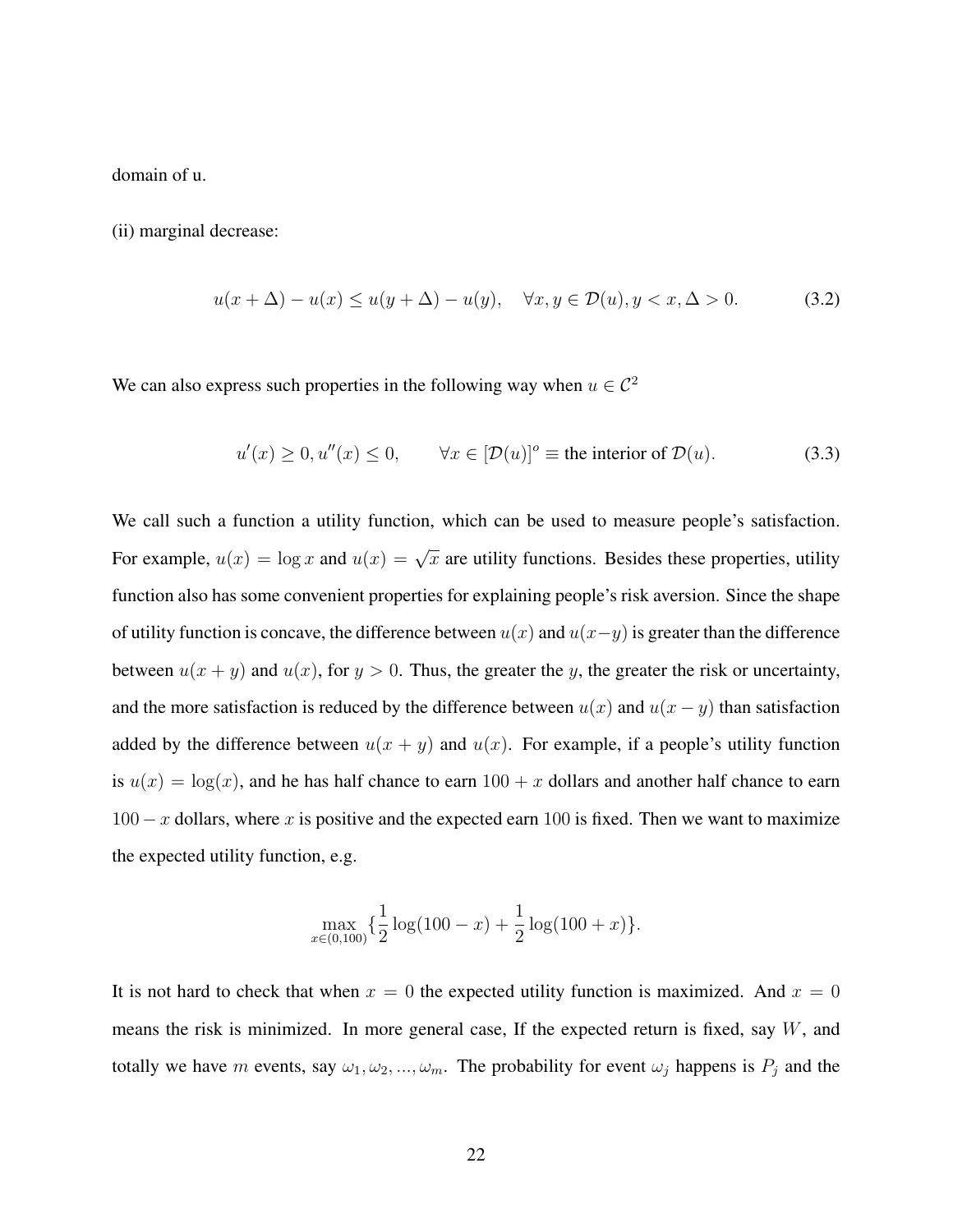earn when event  $\omega_j$  happens is  $W + x_j$ . Since the expected return is W, we have:

$$
P_1(W + x_1) + P_2(W + x_2) + \dots + P_m(W + x_m) = W
$$
  

$$
P_1x_1 + P_2x_2 + \dots + P_mx_m = 0
$$
 (3.4)

Our goal is to maximize the expected utility function  $E[u(x)] = E[\log(x)]$ , e.g.

$$
\begin{cases}\n\max & P_1 \log(W + x_1) + P_2 \log(W + x_2) + \dots + P_m \log(W + x_m) \\
\text{subject to} & P_1 x_1 + P_2 x_2 + \dots + P_m x_m = 0\n\end{cases}
$$
\n(3.5)

Using Lagrange method:

Let 
$$
F = P_1 \log(W + x_1) + P_2 \log(W + x_2) + \dots + P_m \log(W + x_m)
$$
  
  $+ \lambda (P_1 x_1 + P_2 x_2 + \dots + P_m x_m)$  (3.6)

Solve:

$$
\begin{cases}\nF_{x_1} = \frac{P_1}{W + x_1} + \lambda P_1 = 0 \\
\cdots \\
F_{x_m} = \frac{P_m}{W + x_m} + \lambda P_m = 0 \\
F_{\lambda} = P_1 x_1 + P_2 x_2 + \cdots + P_m x_m = 0\n\end{cases}
$$
\n(3.7)

Then we have:

$$
\begin{cases}\nx_1 = -\frac{1}{\lambda} - W \\
\cdots \\
x_m = -\frac{1}{\lambda} - W \\
P_1 x_1 + P_2 x_2 + \cdots + P_m x_m = 0\n\end{cases}
$$
\n(3.8)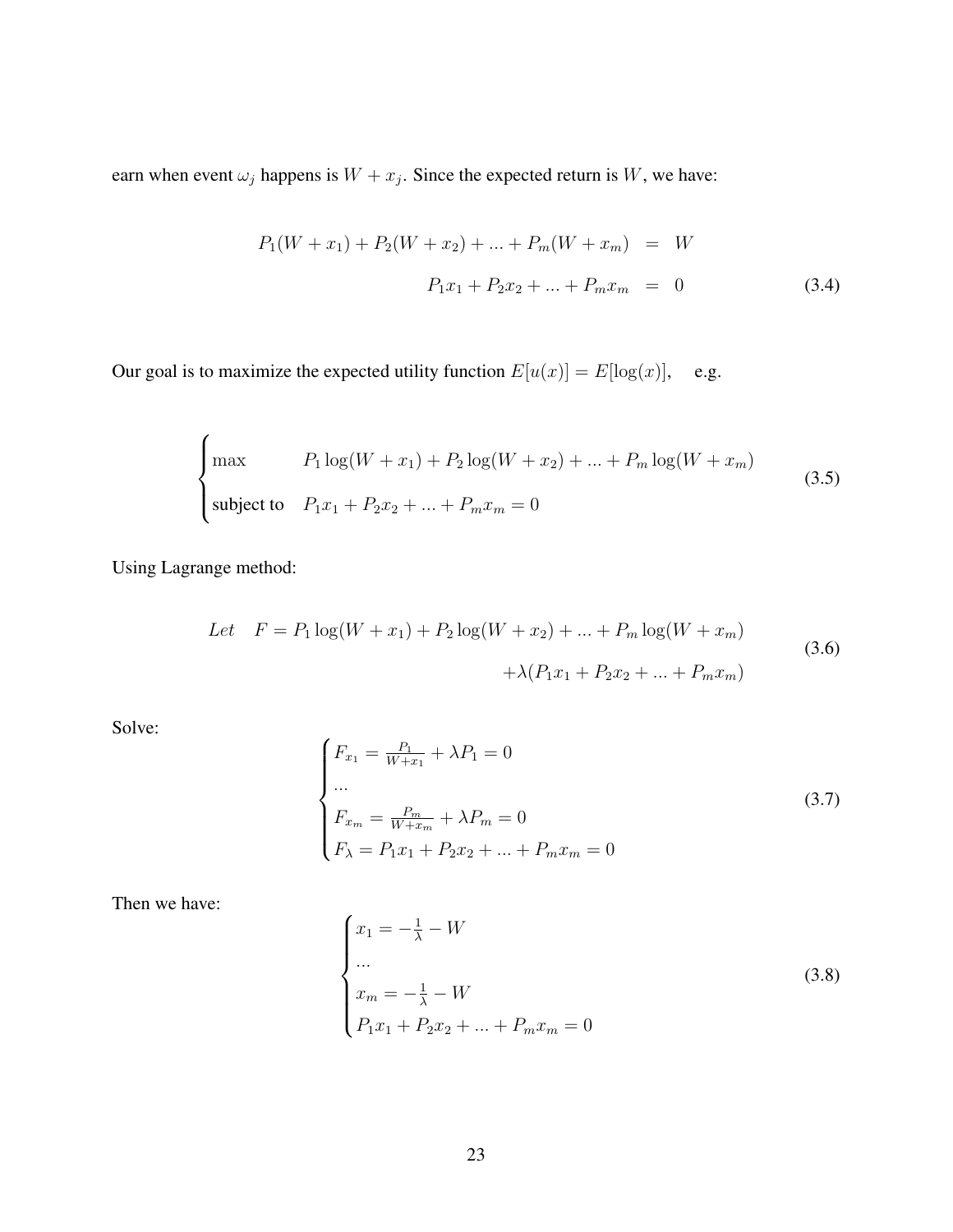Plug  $x_1, x_2, \ldots, x_m$  into the last equation, we get:

<span id="page-30-1"></span>
$$
-\frac{P_1}{\lambda} - \frac{P_2}{\lambda} - \dots - \frac{P_m}{\lambda} = W
$$

$$
-\frac{1}{\lambda} = W
$$

So  $x_1 = x_2 = ... = x_m = 0$ , and  $(0, 0, ...0)$  is the only critical point. It is not hard to check at this point, the expected utility function has maximum value. When  $x_1, x_2, ... x_m$  are all zero, we know the uncertainty is minimized (Variance is zero). It is similar to check  $u(x) = \sqrt{x}$ .

Thus, maximizing the expected return for certain risk, or minimizing the risk for certain expected return can be achieved by maximizing the expected utility function  $\log x$  or  $\sqrt{x}$ .

#### <span id="page-30-0"></span>Optimization Problems with Transaction Costs for One Stock

Let us now consider the case with transaction costs, we use the utility function below:

$$
\begin{cases}\n u(x) &= \sqrt{x}, & x \ge 0, \\
 u(x) &= -\infty, & x < 0.\n\end{cases}
$$
\n(3.9)

This utility function can describe a risk-averse people who does not want to take any chance to make him/her in debt. If this happens, his/her utility will become  $-\infty$ .

In the case of one stock and  $m$  events, we denote the expected utility function

$$
f(y) = E[u(V(1, z_0, z, y))]
$$
  
=  $P_1 \sqrt{(z_0 - S(0)y - \lambda S(0)|y| - c\mathbf{1}_{y\neq 0})B(1) + S(1, \omega_1)(z + y)}$   
+  $P_2 \sqrt{(z_0 - S(0)y - \lambda S(0)|y| - c\mathbf{1}_{y\neq 0})B(1) + S(1, \omega_2)(z + y)} + ...$   
+  $P_m \sqrt{(z_0 - S(0)y - \lambda S(0)|y| - c\mathbf{1}_{y\neq 0})B(1) + S(1, \omega_m)(z + y)},$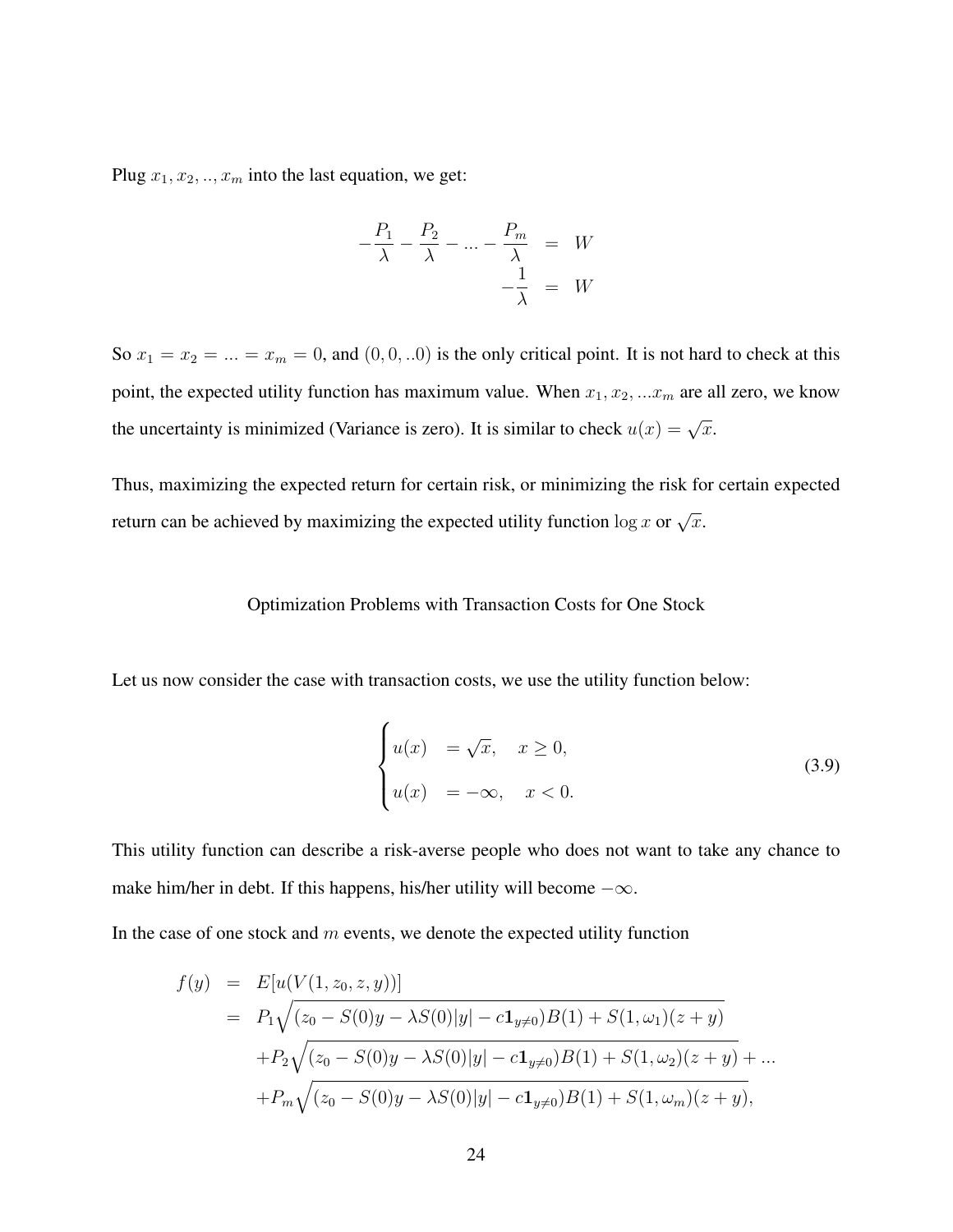where  $z_0$  is the initial amount deposited in the bank, z is the initial share number of this stock, y is the number of shares transacted at  $t = 0$ ,  $S(0)$  is the current price of this stock at  $t = 0$  and  $S(1,\omega_j)$  is the stock price at  $t=1$  when j-th event happens. We can rewrite  $f(y)$  in the form of below:

$$
f(y) = E[u(V(1, z_0, z, y))]
$$
  
=  $P_1 \sqrt{(\Delta S(\omega_1)y - \lambda S(0)B(1)|y| + z_0B(1) + S(1, \omega_1)z - c\mathbf{1}_{\{y\neq 0\}}B(1)}$   
+ $P_2 \sqrt{(\Delta S(\omega_2)y - \lambda S(0)B(1)|y| + z_0B(1) + S(1, \omega_2)z - c\mathbf{1}_{\{y\neq 0\}}B(1)} + ...$   
+ $P_m \sqrt{(\Delta S(\omega_m)y - \lambda S(0)B(1)|y| + z_0B(1) + S(1, \omega_m)z - c\mathbf{1}_{\{y\neq 0\}}B(1)},$ 

where  $\Delta S(\omega_j) = S(1, \omega_j) - S(0)B(1)$ . In reality, we can safely assume  $z_0 > c$ , because if a person's tolerance is no debt, then he/she must have a certain amount of initial wealth, at least enough to pay the transaction costs. If we assume that before transaction the investor did not short any stocks ( $z > 0$ ), then under condition  $z_0 > \sum_{n=1}^{\infty}$  $i=1$  $c_i$ , one has

$$
K_j \equiv z_0 B(1) + S(1, \omega_j)z - c \mathbf{1}_{\{y \neq 0\}} B(1) > 0, \quad \forall 1 \le j \le m.
$$
 (3.10)

So  $f(y)$  becomes

<span id="page-31-0"></span>
$$
f(y) = E[u(V(1, z_0, z, y))]
$$
  
=  $P_1 \sqrt{\Delta S(\omega_1) y - \lambda S(0) B(1) |y| + K_1}$   
+ $P_2 \sqrt{\Delta S(\omega_2) y - \lambda S(0) B(1) |y| + K_2} + ...$   
+ $P_m \sqrt{\Delta S(\omega_m) y - \lambda S(0) B(1) |y| + K_m}$  (3.11)

If there exists an event  $j \in \{1, 2, \ldots m\}$ , such that

$$
\Delta S(\omega_j)y - \lambda S(0)B(1)|y| + K_j < 0. \tag{3.12}
$$

The investor's utility will become  $-\infty$ , and he/she does not hope that happens. So from (3.12),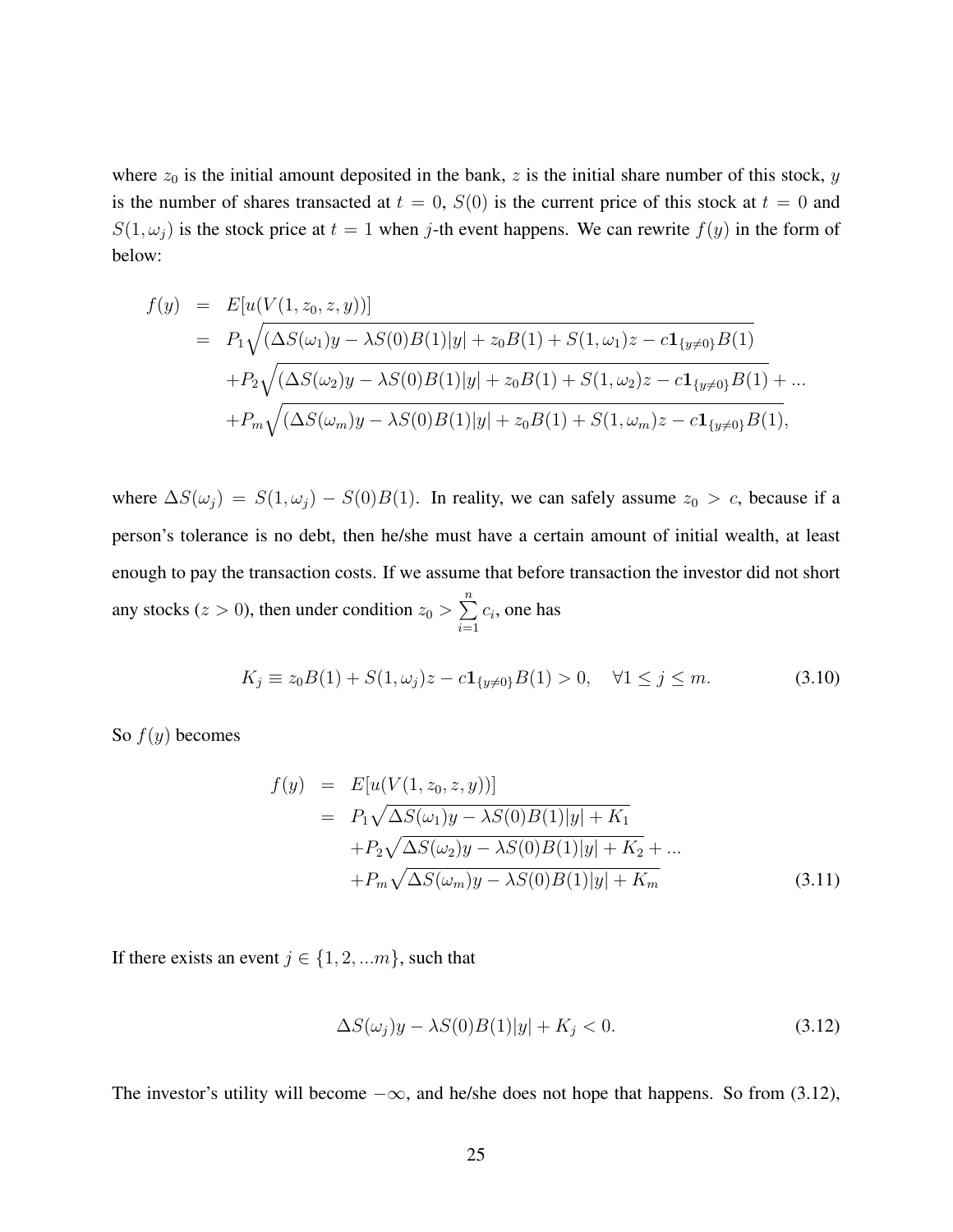when  $y > 0$  we should have:

$$
(\Delta S(\omega_j) - \lambda S(0)B(1))y \ge -K_j, \quad \forall 1 \le j \le m.
$$
\n(3.13)

When  $y < 0$  we should have:

$$
(\Delta S(\omega_j) + \lambda S(0)B(1))y \ge -K_j, \quad \forall 1 \le j \le m. \tag{3.14}
$$

**Proposition 3.1.** *In market*  $\mathbf{M}(\lambda, c)$ *, if there exist*  $j_0, \overline{j}_0 \in \{1, 2, ..., m\}$ *, such that:* 

<span id="page-32-0"></span>
$$
\Delta S(\omega_{j_0}) - \lambda S(0)B(1) < 0,\tag{3.15}
$$

$$
\Delta S(\omega_{\overline{j}_0}) + \lambda S(0)B(1) > 0. \tag{3.16}
$$

*Then, any feasible* y *is bounded.*

*Proof.* Let  $j_0, \overline{j}_0 \in \{1, 2, ..., m\}$  such that [\(3.15\)](#page-32-0)–[\(3.16\)](#page-32-0) hold, we must have:

$$
y \le \frac{-K_{j_0}}{\Delta S(\omega_{j_0}) - \lambda S(0)B(1)}
$$
\n(3.17)

and

$$
y \ge \frac{-K_{\bar{j}_0}}{\Delta S(\omega_{\bar{j}_0}) + \lambda S(0)B(1)}\tag{3.18}
$$

Define

$$
0 < M = \min_{1 \le j \le m} \{ \frac{-K_j}{\Delta S(\omega_j) - \lambda S(0)B(1)} | \Delta S(\omega_j) - \lambda S(0)B(1) < 0 \} \tag{3.19}
$$

and

$$
0 > m = \max_{1 \le j \le m} \left\{ \frac{-K_j}{\Delta S(\omega_j) + \lambda S(0)B(1)} | \Delta S(\omega_j) + \lambda S(0)B(1) > 0 \right\}
$$
(3.20)

So,  $y$  is bounded by  $M$  and  $m$ .

 $\Box$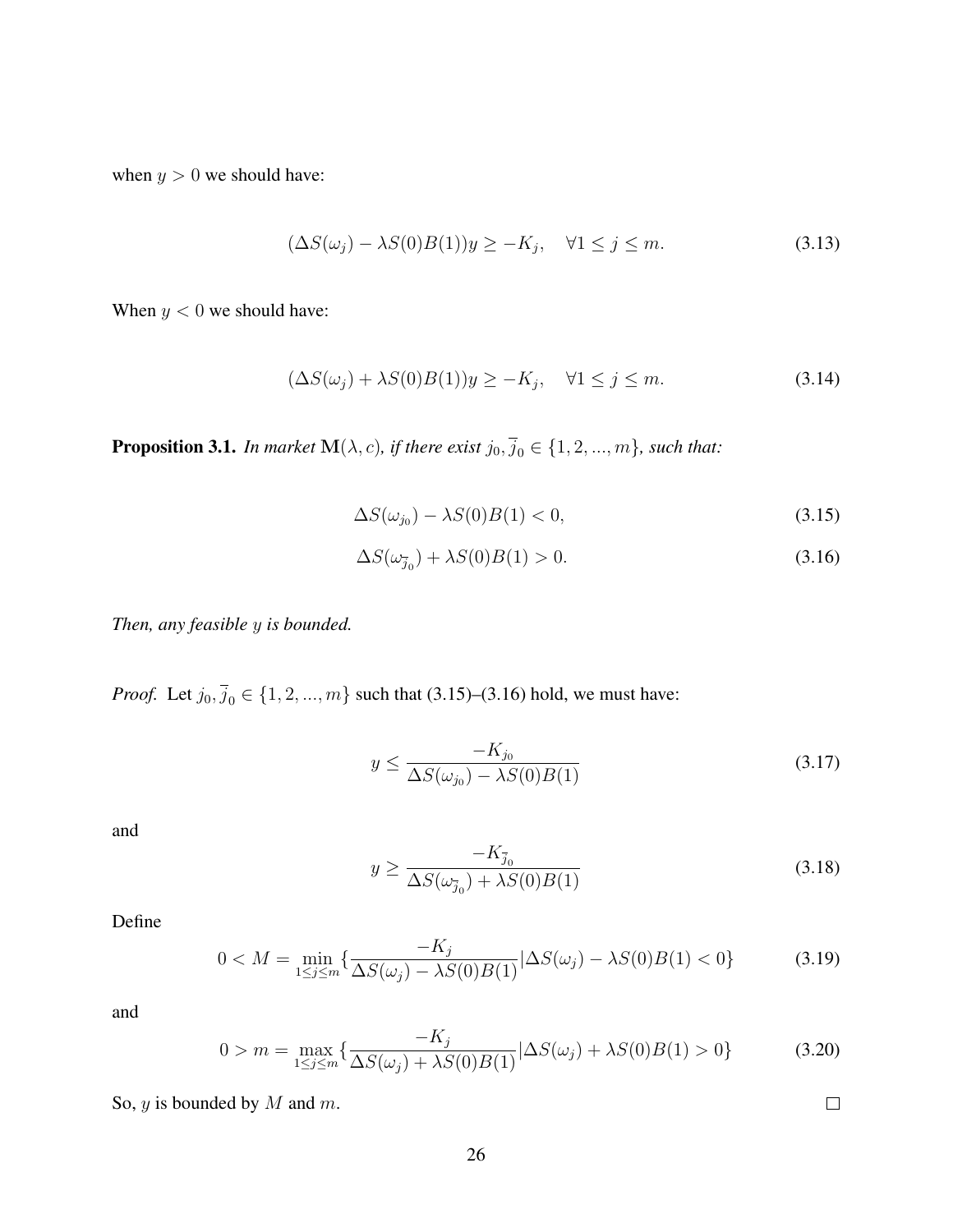**Theorem 3.2.** *In market*  $\mathbf{M}(\lambda, c)$ *, if there exist*  $j_0, \overline{j}_0 \in \{1, 2, ..., m\}$ *, such that:* 

$$
\begin{cases}\n\Delta S(\omega_{j_0}) - \lambda S(0)B(1) < 0, \\
\Delta S(\omega_{\overline{j}_0}) + \lambda S(0)B(1) > 0.\n\end{cases} \tag{3.21}
$$

*Then the market admits an optimal portfolio.*

*Proof.* From Proposition 2.7, we know the market  $M(\lambda, c)$  is arbitrage-free. From [\(3.11\)](#page-31-0), when  $y > 0$ ,

$$
f'(y) = \frac{P_1(\Delta S(\omega_1) - \lambda S(0)B(1))}{2\sqrt{\Delta S(\omega_1)y - \lambda S(0)B(1)y + K_1}} + \frac{P_2(\Delta S(\omega_2) - \lambda S(0)B(1))}{2\sqrt{\Delta S(\omega_2)y - \lambda S(0)B(1)y + K_2}} + \dots + \frac{P_m(\Delta S(\omega_m) - \lambda S(0)B(1))}{2\sqrt{\Delta S(\omega_m)y - \lambda S(0)B(1)y + K_m}}
$$
(3.22)

And it is not hard to see  $f''(y) < 0$ , since

$$
(P_j\sqrt{\Delta S(\omega_j)y - \lambda S(0)B(1)y + K_j})'' < 0, \quad \forall 1 \le j \le m.
$$
 (3.23)

If  $\lim_{y\to 0^+} f'(y) < 0$ , then

$$
\max_{y \ge 0} f(y) = f(0) \stackrel{\Delta}{=} \sum_{j=1}^{m} P_j(z_0 B(1) + S(1, \omega_j)z), \tag{3.24}
$$

since  $f(0) > \lim_{y \to 0^+} f(y)$ .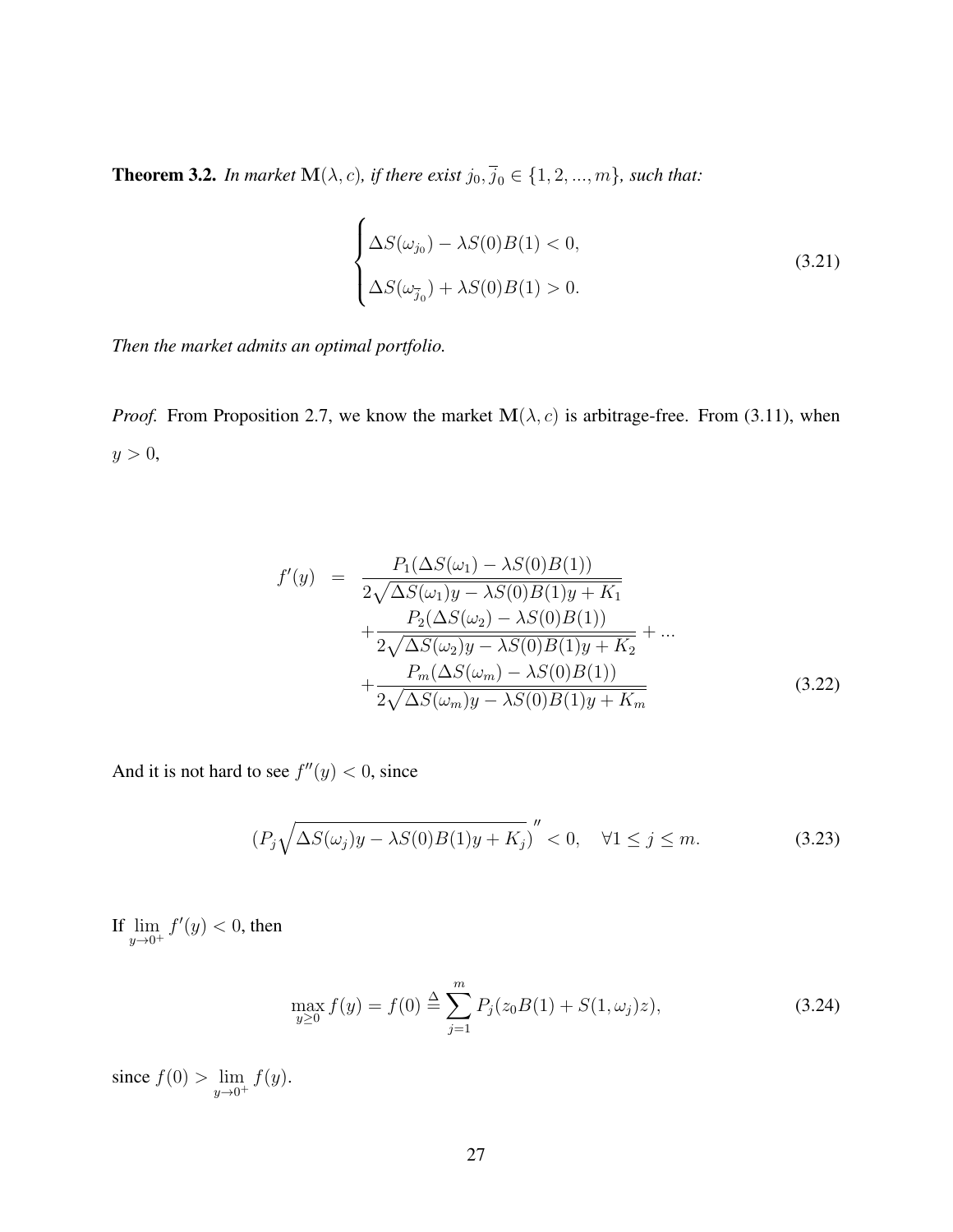If  $\lim_{y\to 0^+} f'(y) > 0$ , from Proposition 3.1, we know y is bounded above by M. Without loss of generality, we can assume:

<span id="page-34-0"></span>
$$
M = \frac{-K_{j_0}}{\Delta S(\omega_{j_0}) - \lambda S(0)B(1)}
$$
(3.25)

As  $y \rightarrow M$ ,

$$
\frac{P_{j_0}(\Delta S(\omega_{j_0}) - \lambda S(0)B(1))}{2\sqrt{\Delta S(\omega_{j_0})y - \lambda S(0)B(1)y + K_{j_0}}} \to -\infty.
$$
\n(3.26)

Because,  $\lim_{y\to 0^+} f'(y) < \infty$  and [\(3.25\)](#page-34-0) holds, we must have :

$$
\lim_{y \to M} f'(y) \to -\infty. \tag{3.27}
$$

And  $f'(y)$  is continuous on the interval  $(0, M)$ , we must have and only have a  $\overline{y} \in (0, M)$  such that

$$
f'(\overline{y}) = 0.\t\t(3.28)
$$

So

$$
\max_{y \ge 0} f(y) = \max\{f(0), f(\overline{y})\}.
$$
\n(3.29)

The proof when  $y < 0$  is almost the same.

So,  $\max_{m \le y \le M} f(y)$  exists, and it is not on its bound M or m.

From the theorem above, we see in market  $\mathbf{M}(\lambda, c)$ , the optimal portfolio exists, and we can find out the optimal portfolio, it is either at  $\overline{y}$ , where  $f'(\overline{y}) = 0$ , or at  $y = 0$ . We now present some examples:

 $\Box$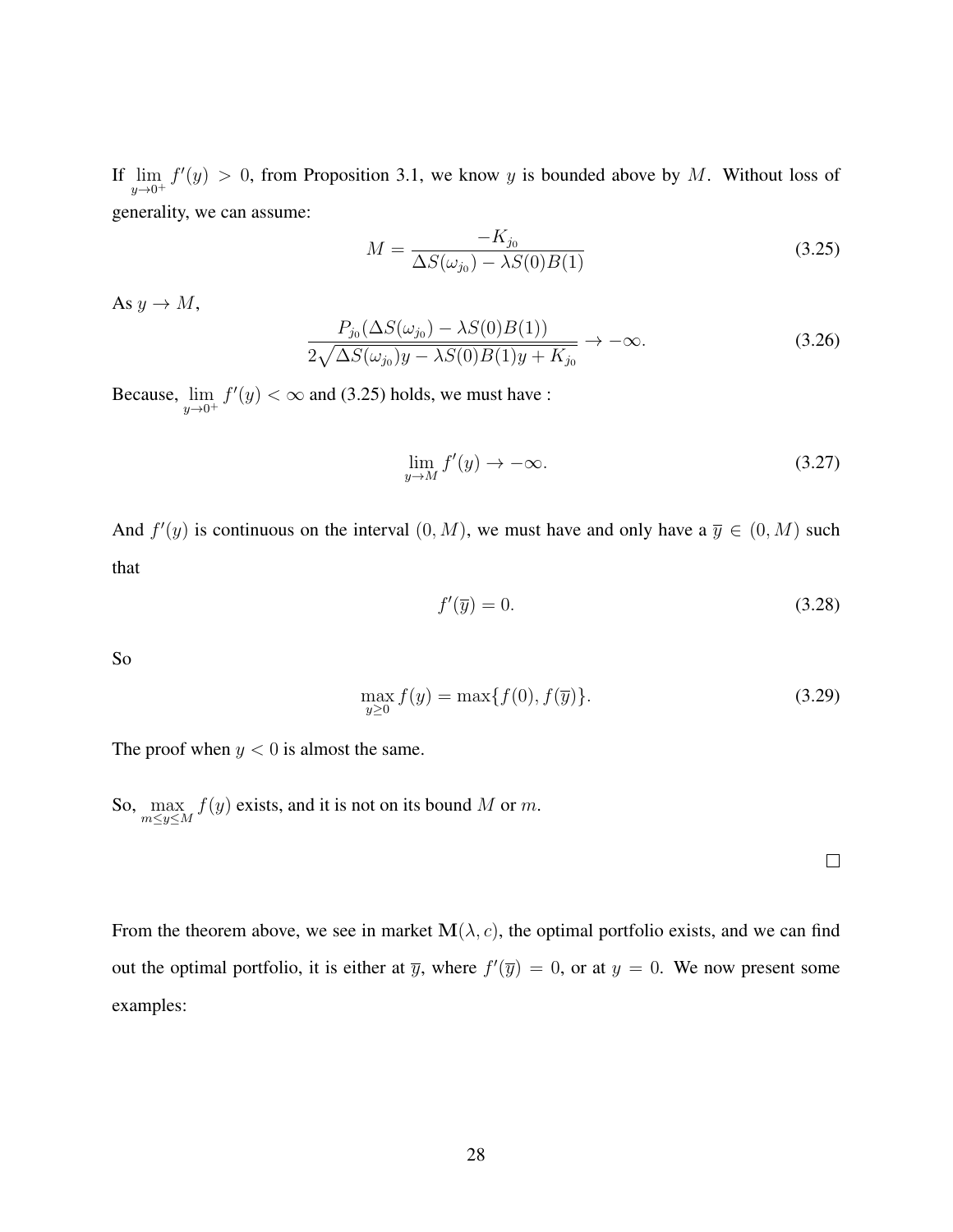Example 3.3. Let

$$
\begin{cases}\nm = 3, n = 1, r = 0, \lambda = 0.1, c = 1, z_0 = 10, z = 1, \\
S(0) = 10, S(1, \omega_1) = 10, S(1, \omega_2) = 12, S(1, \omega_3) = 8, \\
P_1 = P_2 = \frac{2}{5}, P_3 = \frac{1}{5}.\n\end{cases}
$$
\n(3.30)

Then by proposition 2.7 the market is arbitrage-free. Now, we use utility function  $u(\cdot)$  as follows:

<span id="page-35-0"></span>
$$
\begin{cases}\n u(x) &= \sqrt{x}, & x \ge 0, \\
 u(x) &= -\infty, & x < 0.\n\end{cases}
$$
\n(3.31)

Hence, we need to maximize the following function:

$$
f(y) = \frac{2}{5}\sqrt{-|y| + 20 - \mathbf{1}_{\{y \neq 0\}}} + \frac{2}{5}\sqrt{2y - |y| + 22 - \mathbf{1}_{\{y \neq 0\}}} + \frac{1}{5}\sqrt{-2y - |y| + 18 - \mathbf{1}_{\{y \neq 0\}}}
$$
\n(3.32)

Note that:

$$
f(y) = \begin{cases} \frac{2}{5}\sqrt{-y+19} + \frac{2}{5}\sqrt{y+21} + \frac{1}{5}\sqrt{-3y+17}, & y > 0, \\ \frac{2}{5}\sqrt{20} + \frac{2}{5}\sqrt{22} + \frac{1}{5}\sqrt{18} \approx 4.51, & y = 0, \\ \frac{2}{5}\sqrt{y+19} + \frac{2}{5}\sqrt{3y+21} + \frac{1}{5}\sqrt{-y+17}, & y < 0. \end{cases}
$$
(3.33)

When  $y > 0$ ,

$$
f'(y) = \frac{1}{10} \left( -\frac{2}{\sqrt{19 - y}} + \frac{2}{\sqrt{21 + y}} - \frac{3}{\sqrt{17 - 3y}} \right)
$$
(3.34)

as  $y \to 0^+$ , we have

$$
\lim_{y \to 0^+} f'(y) = \frac{1}{10} \left( -\frac{2}{\sqrt{19}} + \frac{2}{\sqrt{21}} - \frac{3}{\sqrt{17}} \right) \approx -0.075 < 0. \tag{3.35}
$$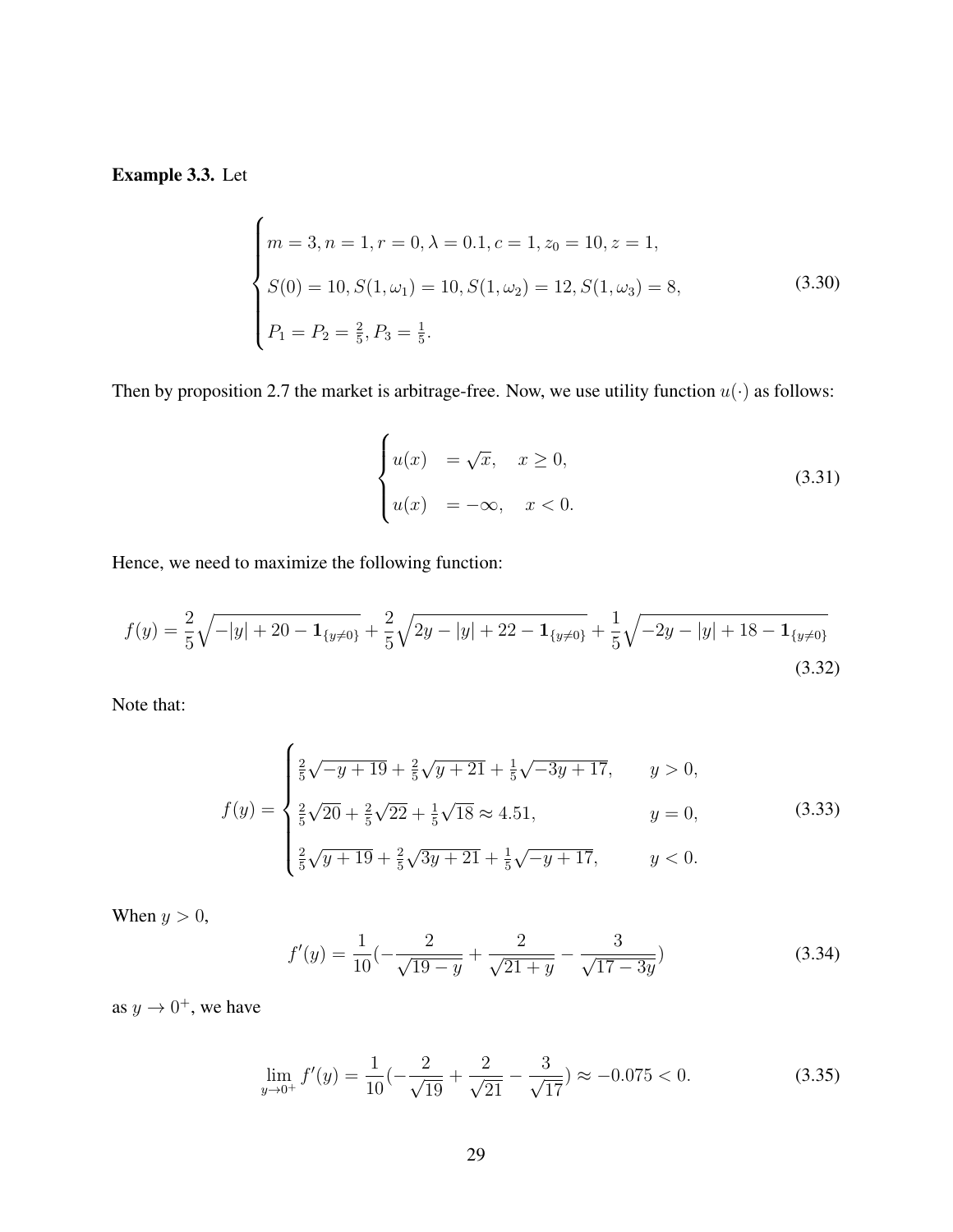Thus,

$$
\max_{y \ge 0} f(y) = f(0) \approx 4.51. \tag{3.36}
$$

When  $y < 0$ ,

$$
f'(y) = \frac{1}{10} \left( \frac{2}{\sqrt{y+19}} + \frac{6}{\sqrt{3y+21}} - \frac{1}{\sqrt{17-y}} \right)
$$
(3.37)

as  $y \to 0^-$ , we have:

$$
\lim_{y \to 0^-} f'(y) = \frac{1}{10} \left( \frac{2}{\sqrt{19}} + \frac{6}{\sqrt{21}} - \frac{1}{\sqrt{17}} \right) \approx 0.15 > 0.
$$
 (3.38)

Thus,

$$
\max_{y \le 0} f(y) = f(0) \approx 4.51. \tag{3.39}
$$

Hence,

$$
\max_{y \in \mathbb{R}} f(y) = f(0) \approx 4.51. \tag{3.40}
$$

Example 3.4. Let

$$
\begin{cases}\nm = 3, n = 1, r = 0, \lambda = 0.1, c = 1, z_0 = 10, z = 1, \\
S(0) = 10, S(1, \omega_1) = 10, S(1, \omega_2) = 14, S(1, \omega_3) = 8, \\
P_1 = P_2 = \frac{2}{5}, P_3 = \frac{1}{5}.\n\end{cases}
$$
\n(3.41)

We still use utility function as  $(3.31)$ . Hence we need to maximize the following function:

$$
f(y) = \frac{2}{5}\sqrt{-|y| + 20 - \mathbf{1}_{\{y \neq 0\}}} + \frac{2}{5}\sqrt{4y - |y| + 24 - \mathbf{1}_{\{y \neq 0\}}} + \frac{1}{5}\sqrt{-2y - |y| + 18 - \mathbf{1}_{\{y \neq 0\}}}
$$
\n(3.42)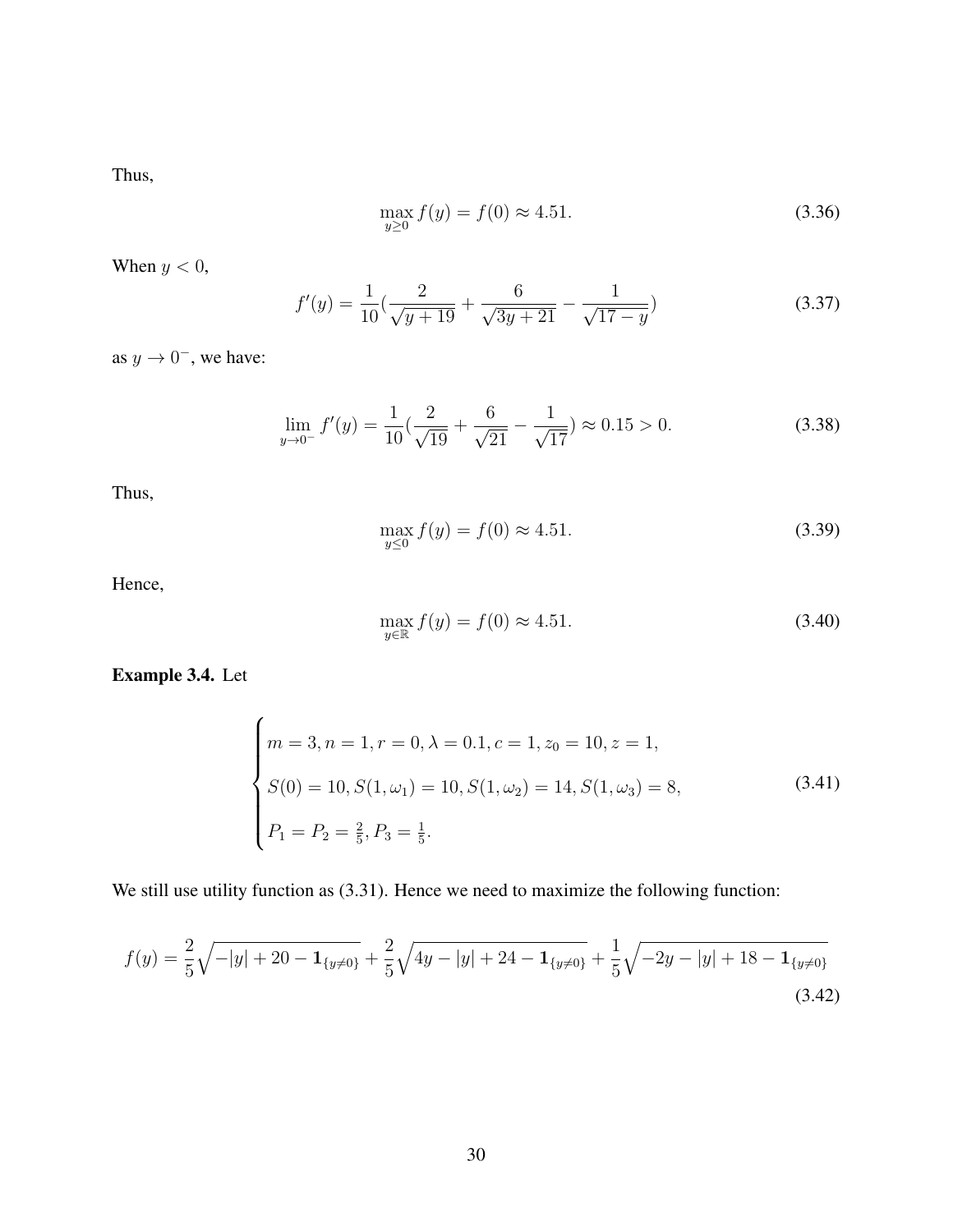Note that:

$$
f(y) = \begin{cases} \frac{2}{5}\sqrt{-y+19} + \frac{2}{5}\sqrt{3y+23} + \frac{1}{5}\sqrt{-3y+17}, & y > 0, \\ \frac{2}{5}\sqrt{20} + \frac{2}{5}\sqrt{24} + \frac{1}{5}\sqrt{18} \approx 4.60, & y = 0, \\ \frac{2}{5}\sqrt{y+19} + \frac{2}{5}\sqrt{5y+23} + \frac{1}{5}\sqrt{-y+17}, & y < 0. \end{cases}
$$
(3.43)

When  $y > 0$ ,

$$
f'(y) = \frac{1}{10} \left( -\frac{2}{\sqrt{19 - y}} + \frac{6}{\sqrt{3y + 23}} - \frac{3}{\sqrt{17 - 3y}} \right)
$$
(3.44)

as  $y \to 0^+$ , we have

$$
\lim_{y \to 0^+} f'(y) = \frac{1}{10} \left( -\frac{2}{\sqrt{19}} + \frac{6}{\sqrt{23}} - \frac{3}{\sqrt{17}} \right) \approx 0.0065 > 0. \tag{3.45}
$$

Solve for y, when  $f'(y) = 0$ ,

$$
0 = f'(y) = \frac{1}{10} \left( -\frac{2}{\sqrt{19 - y}} + \frac{6}{\sqrt{3y + 23}} - \frac{3}{\sqrt{17 - 3y}} \right).
$$
 (3.46)

We get  $y = 0.41$ , and  $f(0.41) = 4.50$ . Thus,

$$
\max_{y \ge 0} f(y) = \max\{f(0), f(0.41)\} = f(0) = 4.60. \tag{3.47}
$$

When  $y < 0$ ,

$$
f'(y) = \frac{1}{10} \left( \frac{2}{\sqrt{y+19}} + \frac{10}{\sqrt{5y+23}} - \frac{1}{\sqrt{17-y}} \right)
$$
(3.48)

as  $y \to 0^-$ , we have:

$$
\lim_{y \to 0^-} f'(y) = \frac{1}{10} \left( \frac{2}{\sqrt{19}} + \frac{10}{\sqrt{23}} - \frac{1}{\sqrt{17}} \right) \approx 0.23 > 0. \tag{3.49}
$$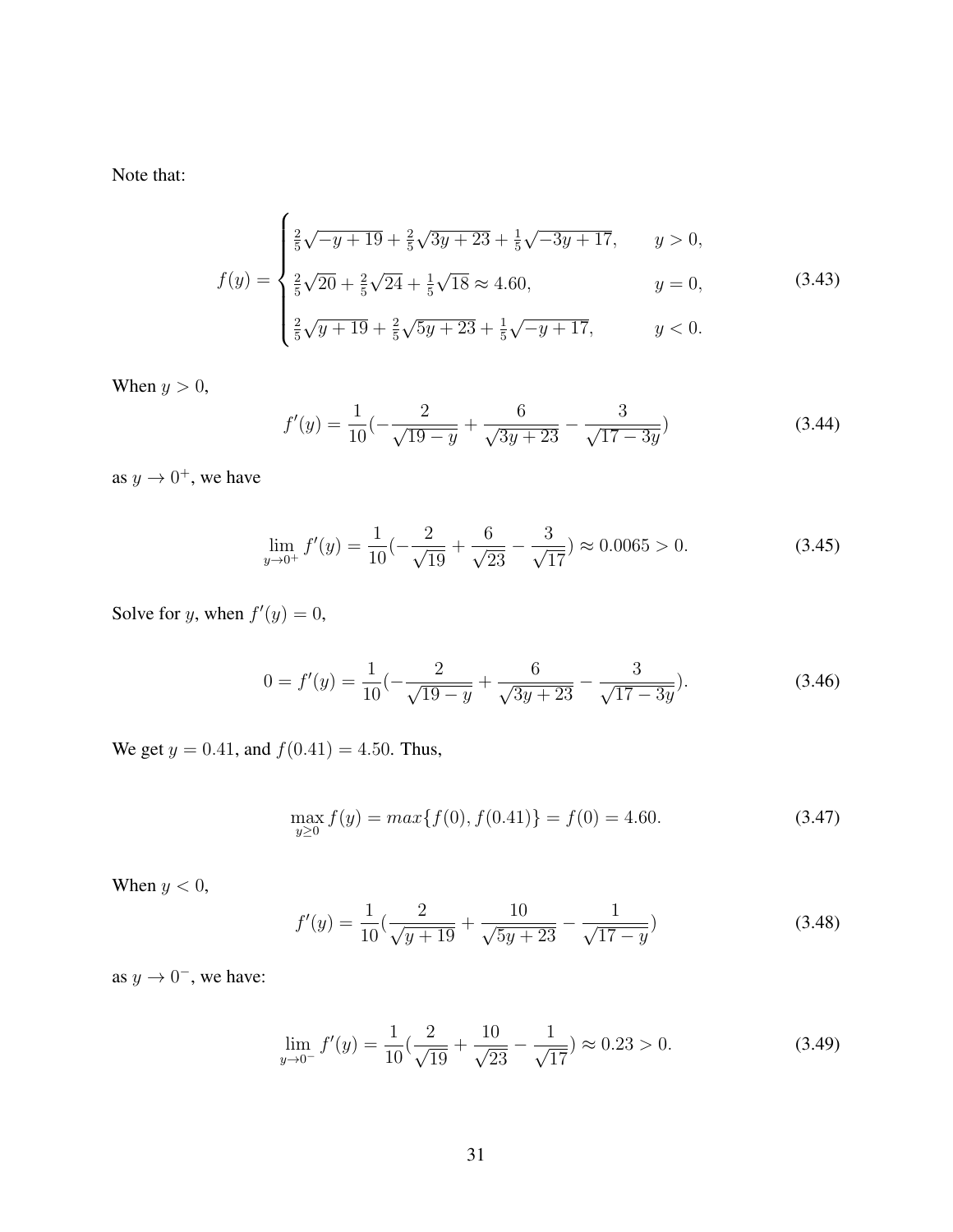Thus,

$$
\max_{y \le 0} f(y) = f(0) \approx 4.60. \tag{3.50}
$$

Hence,

$$
\max_{y \in \mathbb{R}} f(y) = f(0) \approx 4.60. \tag{3.51}
$$

Example 3.5. Let

$$
\begin{cases}\nm = 3, n = 1, r = 0, \lambda = 0.1, c = 1, z_0 = 10, z = 1, \\
S(0) = 10, S(1, \omega_1) = 10, S(1, \omega_2) = 16, S(1, \omega_3) = 8, \\
P_1 = P_2 = \frac{2}{5}, P_3 = \frac{1}{5}.\n\end{cases}
$$
\n(3.52)

We still use utility function as  $(3.31)$ . Hence we need to maximize the following function:

$$
f(y) = \frac{2}{5}\sqrt{-|y| + 20 - \mathbf{1}_{\{y \neq 0\}}} + \frac{2}{5}\sqrt{6y - |y| + 26 - \mathbf{1}_{\{y \neq 0\}}} + \frac{1}{5}\sqrt{-2y - |y| + 18 - \mathbf{1}_{\{y \neq 0\}}}
$$
\n(3.53)

Note that:

$$
f(y) = \begin{cases} \frac{2}{5}\sqrt{-y+19} + \frac{2}{5}\sqrt{5y+25} + \frac{1}{5}\sqrt{-3y+17}, & y > 0, \\ \frac{2}{5}\sqrt{20} + \frac{2}{5}\sqrt{26} + \frac{1}{5}\sqrt{18} \approx 4.677, & y = 0, \\ \frac{2}{5}\sqrt{y+19} + \frac{2}{5}\sqrt{7y+25} + \frac{1}{5}\sqrt{-y+17}, & y < 0. \end{cases}
$$
(3.54)

When  $y > 0$ ,

$$
f'(y) = \frac{1}{10} \left( -\frac{2}{\sqrt{19 - y}} + \frac{10}{\sqrt{5y + 25}} - \frac{3}{\sqrt{17 - 3y}} \right)
$$
(3.55)

as  $y \to 0^+$ , we have

$$
\lim_{y \to 0^+} f'(y) = \frac{1}{10} \left( -\frac{2}{\sqrt{19}} + \frac{10}{\sqrt{25}} - \frac{3}{\sqrt{17}} \right) \approx 0.081 > 0. \tag{3.56}
$$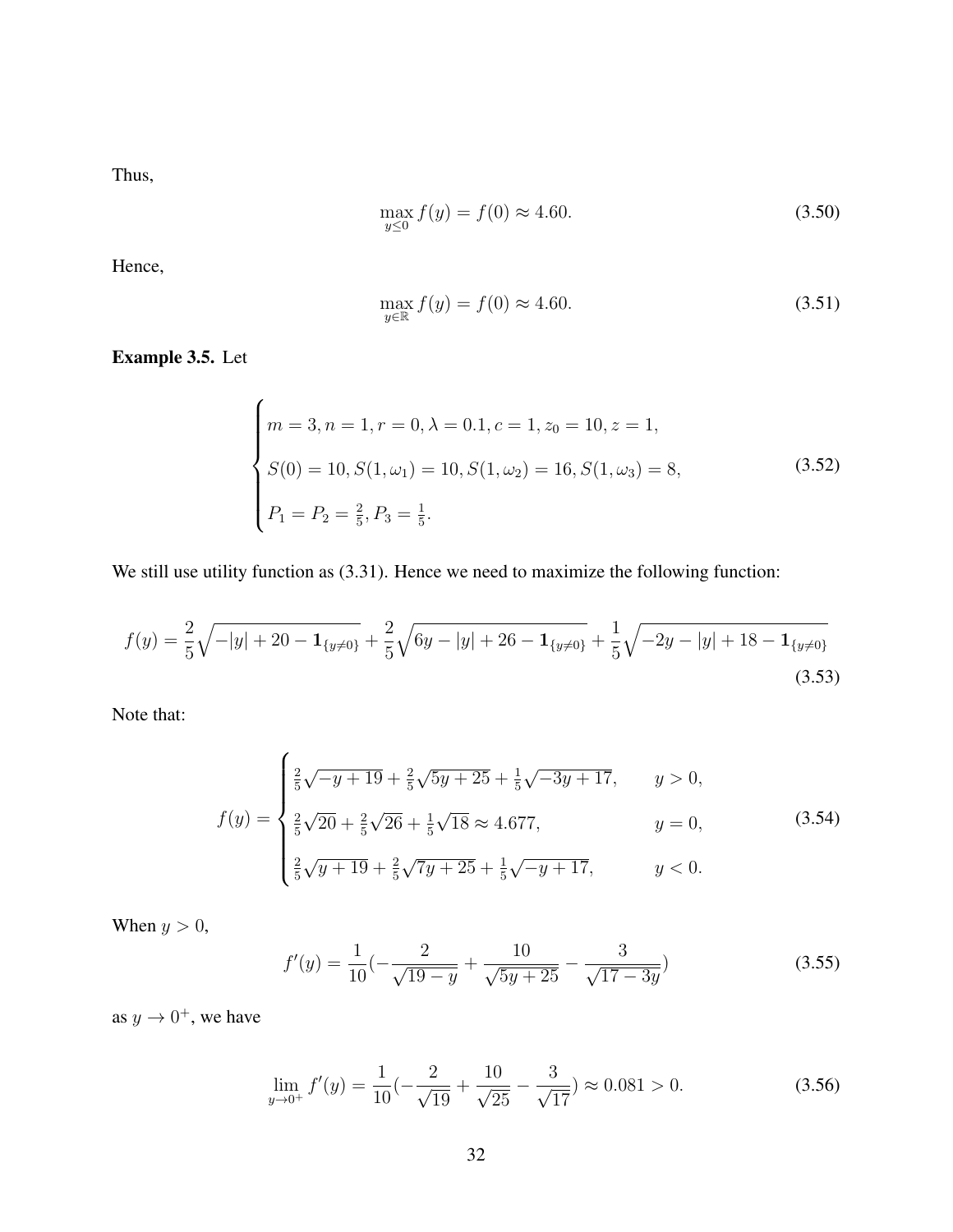Solve for y, when  $f'(y) = 0$ ,

$$
0 = f'(y) = \frac{1}{10} \left( -\frac{2}{\sqrt{19 - y}} + \frac{10}{\sqrt{5y + 25}} - \frac{3}{\sqrt{17 - 3y}} \right).
$$
 (3.57)

We get  $y = 3.06$ , and  $f(3.06) = 4.70$ . Thus,

$$
\max_{y \ge 0} f(y) = \max\{f(0), f(3.06)\} = f(3.06) = 4.70. \tag{3.58}
$$

When  $y < 0$ ,

$$
f'(y) = \frac{1}{10} \left( \frac{2}{\sqrt{y+19}} + \frac{14}{\sqrt{7y+25}} - \frac{1}{\sqrt{17-y}} \right)
$$
(3.59)

as  $y \to 0^-$ , we have:

$$
\lim_{y \to 0^-} f'(y) = \frac{1}{10} \left( \frac{2}{\sqrt{19}} + \frac{14}{\sqrt{25}} - \frac{1}{\sqrt{17}} \right) \approx 0.46 > 0. \tag{3.60}
$$

Thus,

$$
\max_{y \le 0} f(y) = f(0) \approx 4.677. \tag{3.61}
$$

Hence,

$$
\max_{y \in \mathbb{R}} f(y) = f(3.06) = 4.70. \tag{3.62}
$$

From Theorem 3.2 we can see that when  $\lambda$  and c equal to 0 (the market does not have transaction costs), we have the proposition below:

**Proposition 3.6.** *In market*  $M_0$ *, if there exist*  $j_0$ *,*  $\overline{j}_0 \in \{1, 2, ..., m\}$ *, such that:* 

$$
\begin{cases}\n\Delta S(\omega_{j_0}) < 0, \\
\Delta S(\omega_{\overline{j}_0}) > 0.\n\end{cases} \tag{3.63}
$$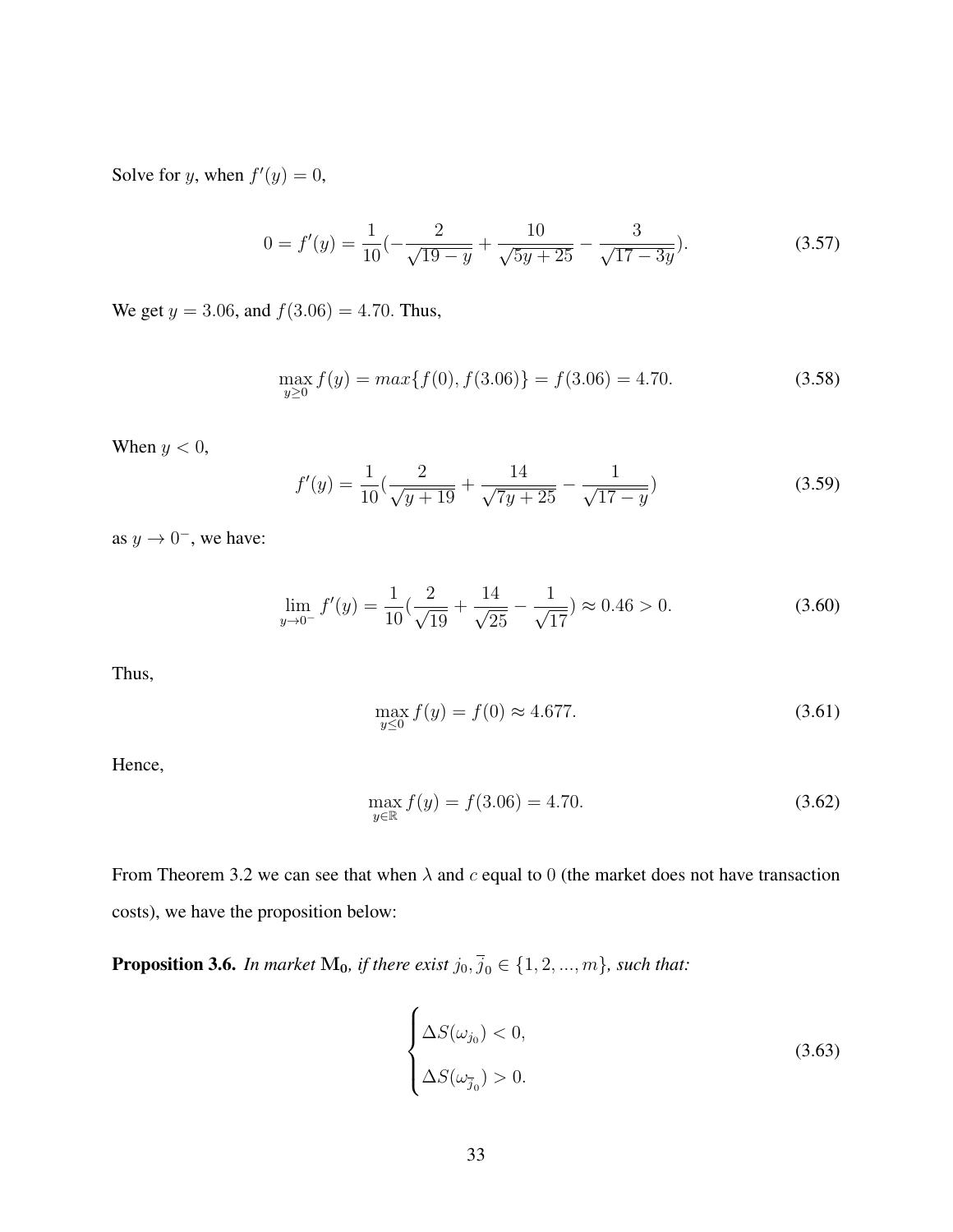*Then the market admits an optimal portfolio.*

#### <span id="page-40-0"></span>Optimization Problems with  $n$  Stocks

In the case of n stocks and m events, we still use the utility function  $u(\cdot)$  stated in [\(3.9\)](#page-30-1). So from [\(2.5\)](#page-18-1) we denote the expected utility function

$$
f(y) = E[V(1, z_0, z, y)]
$$
  
= 
$$
\sum_{j=1}^{m} P_j \sqrt{[z_0 - S(0)^T y - ||y||_{\lambda} - \langle c, \mathbf{1}_{\{y\}} \rangle] B(1) + S(1, \omega_j)(z + y)}.
$$
 (3.64)

 $f(y)$  can also be written as:

$$
f(y) = \sum_{j=1}^{m} P_j \sqrt{\sum_{i=1}^{n} \Delta S_i(1, \omega_j) y_i - \sum_{i=1}^{n} \lambda_i S_i(0) B(1) |y_i| + K_j},
$$
\n(3.65)

where

$$
K_j = z_0 B(1) + S(1, \omega_j)z - \langle c, \mathbf{1}_{\{y\}} \rangle B(1). \tag{3.66}
$$

As we discussed in the case of one stock, an investor who enters the security market, must have a certain amount of money that is enough to pay the fixed costs. And suppose the investor did not short stocks before transaction. So we have  $K_j > 0$ .

**Theorem 3.7.** In market  $\mathbf{M}(\lambda, c)$ , if the condition in Proposition 2.7 is satisfied, then the market *admits optimal solution.*

*Proof.* We just prove the case when  $n = 2$ , the proof for  $n > 2$  is almost the same.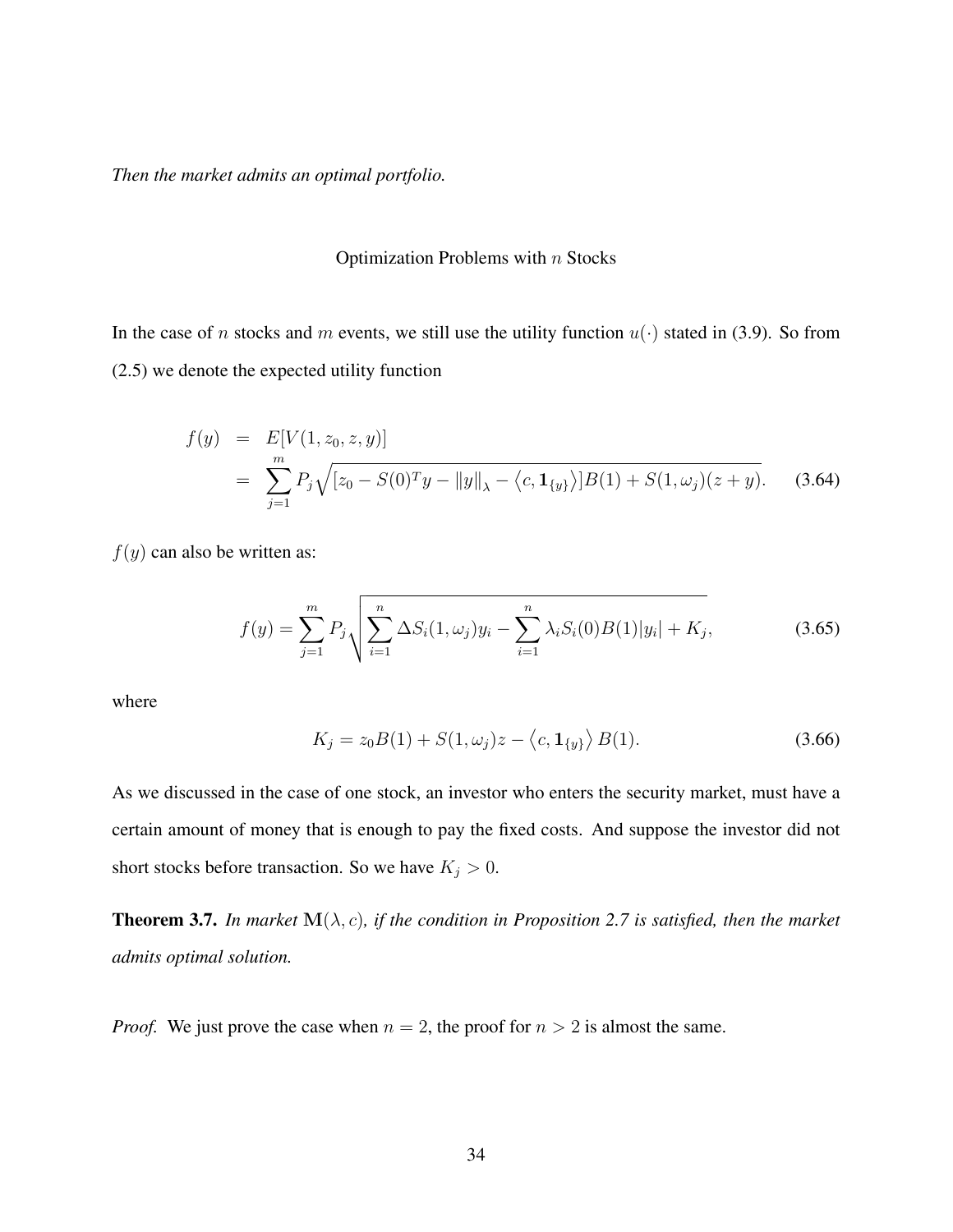Our goal is to maximize

<span id="page-41-0"></span>
$$
f(y_1, y_2) \stackrel{\Delta}{=} \sum_{j=1}^{m} P_j \sqrt{\alpha_{1j} y_1 + \alpha_{2j} y_2 - \beta_1 |y_1| - \beta_2 |y_2| + K_j}
$$
(3.67)

where  $\alpha_{ij} = \Delta S_i(1, \omega_j)$ , and  $\beta_i = \lambda_i S_i(0)B(1)$ .

When  $y_1 > 0, y_2 > 0$ , we have

$$
f(y_1, y_2) = \sum_{j=1}^{m} P_j \sqrt{(\alpha_{1j} - \beta_1)y_1 + (\alpha_{2j} - \beta_2)y_2 + K_j}
$$
 (3.68)

and since [\(2.19\)](#page-23-0) holds, there exists a  $\omega_{j'} \in \Omega$  such that:

$$
\alpha_{1j'} - \beta_1 < 0 \quad , \quad \alpha_{2j'} - \beta_2 < 0.
$$

Here, for convenience, denote  $\theta_{ij} = \alpha_{ij} - \beta_i$ , and we assume  $y_2 = \gamma y_1$ , where  $\gamma > 0$ . Then, [\(3\)](#page-41-0) becomes:

$$
f(y_1) = \sum_{j=1}^{m} P_j \sqrt{(\theta_{1j} + \theta_{2j}\gamma)y_1 + K_j}
$$
 (3.69)

Then we have:

$$
f'(y_1) = \sum_{j=1}^{m} \frac{P_j(\theta_{1j} + \theta_{2j}\gamma)}{2\sqrt{(\theta_{1j} + \theta_{2j}\gamma)y_1 + K_j}}
$$
(3.70)

It is not hard to see  $f''(y_1) < 0$ , since

$$
(P_j\sqrt{(\theta_{1j}+\theta_{2j}\gamma)y_1+K_j})''<0, \quad \forall 1\leq j\leq m. \tag{3.71}
$$

There exists a  $\omega_{j'}$ , such that  $\theta_{1j'} < 0$  and  $\theta_{2j'} < 0$ . As  $y \to \frac{-K_{j'}}{\theta_{j,j'}+\theta_{\alpha'}}$  $\frac{-\kappa_{j'}}{\theta_{1j'}+\theta_{2j'}\gamma}$ ,  $f'(y_1) \to -\infty$ .

This tells us that the maximum value, when  $y_1, y_2 > 0$ , is not on the bound  $\theta_{1j'}y_1 + \theta_{2j'}y_2 + K_{j'} = 0$ .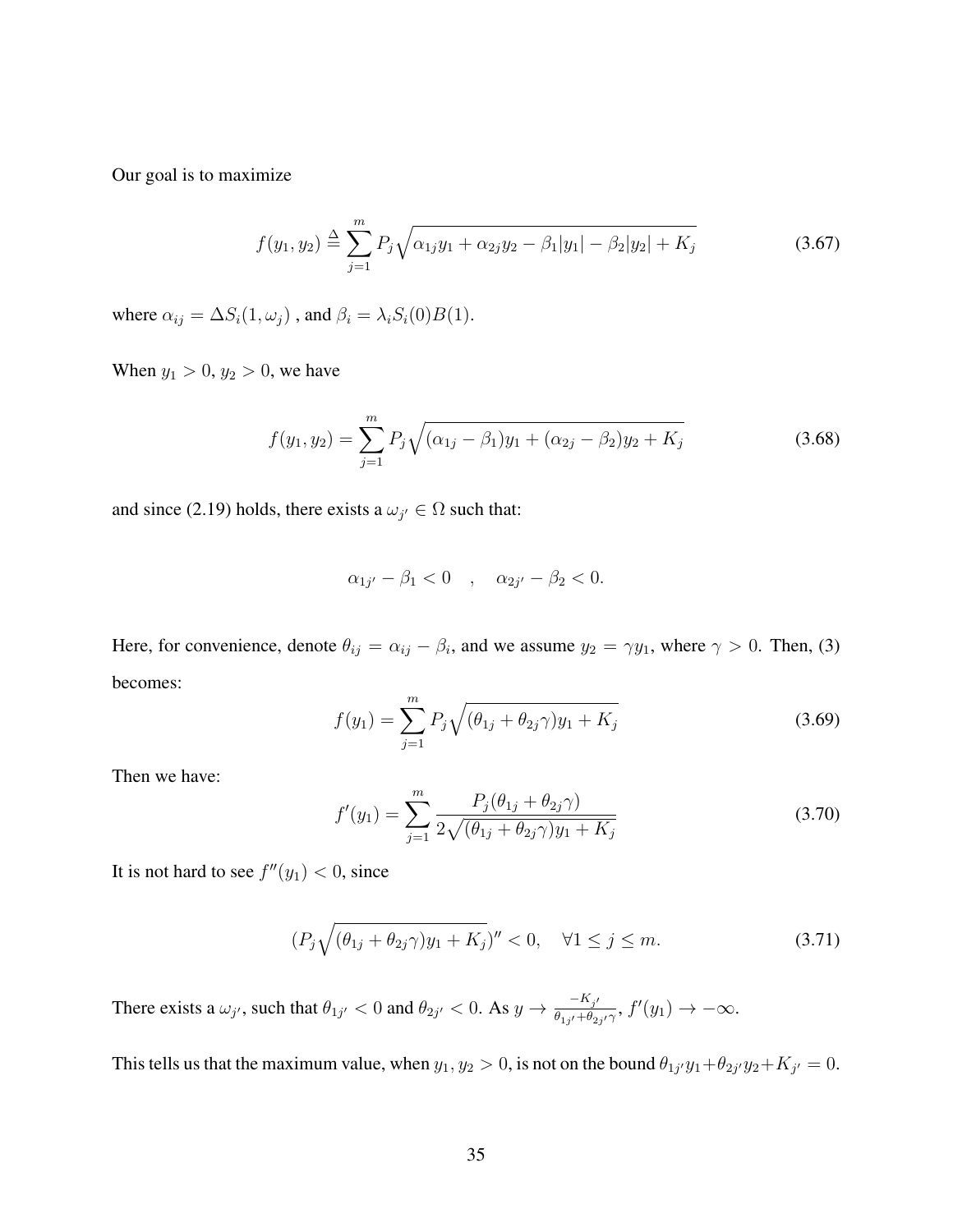If there exists  $y_{1_0}, y_{2_0} > 0$ , such that:

$$
\begin{cases}\n\frac{\partial f(y_1, y_2)}{\partial y_1} = 0\\ \n\frac{\partial f(y_1, y_2)}{\partial y_2} = 0\n\end{cases}
$$
\n(3.72)

Then  $y = (y_{1_0}, y_{2_0})$  is the extreme point when  $y_{1_0}, y_{2_0} > 0$ .

When  $y_1 > 0$ ,  $y_2 = 0$ , we have

$$
f(y_1, 0) = \sum_{j=1}^{m} P_j \sqrt{\theta_{1j} y_1 + K_j + c_2 B(1)}.
$$
 (3.73)

If there exists  $y_{1_1} > 0$ ,  $y_2 = 0$ , such that:

$$
f'(y_{1},0) = 0.\t\t(3.74)
$$

Then  $y = (y_{11}, 0)$  is the unique extreme point when  $y_{11} > 0, y_2 = 0$ .

When  $y_1 = 0, y_2 > 0$ , we have

$$
f(0, y_2) = \sum_{j=1}^{m} P_j \sqrt{\theta_{2j} y_2 + K_j + c_1 B(1)}.
$$
 (3.75)

If there exists  $y_1 = 0, y_{2_1} > 0$ , such that:

$$
f'(0, y_{2_1}) = 0. \t\t(3.76)
$$

Then  $y = (0, y_{2_1})$  is the unique extreme point when  $y_1 = 0, y_{2_1} > 0$ . When  $y_1 = y_2 = 0$ , we have:

$$
f(0,0) = \sum_{j=1}^{m} P_j \sqrt{K_j + c_1 B(1) + c_2 B(1)}.
$$
 (3.77)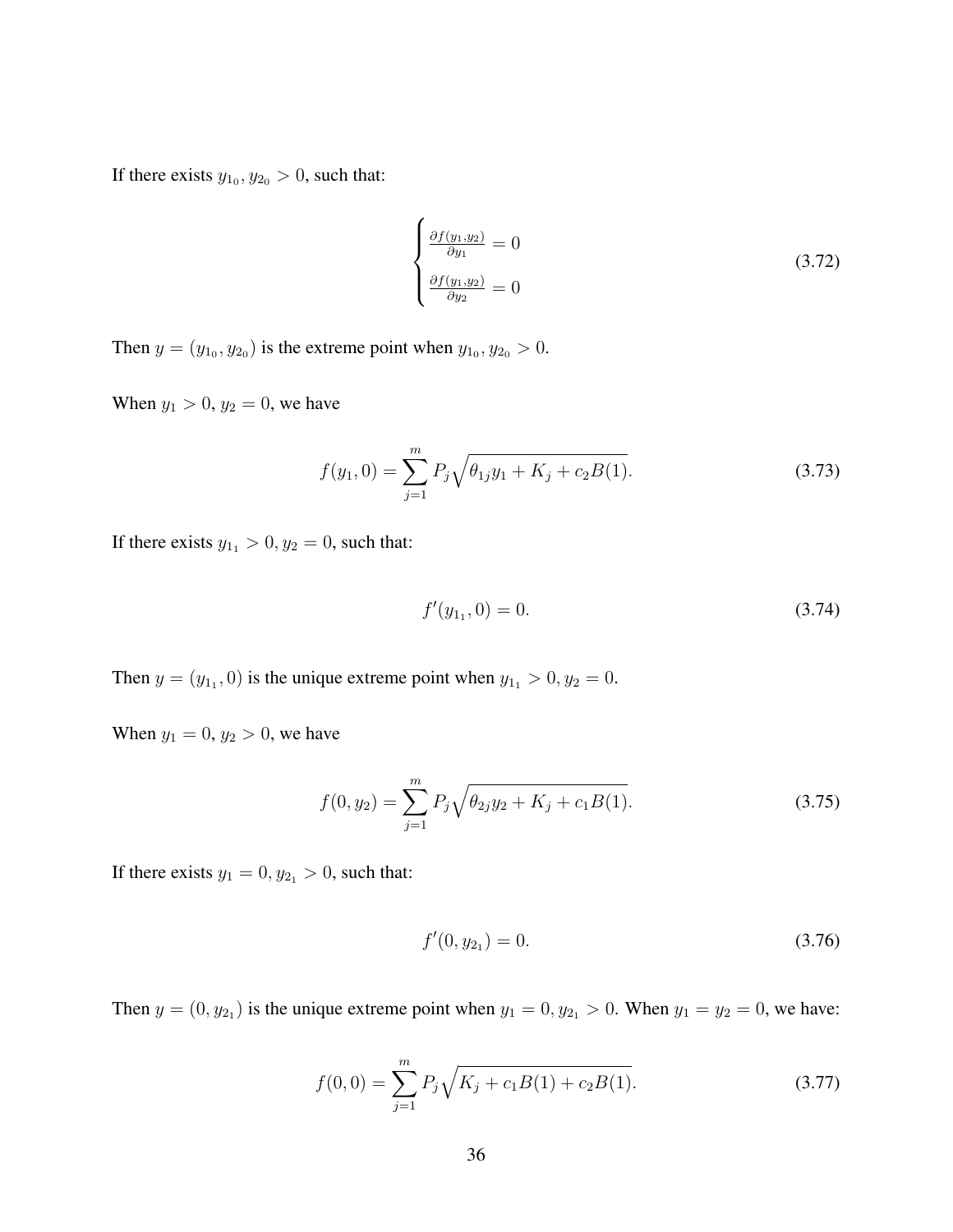Then

$$
\max_{y_1 \ge 0, y_2 \ge 0} f(y_1, y_2) = \max\{f(0, 0), f(y_{1_1}, 0), f(0, y_{2_1}), f(y_{1_0}, y_{2_0})\}.
$$
\n(3.78)

Similarly, we can find the maximum value when  $(y_1 \le 0, y_2 \ge 0)$ ,  $(y_1 \le 0, y_2 \le 0)$  and  $(y_1 \ge 0)$  $\Box$  $0, y_2 \le 0$ ).

From Theorem 3.7 we can see that when  $\lambda$  and c equal to 0 (the market does not have transaction costs), we have the proposition below

 $\bf Proposition 3.8.$  In the market  $\bf{M_0}$ , if for every  $(\epsilon_1,\epsilon_2,...,\epsilon_n)\in\{-1,1\}^n$ , there exists an  $\overline{\omega}(\epsilon_1,\epsilon_2,...,\epsilon_n)\in\{$ Ω*, such that:*

$$
\max\{\epsilon_1 \Delta S_1(\overline{\omega}), \epsilon_2 \Delta S_2(\overline{\omega}), ..., \epsilon_n \Delta S_n(\overline{\omega})\} < 0. \tag{3.79}
$$

*Then the market admits an optimal portfolio.*